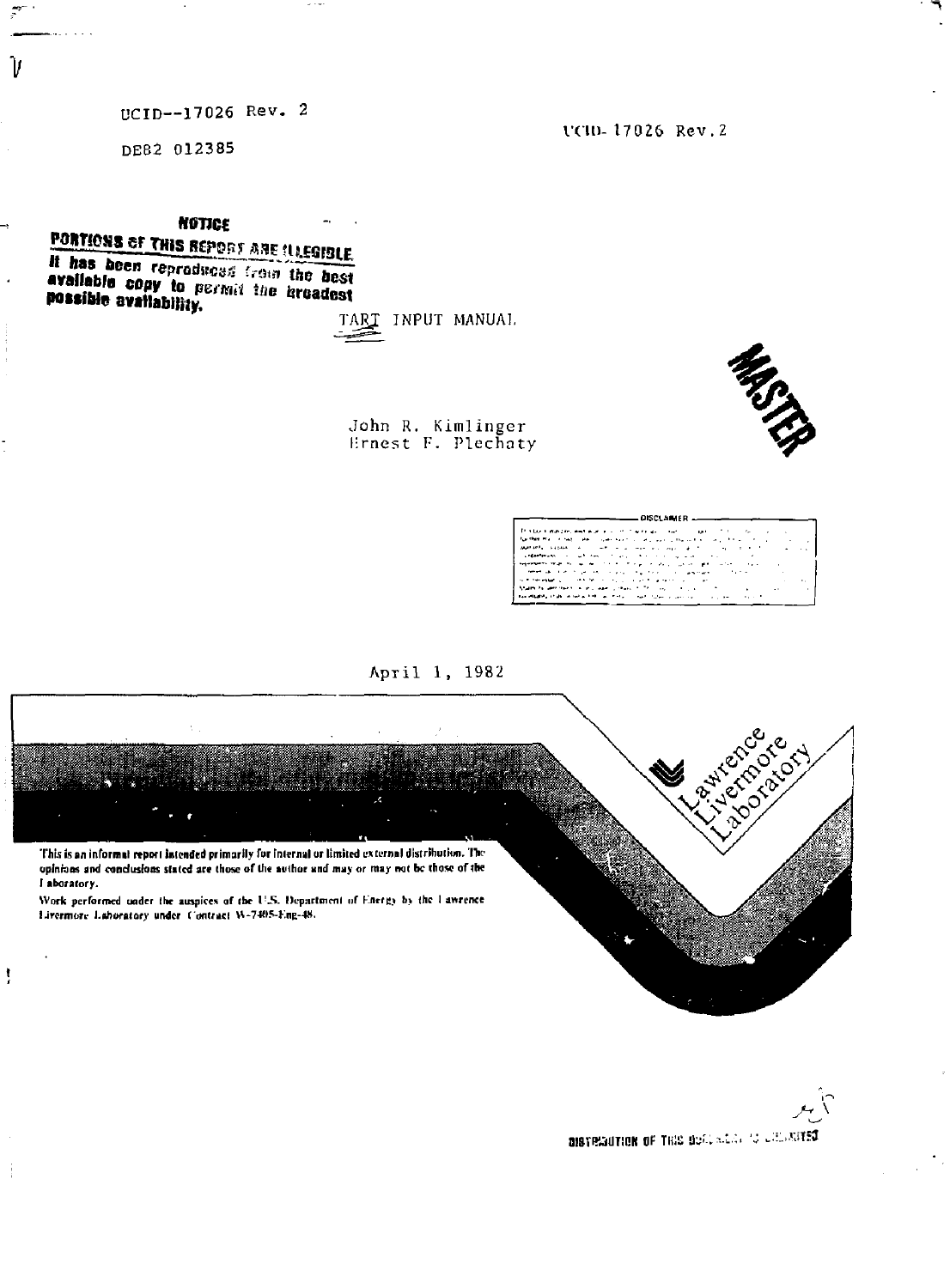$\vdots$ 

 $\vdots$  $\vdots$  $\vdots$  $\frac{1}{2}$  $\frac{1}{4}$ Ì  $\vdots$  $\vdots$  $\vdots$ 

j  $\vdots$  $\vdots$   $\vdots$  $\vdots$  $\vdots$ 

 $\vdots$  $\vdots$ 

|  |  |  |  |  |  |  |  |  |  |  |  |  |  | www.communication.communication.communication.communication.communication.communication.communication.communica |  |  |  |  |  |  |  |  |  |  |
|--|--|--|--|--|--|--|--|--|--|--|--|--|--|-----------------------------------------------------------------------------------------------------------------|--|--|--|--|--|--|--|--|--|--|
|  |  |  |  |  |  |  |  |  |  |  |  |  |  | संस्थान संग्राम व्यक्ति संस्थान संस्थान संस्था संस्था समाप्त को स्थिति संस्था संस्था विवाद संस्था संस्था को बन  |  |  |  |  |  |  |  |  |  |  |
|  |  |  |  |  |  |  |  |  |  |  |  |  |  |                                                                                                                 |  |  |  |  |  |  |  |  |  |  |

**。また、そのこのものです。そのこともあるとものです。そのこともあるのです。そのこのものです。そのでもあるのです。そのでもあるのです。そのこののではあるのです。そのことのこのことである。そのこのこのこの** 

900

 $\overline{r}$ 

 $\hat{\epsilon}$ 

Ħ HH.  $\vdots$  $\vdots$  $\vdots$ 

 $\vdots$  $\vdots$  $\vdots$  $\ddot{H}$  $\vdots$   $\epsilon$ 

 $\vdots$ Ħ Î  $\vdots$  $\frac{1}{2}$ 

 $\vdots$  $\vdots$  $\vdots$  $\vdots$  $\vdots$  $\vdots$ 

 $\ddot{\ddot{\cdot}}$  $\vdots$  $\vdots$ 

 $\vdots$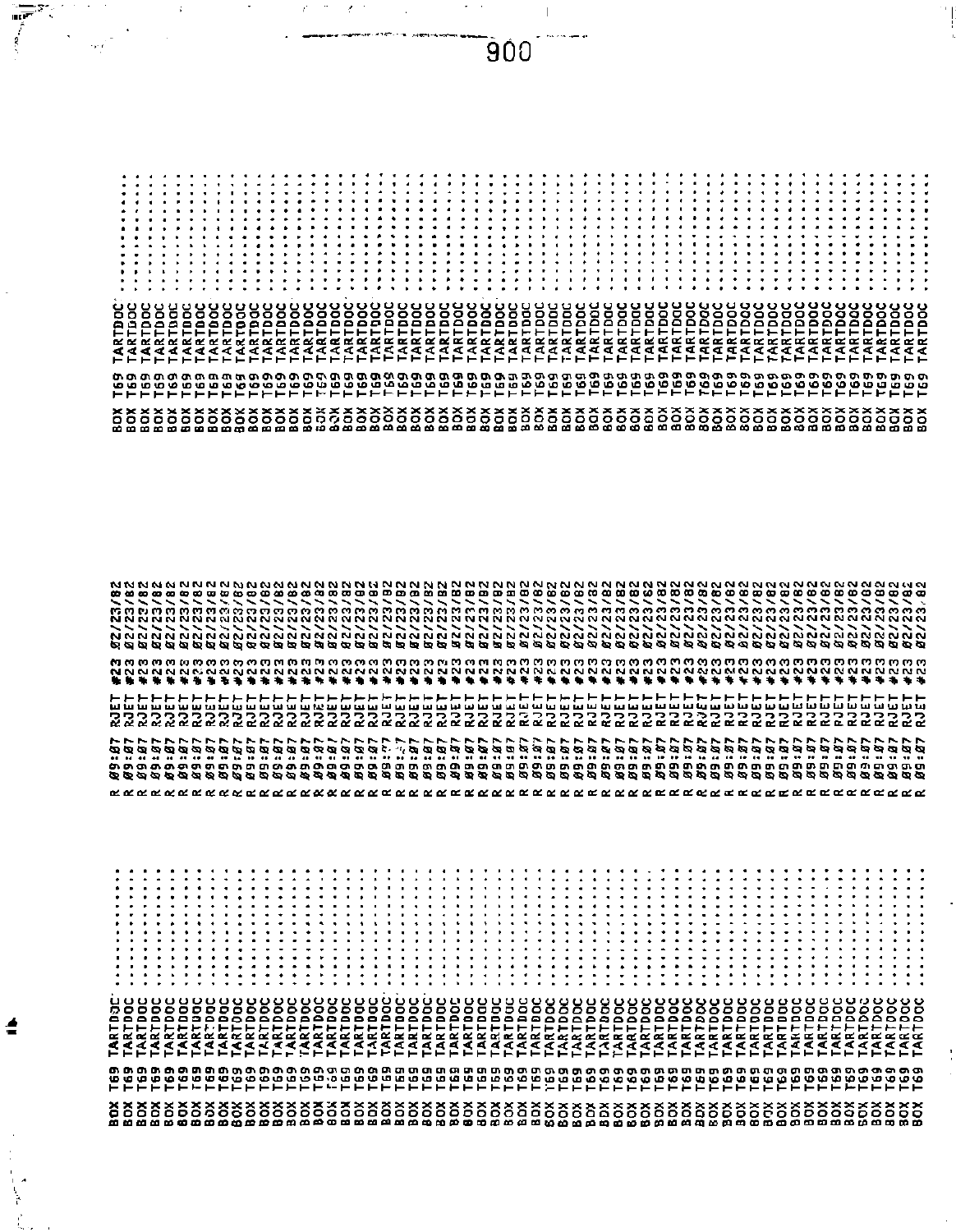**UCtO- 17B26 Rev. 2** 

**TART INPUT MANUAL** 

**Oohn R. Ktmllnger, Ernest F. Plechaty Q** 

**APRIL 1 1982** 

 $\Delta$ 

 $\sim 10^{-11}$ 

 $\sim$   $\sim$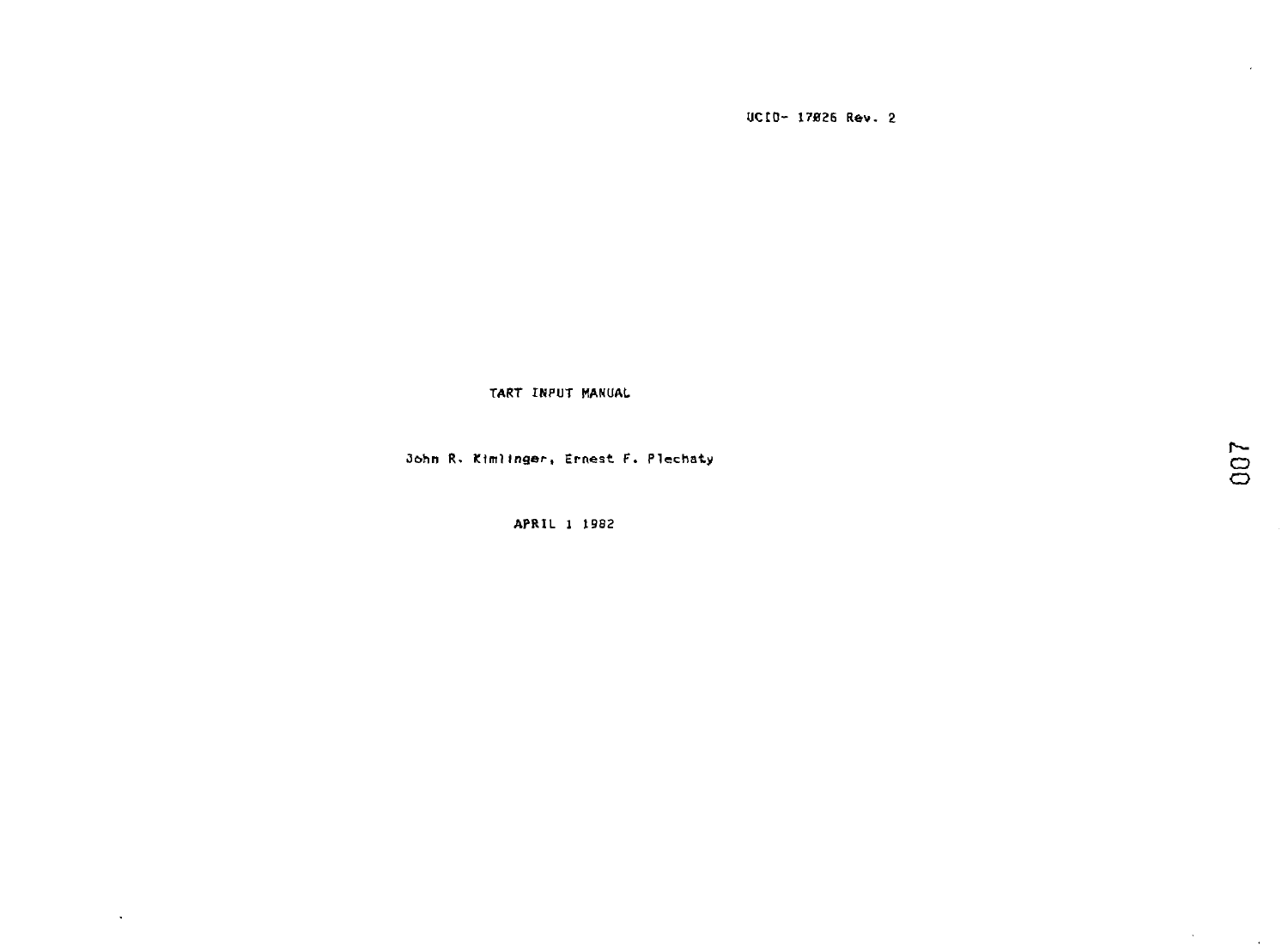## TABLE OF CONTENTS

|      | ASSTRACT                                    |  |            |    |                    |  |  |  |  |  |  |  |  |  |  |  | Page | ı            |
|------|---------------------------------------------|--|------------|----|--------------------|--|--|--|--|--|--|--|--|--|--|--|------|--------------|
|      | INTRODUCTION                                |  |            |    |                    |  |  |  |  |  |  |  |  |  |  |  | Page | ı            |
|      |                                             |  |            |    |                    |  |  |  |  |  |  |  |  |  |  |  | Page | I            |
|      | TART EXECUTION                              |  |            |    |                    |  |  |  |  |  |  |  |  |  |  |  | Page | z            |
|      | PROBLEM TERMINATION AND RESTART             |  |            |    |                    |  |  |  |  |  |  |  |  |  |  |  | Page | ž            |
| CODE | LIMITATIONS AND UNITS                       |  |            |    |                    |  |  |  |  |  |  |  |  |  |  |  | Page | 3            |
|      | <b>INPUT CARDS</b>                          |  | IN GENERAL |    |                    |  |  |  |  |  |  |  |  |  |  |  | Page | 4            |
|      | SPECIAL CARDS                               |  |            |    |                    |  |  |  |  |  |  |  |  |  |  |  | Page | 4            |
| Δ    | MINIMUM SET                                 |  |            | oΕ | <b>INPUT CARDS</b> |  |  |  |  |  |  |  |  |  |  |  | Page | 5            |
|      | INPUT CARDS (ALTERNATE NAME IN PARENTHESES) |  |            |    |                    |  |  |  |  |  |  |  |  |  |  |  |      |              |
|      | <b>ANGC</b>                                 |  |            |    |                    |  |  |  |  |  |  |  |  |  |  |  | Page | 21           |
|      |                                             |  |            |    |                    |  |  |  |  |  |  |  |  |  |  |  | Page | 13           |
|      | <b>ANGN</b>                                 |  |            |    |                    |  |  |  |  |  |  |  |  |  |  |  | Pago | 21           |
|      | BJP.                                        |  |            |    |                    |  |  |  |  |  |  |  |  |  |  |  | Раде | 7            |
|      | <b>BOX</b>                                  |  |            |    |                    |  |  |  |  |  |  |  |  |  |  |  | Page | 5            |
|      |                                             |  |            |    |                    |  |  |  |  |  |  |  |  |  |  |  | Page | 21           |
|      | <b>CHEGP</b>                                |  |            |    |                    |  |  |  |  |  |  |  |  |  |  |  | Page | 21           |
|      |                                             |  |            |    |                    |  |  |  |  |  |  |  |  |  |  |  | Page | 22           |
|      |                                             |  |            |    |                    |  |  |  |  |  |  |  |  |  |  |  | Page | 22           |
|      | CONF                                        |  |            |    |                    |  |  |  |  |  |  |  |  |  |  |  | rage | 7            |
|      |                                             |  |            |    |                    |  |  |  |  |  |  |  |  |  |  |  | Page | 7            |
|      | CONE 2P                                     |  |            |    |                    |  |  |  |  |  |  |  |  |  |  |  | Page | $\mathbf{7}$ |
|      | <b>CPANG</b>                                |  |            |    |                    |  |  |  |  |  |  |  |  |  |  |  | Page | 22           |
|      |                                             |  |            |    |                    |  |  |  |  |  |  |  |  |  |  |  | Page | 23           |
|      |                                             |  |            |    |                    |  |  |  |  |  |  |  |  |  |  |  | Pac. | 23           |
|      | CYL                                         |  |            |    |                    |  |  |  |  |  |  |  |  |  |  |  | Para | 7            |
|      | EANGL                                       |  |            |    |                    |  |  |  |  |  |  |  |  |  |  |  | Page | 13           |
|      | EDIF                                        |  |            |    |                    |  |  |  |  |  |  |  |  |  |  |  | Pine | 23           |
|      | EDIFC                                       |  |            |    |                    |  |  |  |  |  |  |  |  |  |  |  | Page | 23           |
|      | <b>EDISCR</b>                               |  |            |    |                    |  |  |  |  |  |  |  |  |  |  |  | Fage | 13           |
|      | <b>EHIST</b>                                |  |            |    |                    |  |  |  |  |  |  |  |  |  |  |  | Page | 14           |
|      | <b>FLL TRSF</b>                             |  |            |    |                    |  |  |  |  |  |  |  |  |  |  |  | Page | 8            |
|      | FLLTP2P                                     |  |            |    |                    |  |  |  |  |  |  |  |  |  |  |  | Page | g            |
|      | EMIN                                        |  |            |    |                    |  |  |  |  |  |  |  |  |  |  |  | Page | $\mathbf{1}$ |
|      | EMING APPRAISE CONTRACTORS AND CONTRACTORS  |  |            |    |                    |  |  |  |  |  |  |  |  |  |  |  | Page | 11           |
|      | END                                         |  |            |    |                    |  |  |  |  |  |  |  |  |  |  |  | Page | 1            |
|      |                                             |  |            |    |                    |  |  |  |  |  |  |  |  |  |  |  | Page | 14           |
|      | ESPEC                                       |  |            |    |                    |  |  |  |  |  |  |  |  |  |  |  | Page | 14           |
|      |                                             |  |            |    |                    |  |  |  |  |  |  |  |  |  |  |  | Page | Ħ            |

008

 $\sim$ 

 $\mathcal{L}^{\text{max}}$ 

 $\frac{1}{2}$ 

 $\equiv$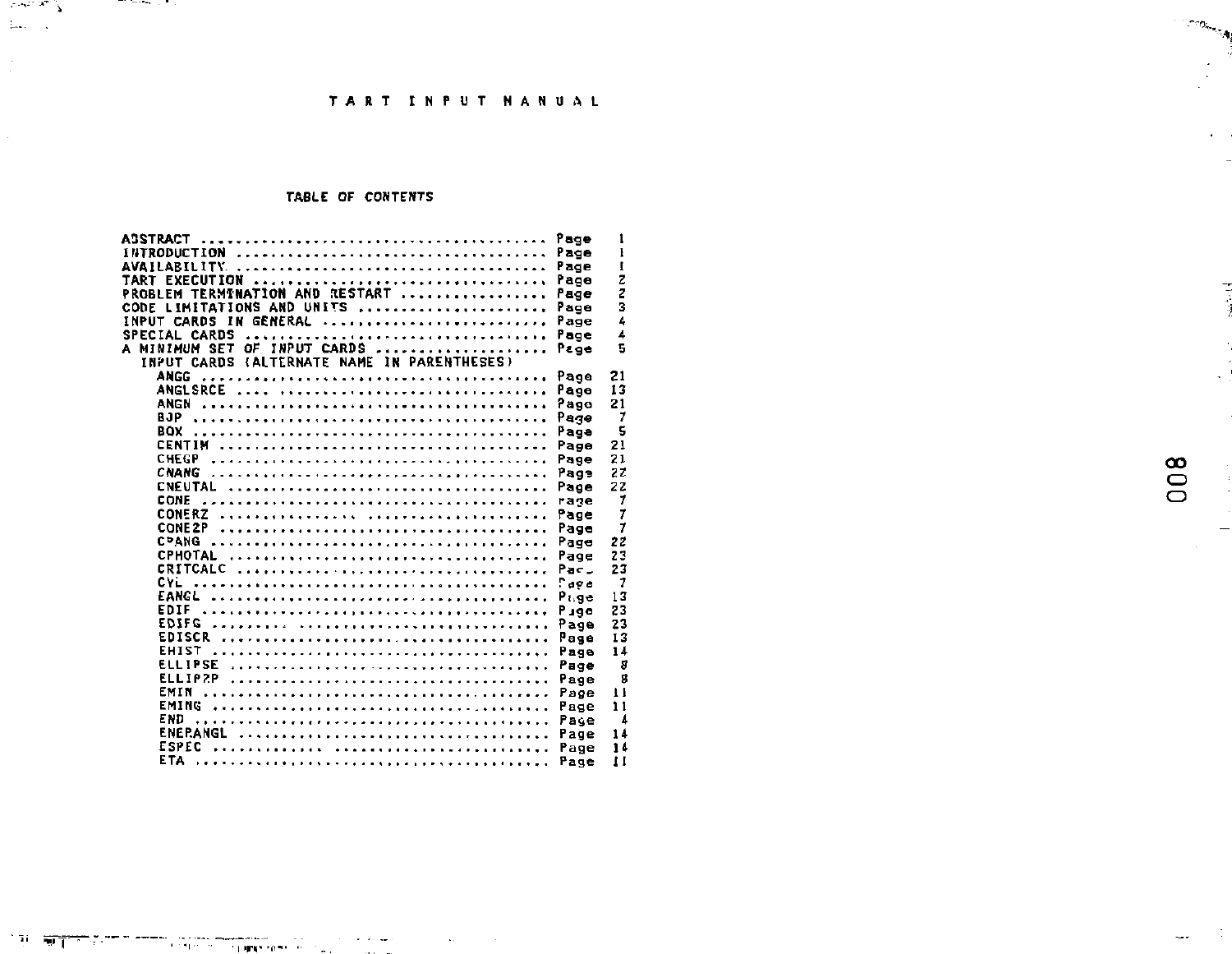| FSPFC          |      | 15 |
|----------------|------|----|
| GENPLANE (GPL) | Page | я  |
|                |      | я  |
|                |      | 10 |
|                |      |    |
|                |      | 12 |
|                |      | 12 |
|                |      | 15 |
|                |      | 15 |
|                |      |    |
|                | Page | 16 |
|                | Page | 24 |
|                |      | 24 |
|                |      | 12 |
|                |      | 24 |
|                | Page |    |
|                | Page | 24 |
|                |      | 5  |
|                |      | 25 |
|                |      |    |
|                |      | 25 |
|                |      | 25 |
|                | Page | 25 |
|                | Page | 26 |
|                |      |    |
| REFLO          |      | 26 |
|                | Page | 26 |
|                | Paga | 26 |
| <b>REFLZ</b>   | Page | 26 |
|                |      |    |
|                | Page | 27 |
|                |      | 6  |
|                |      | 16 |
|                |      | 16 |
|                |      |    |
|                |      | 16 |
|                |      | 17 |
|                |      | 17 |
|                |      | 17 |
|                |      |    |
|                | Page | 17 |
| SOURCE10  Page |      | 18 |
|                |      | 18 |
|                |      |    |
|                |      | 18 |
|                |      | 18 |
|                | Page | 19 |
|                |      | 19 |
|                |      |    |
|                |      | 19 |
|                |      | 19 |
|                |      | 8  |
|                |      |    |
|                |      | 8  |
|                |      | 9  |
|                |      | 27 |
|                |      |    |
|                |      | 27 |

المنتقل المستقلة المنتقلة.<br>والتواصل المنتقل المنتقل المنتقلة المنتقلة

 $\bar{L}$ 

 $\ddot{\phantom{a}}$ 

 $\hat{\vec{r}}$ 

 $\ddotsc$  . The components of  $\ddotsc$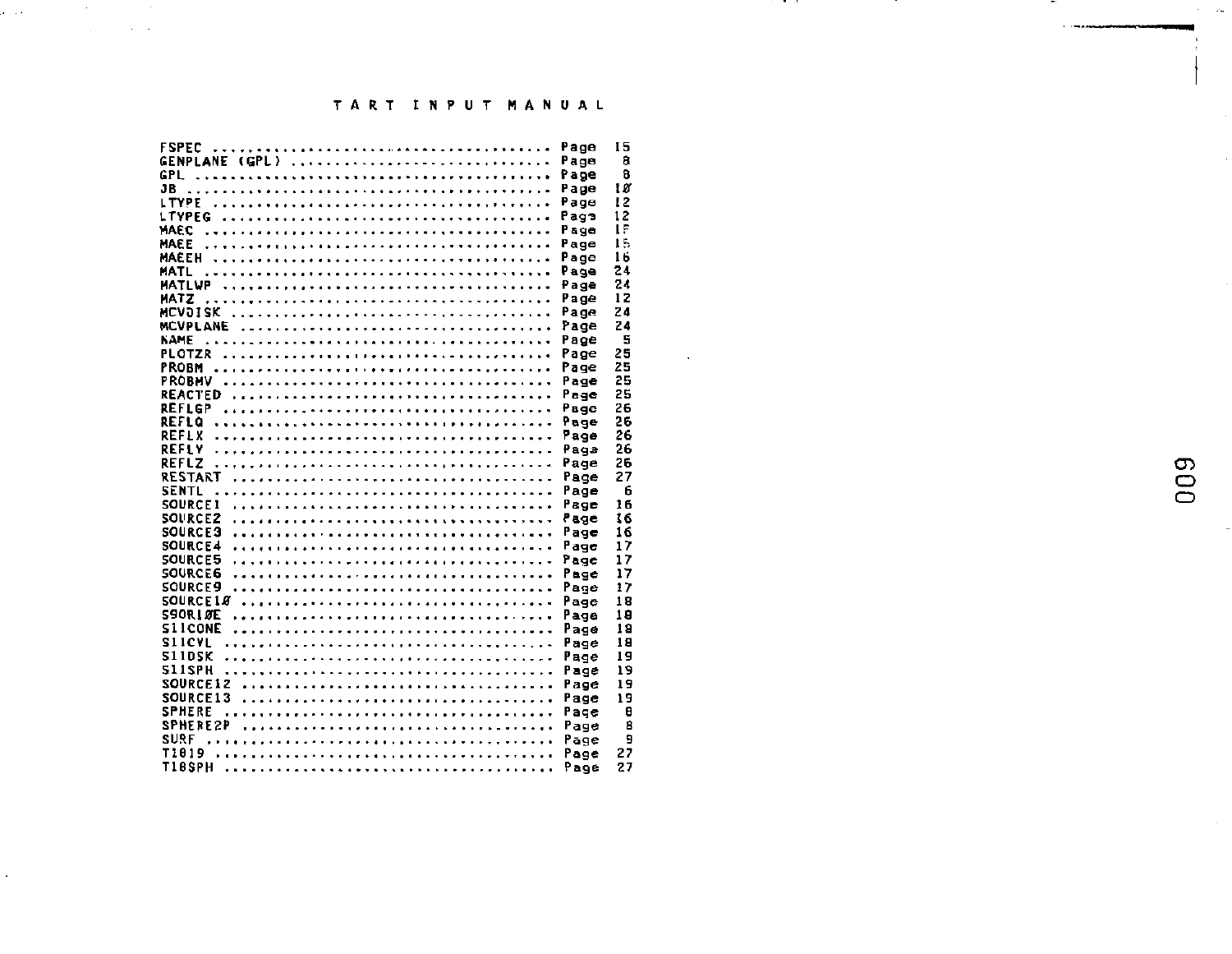| <b>TIBDPL</b>                                    |               | 27<br>Page              |
|--------------------------------------------------|---------------|-------------------------|
|                                                  |               | 28<br>Page              |
|                                                  |               | 28<br>Page              |
| UNITS                                            |               | 12<br>Page              |
|                                                  |               | 12<br>Page              |
|                                                  |               | 12<br>Page              |
|                                                  |               | 9<br>Page               |
|                                                  |               | 9<br>Page               |
|                                                  |               | 28<br>Page              |
| VCONE                                            |               | 9<br>Page               |
|                                                  |               | 9<br>Page               |
| <b>ZCONE</b>                                     |               | 9<br>Page               |
| ZONEJB (JB)                                      |               | 18<br>Page              |
| ZONEMULT                                         |               | 12<br>Page              |
|                                                  |               | 18<br>Page              |
|                                                  |               | 7<br>Page               |
| <b>ZONAL PROPERTY CARDS </b>                     |               | 11<br>Page              |
| SOURCE CARDS                                     |               | 13<br>Page              |
| MISCELLANEOUS CARDS                              |               | 21<br>Page              |
|                                                  |               | 29<br>Page              |
| NEUTRON AND PHOTON TALLY TYPES                   |               | 34<br>Page              |
| <b>CONTENTS OF</b>                               | DATA FILE     | 35<br>Page              |
| LIST OF AVAILABLE ISOTOPES                       |               | 37<br>Page              |
| NEUTRON ENERGY GROUPS                            |               | 38<br>Page              |
| РНОТОМ                                           | ENERGY GROUPS | 39<br>Page              |
| NEUTRON TALLY GROUPS                             |               | 48<br>Page              |
| PHOTON TALLY GROUPS                              |               | 48<br>Page              |
| COSINE LIMITS FOR TALLY TYPES 7,8,9, AND 10      |               | $\overline{41}$<br>Page |
| TALLY GROUP LIMITS FOR TALLY TYPES 7.8.9. AND 18 |               | 41<br>Page              |
| ISOTOPE REACTION NUMBERS                         |               | 42<br>Page              |
| AVAILABLE UTILITY ROUTINES                       |               | 43<br>Page              |
| INPUT FOR SAMPLE PROBLEMS                        |               | 44<br>Page              |
|                                                  |               |                         |

 $\sim$ 

an de la

**|,!fc; ' '** 

i<br>I

**o**  $\Box$ 

™.

 $\frac{3}{4}$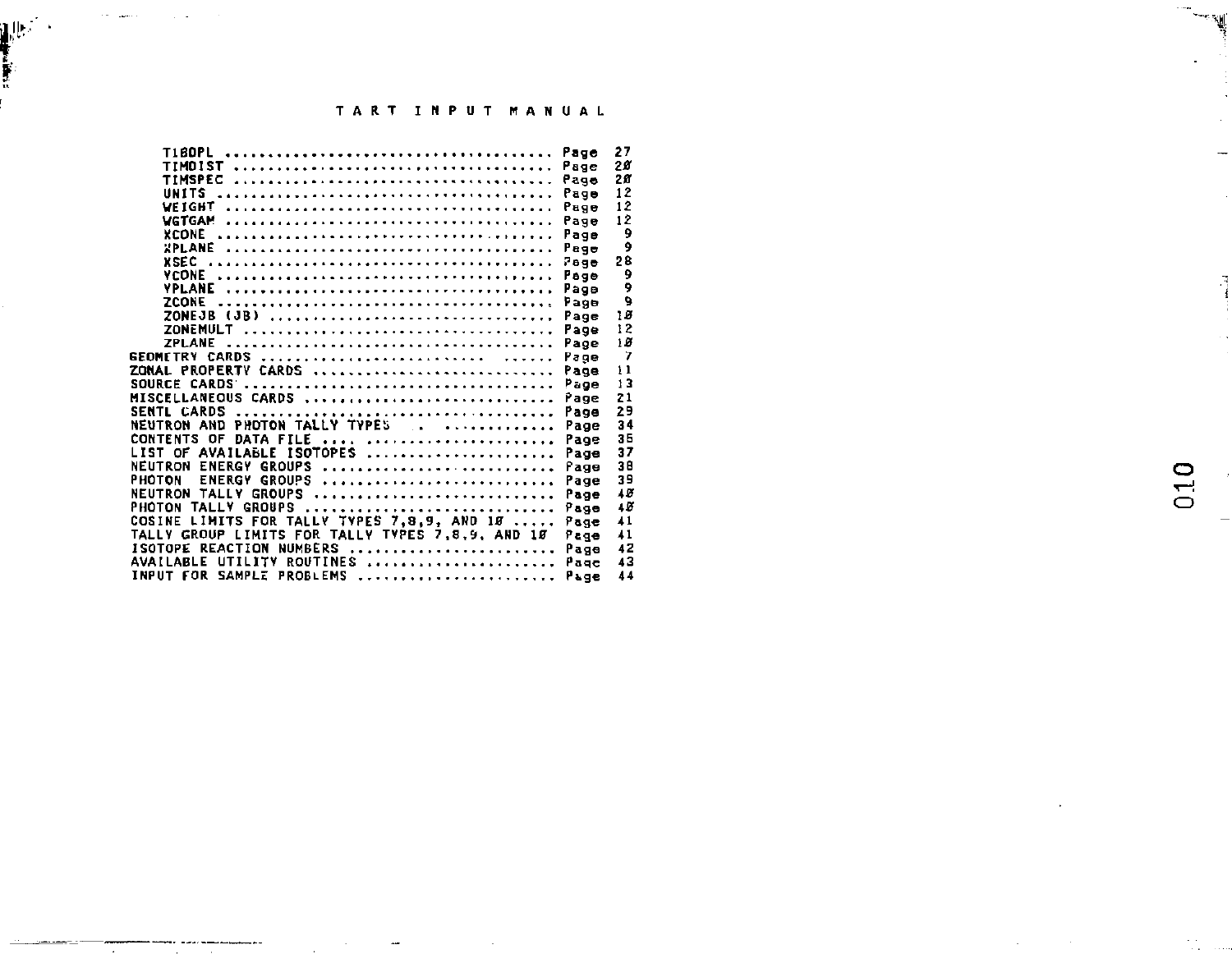#### **ABSTRACT**

**This report l1st« all the Input cards for the TART code on the CRAY and gives definitions for all Input parameters. It also describes how to execute th« code, the limitations of the code, and Includes the Input for two sample problems.** 

### **INTRODUCTION**

**The new TART code Is a Monte Carlo neutron/photon transport code that Is only on the CRAV computer. The size of the code is problem dependent. The computer algorithm that determines the code size takes into consideration the numbers of zcnes, time - steps, isotopes, and combinations of isotopes that are given as 1i ?ut. The basic code limitations are listed on page 3. These constre ints will be relaxed upon user request.** 

**With the exception of the NAME and BOX cards, all Input cards are field free, space delimited and may be either fixed or floating format. The cards may be In any order and any contradictions are settled in favor of the last one entered. Zone, material, and boundary numbers need not be In continuous order.** 

**Thfs report lists first a minumum number of input cards with vhich to describe a problem. Default values are given. A complete description of each card Is then.given under general groupings•** 

**This report will conclude with the Input for sample problems.** 

#### **AVAILABILITY**

This manual can be obtained by LLNL personnel and printed by:

**XPORT RD .4773#0:TARTDOC /T V** 

**Then:** 

the contract of the contract of the contract of

**TRIX AClPRIMi<RJET# TARTDOC B0X#> > /T V** 

. . . . . . .

and the components

 $-1 -$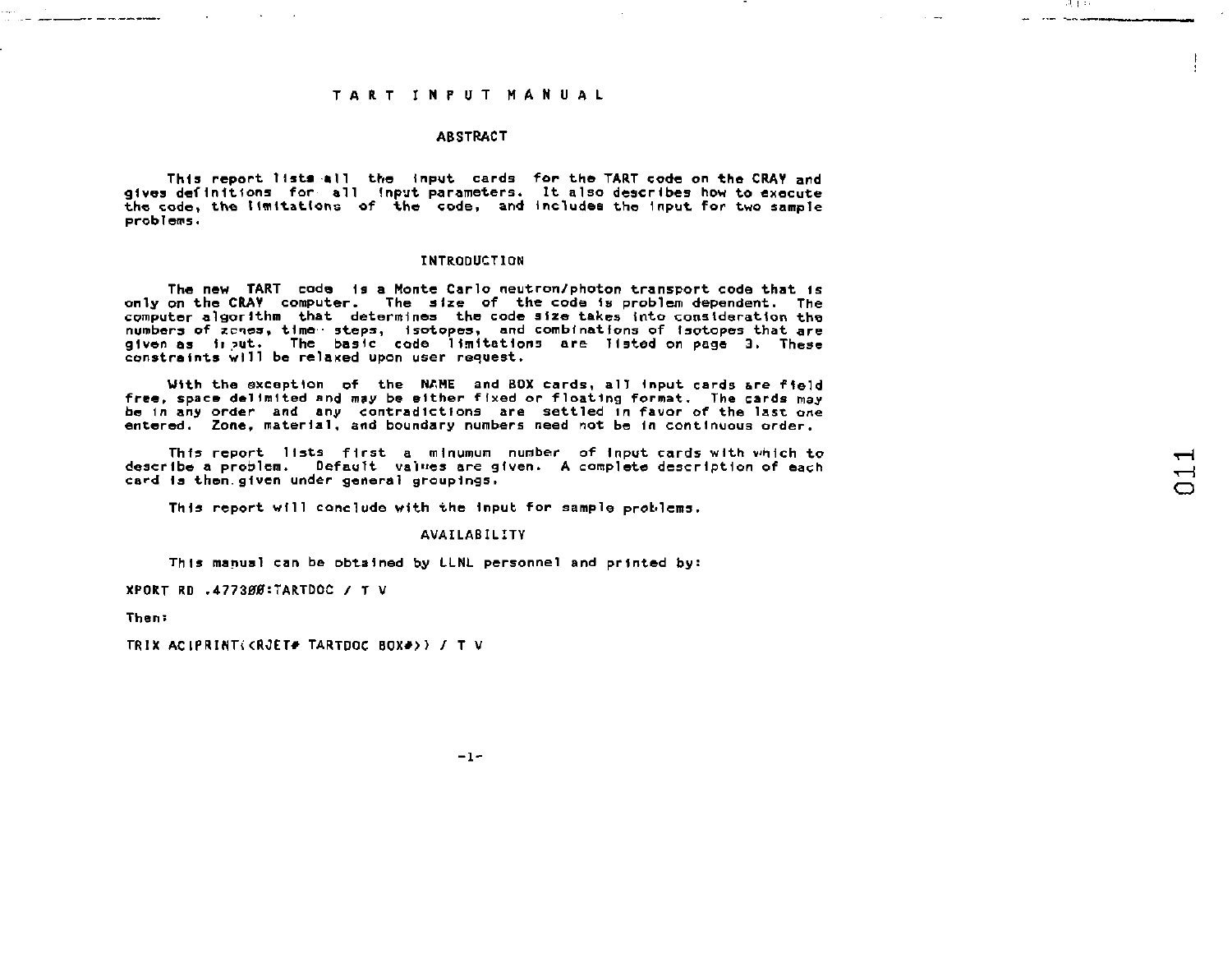$\mathbb{R}^{p \times p}$ 

÷

 $\sim$  $\overline{\phantom{0}}$ 

#### **TART EXECUTION**

**TART 1s a public file on the CRAV and can. be run from a terminal as a control lee:** 

### **TART FILE /T V ,**

**CARD CONTRACTOR** 

سيسمد للديه

¥

**where FILE Is the name, of a file containing the Input. In this mode all output goes to the high speed: printer.** 

Extra arguments on the execution line either save the output, redirect it. **or use special input:** 

### **TART FILE AB C /T V**

**Where A-0 Printer output goes to HSP -F** Printer output goes to FR88 (microfiche) **-NAME Printer output goes to a file NAME B=0 Plot of problem goes to FR80 =NAME TRB0 file contains plot of problem O 0 TARTND cross section library used =NAME Special cross section file NAME** 

#### **PRGBLEM TERMINATION AND RESTART**

**At the end of each sample, the code will respond to the message END or SWl. by printing a long edit and writing a restart file. This restart file may be used 10 continue the problem at a later time. See RESTART, page 27.** 

**When the problem completes normally, a restart file will also be written. This file may be used to continue a problem by changing the number of samples. See RESTART, page 27.** 

**When a problem is Interrupted because it has run out of tine or the computer has dead-started, the problem should be restarted by executing tne plus-f1le:** 

**+TARTA /T V** 

 $-2-$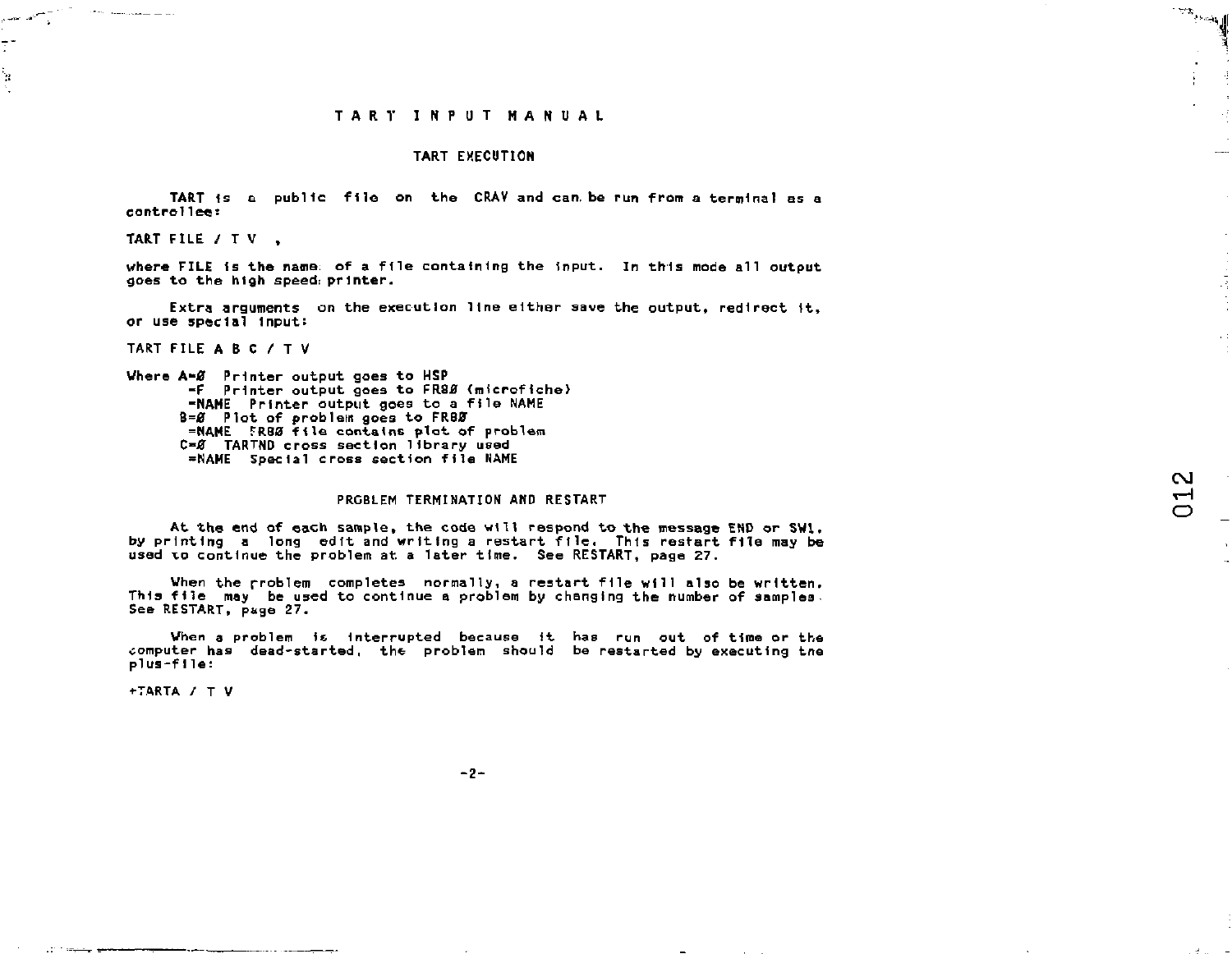## CODE LIMITATIONS

<u>Sandardo de la caracterí</u>

|  |  |  |  |  |  |  |  |  |  |  |  |  |  |  |  |  | QUADRATIC BOUNDARY FUNCTIONS  200 |  |
|--|--|--|--|--|--|--|--|--|--|--|--|--|--|--|--|--|-----------------------------------|--|
|  |  |  |  |  |  |  |  |  |  |  |  |  |  |  |  |  | PLANES   200                      |  |
|  |  |  |  |  |  |  |  |  |  |  |  |  |  |  |  |  | CENSUS TIMES  28*                 |  |
|  |  |  |  |  |  |  |  |  |  |  |  |  |  |  |  |  | MATERIALS  48                     |  |
|  |  |  |  |  |  |  |  |  |  |  |  |  |  |  |  |  | <b>ISOTOPES</b> 50                |  |
|  |  |  |  |  |  |  |  |  |  |  |  |  |  |  |  |  | ENERGY GROUPS  175                |  |

### CODE UNITS

TIME .............. SHAKE (1.*8*E-8 SEC.)<br>LENGTH ............. CM/SH<br>SPEED ............. CM/SH<br>ENERGY ............ MILLIONS OF ELECTRON VOLTS (MeV)

\* This number is not a limit, but is problem dependent. With other sizes (such<br>as number of zones) set at less than the maximum, a problem with more than 2Ø<br>census times will run.

and the second companion of the companion of the companion of the companion of the companion of the companion

 $-3-$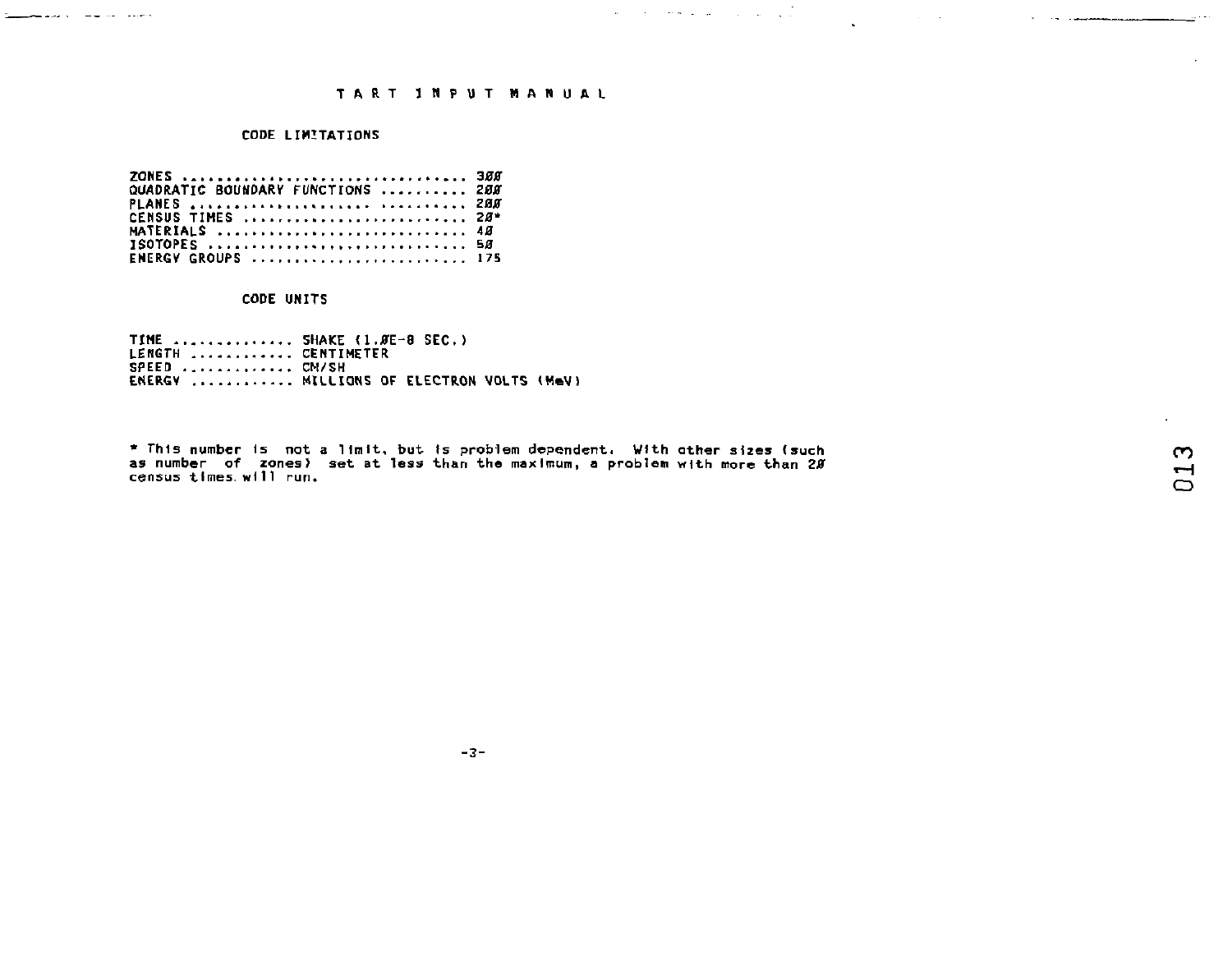$\sim 10^{-100}$ 

÷,  $\Delta$ 

 $\mathcal{A}$ 

وزارا وارتداء ومستداداته للانتجاب

### **INPUT CARDS IN GENERAL**

**All cards, with the exception of the NAME, RESTART, and BOX, are field free, space delimited. With the, exception of several types that are proceeded**  by a continuation sentinel, all other cards are identified by alphanumeric **mnemonics as their first entry. The other entries may be fixed or floating**  point type data and will be converted to the proper mode by the code. Following<br>the last "nom-zero" entry on "a card, "all" fields are taken to be zero unless<br>specifically set to default "values as described below." (Zeroe **if a later entry on a card Is non-zero.I** 

**For the purposes of this manual, all mention of input cards is 1n upper case. In actual practice, all entries are In lower case. See-page 44.** 

#### SPECIAL CAP<sub>D5</sub>

**The first card in a problem deck 1s the NAME card. This card has a special format (5a8). The first six alphanumeric characters should be unique for each problem because they are used to form the name of the restart file.** 

**The .second card 1n the deck should be the BOX ca-ti. See page 5.** 

**Comment cards may be Inserted \*ri any sequence 1n the input file. They are**  recognized by a space dolimited \* or C as the first entry,

**The EMD card signals the end of the Input. This card has only the word END on it. The END card Is not necessary if the last card in the file or deck completes tie problem deserlpt.on. Including the END card allows the user to follow it with another problem or alternate cards to be used later.** 

↽ ᆔ ට

ં ∵ાસુ∖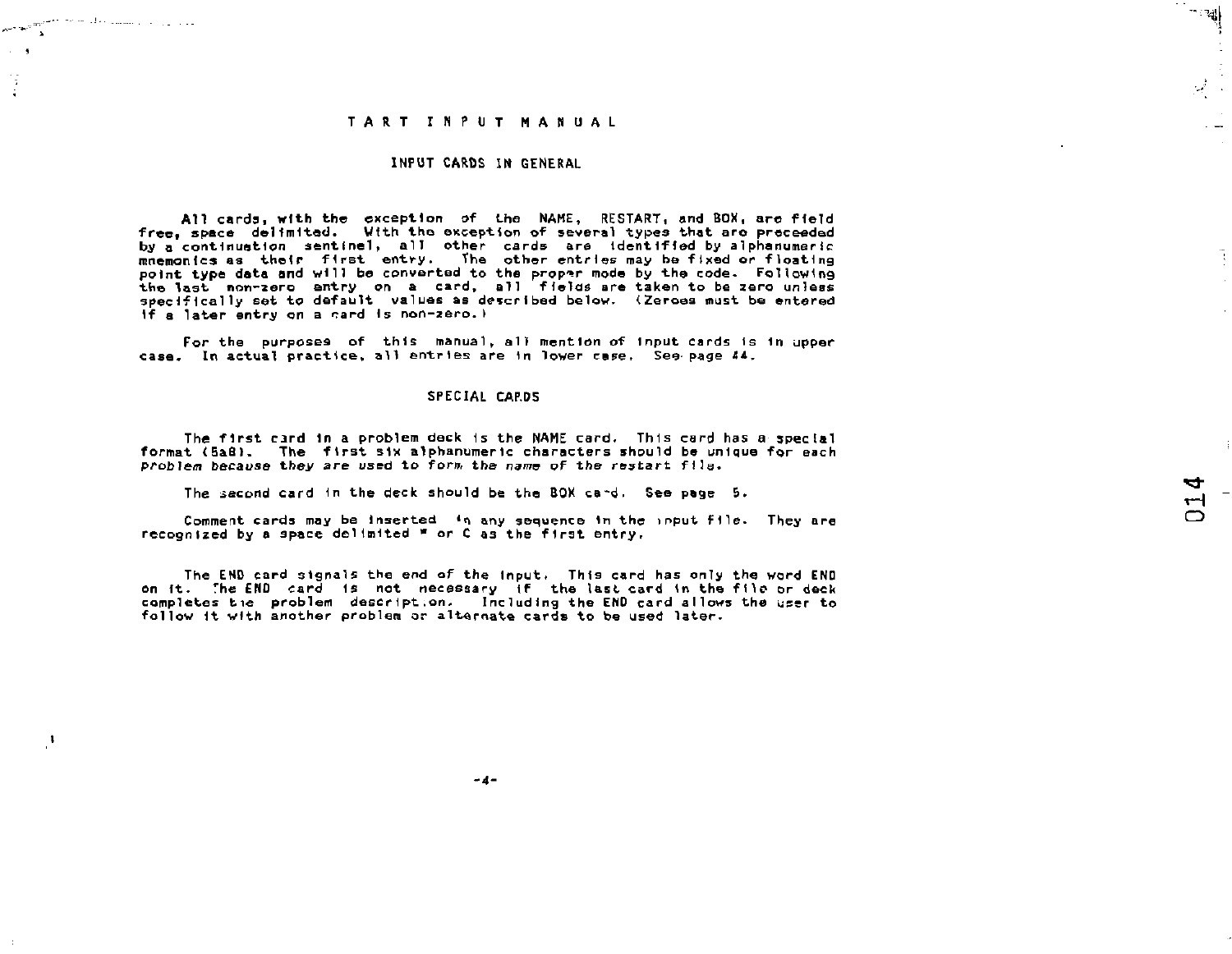.<br>The construction of the construction of the control of the control of the control of the control of the control

### **A HINIMOM SET OF INPUT CARDS**

**NAME PROBLEM NANE**  Where PROBLEM NAME is a string of up to 40 alphanumeric characters to identify **the problem. The first six characters should be unique for each problem because they are used to forw the name of the restart file. Example: NAME sample problem £a SDK ANN HSP ID Where ANN directs output to the correct box number and HSP ID is a string of up to 24 alphanumeric characters which will be printed on the output. Example: BOX g33 problem 2a ZONEJB Z +E +B ... Where** *~\** **Is the number of the zone being described, B is the number of a boundary**  to describe that zone. The + refers to the sign j as described in the physica<br>manual.(1) — Note: The code now generates P (most probable zone) for the<br>user. If more boundaries are needed to describe a zone than can be ente **one card, a space delimited & as the last entry in a card will signal that the next card is a continuation and contains only +B (no ASCII). Example: 20NEJB 2 1** *-ZB* **Zl ZONEJB t -10 9 7 6 -11 12 & 14 -3 15 See BJP on page 7 for another zone descrIptor card. SURF S K C Z0 XJ&** *VIS* **A B Where S 1s the boundary number and the other entries are the parameters f^r the quad rat 1c bounda ry f u net 1 on: A(x-Xj0)\*\*2 + B{y-Y0)\*\*2+C<z-Ztf)\*\*Z-K\*'t2 Default values for A and B are 1.0 Example: SURF 6 6.35 1. ZPLANE B 2 Where B is the boundary number ana Z is the intercept on the z axis. Example! ZPLANE 21 .914**  *il)* **Ernest F. Plechaty, John R Kimlinger, TARTNP: A Coupled Neutron-Photon Monte Carlo Transport Code, UCRL-50400, Vol. 14** 

 $-5 -$ 

 $\overline{0}$  $\blacksquare$ 

 $\cdots$ 

**Contract American Separature**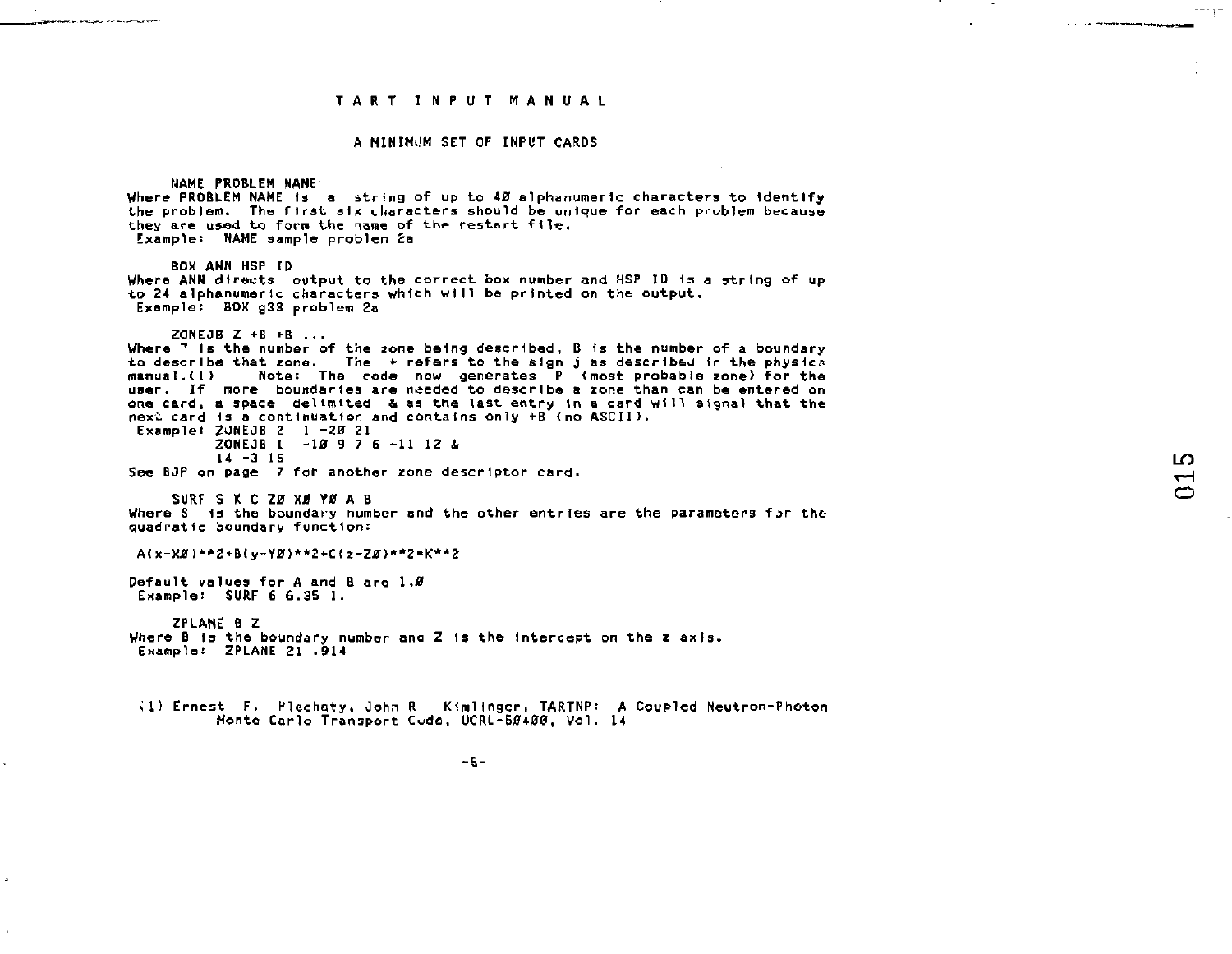ce di

 $\mathbf{C}$  $\overline{\phantom{0}}$ 

**MATL M R <sup>r</sup> 1 F I .. .. Where M is a material number R is the density of the material In g/cn\*"3 F Is the relative atom-fraction of the first, isotope In the material I Is the isotope (as ZZAAA>. See 1>st of available Isotopes, page 37. If more pairs of fractions and Isotopes are needed to describe a material than can be entered on one card, a space delimited** *&* **as the last entry In a card will signal that the next card Is a continuation and contains only pairs of F I < nr> alphanumer Ics). Exanple: MATL I 11.36 1 82000 MATL Z 1.230 .003204 3006 .033863 3007 .001668 24000 .005910 26000 & .000903 28000 .000125 42000 MATZ M 21 Z2 .. Where M Is a material number assigned to zones Zl Z2 .. , This material number Is defined by the MATL card. Example: MATZ 1 1 THRO 20 Example: KATZ 2 4 7 15 SOURCE 1 L X V Z Where L is the zone In which a. point source Is to be generated and X, Y, and Z are the coordinates of the point. Exanple: SOURCE1 1 0. 0. 5.3 See other geometric sources starting on page 13. SENTL Ml VI N2 V2 .. .. Where Nl Is a sentinel number associated with a code parameter. These parameters all have default values. A complete listing of sentinel numbers, parameters, and default values Is given on page 29. Example: SENTL 1 2 25 1 17 .122 3 3000 Where a sentinel 1= 2 requests to follow photons only 25 = 1 fluorescent photons followed 17 = .122 source energy 3 = 3000 sample size** 

 $-5-$ 

the company's con-

common contracts and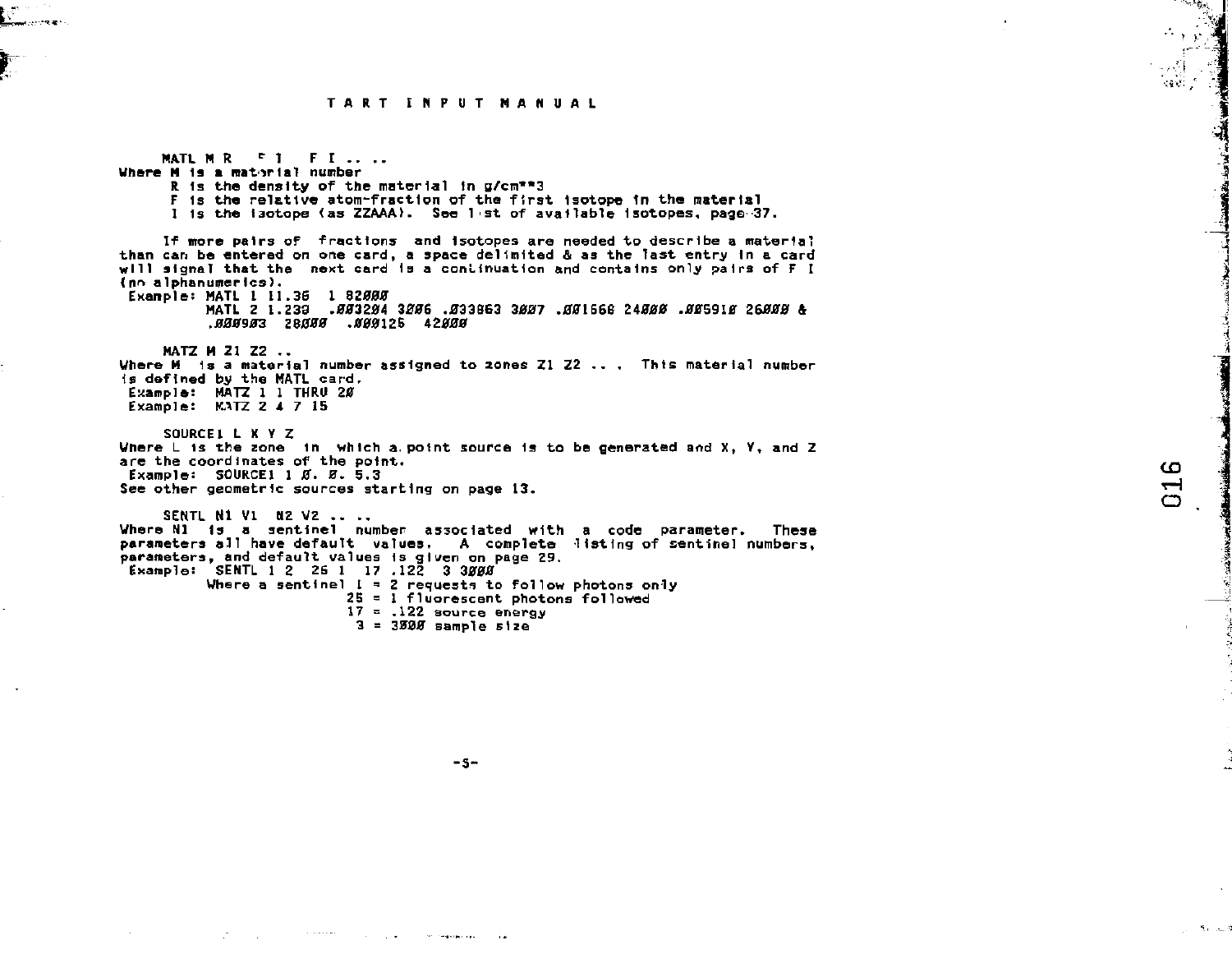#### **GEOMETRY CARDS**

In the following cards X0, Y0**,** and Z0 are the displacement of the center , **or axis of symmetry, of the surface from the coordinate origin (5,5,5),** 

**BOP L B OP 8 OP B OP .. .. This card describes a zone as being bounded by one or more, boundaries. With each boundary 1s asjcclated a sign and the most probable zone that the particle will enter when it crosses that boundary. This card Is used when more than one zone ts used to describe the same space. Then all zones must be described by BOP cards (no ZOMEOB cards). L is the number of the zone being described, 0 Is the sign associated with that boundary as described In UCRL-50400, vol. 14, and P Is the most probable zone that a particle will enter when it crosses boundary B. Example: 8JP 14 2 -10 4 6 11 -8 CONE S ANG ZE Where S 1s the number of a boundary that 1s a right circular** *cons-* **that fs revolved about the** *z* **axis. ANG 1s the angle tin degrees) between the z axis and the surface; Z0 1s the intercept on the z axis. (An alternate name for this card Is ZCONE.> Example: CONE 7 S3.14 -10. CONERZ SZ0 U**  Where S is the boundary number of a right circular cone that is revolved about **the 2 axis at Z0 and passes through the point <R,Z>, Example: CONERZ 5 0 923.76 -1600 C0NE2P S R.1 Zl RZ ZZ Where S is the boundary number of a right circular cone that Is revolved about**  the z axis and passes through the two points (R1.Z1) and (R2.Z2). **Exaraplei C0NE2P 7 2134.1 -1610. 133.38 -110. CVL S K X0** *V8*  **Whore S is the boundary number of a right circular cylinder on the z axis of**  radius K, displaced XD and VD.

**Example: CVL 1 2.5** 

 $\sim$ 

**Contractor** 

 $-7-$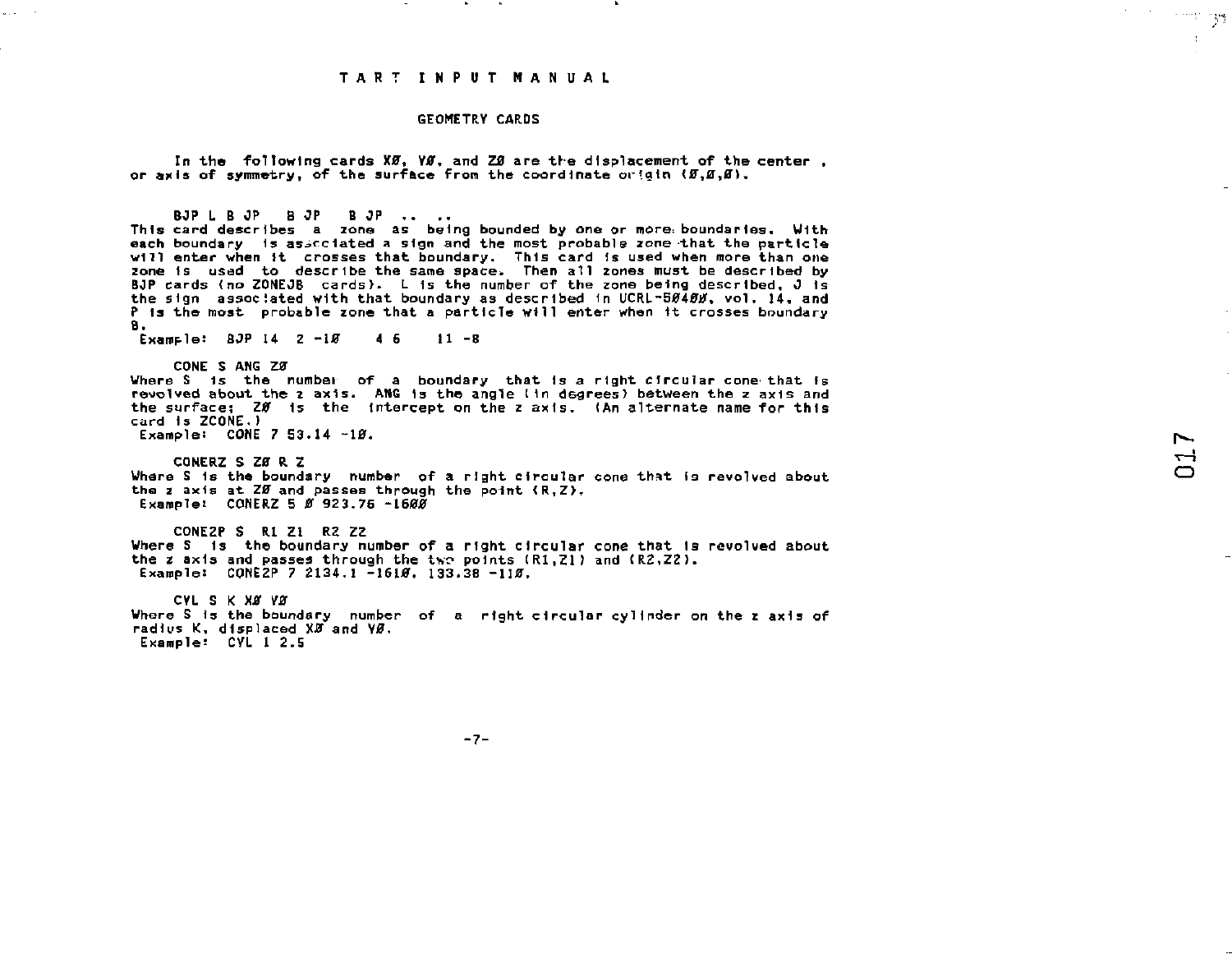**ELLIPSE 5 A B D Z0 X0 Y0 Where S is the boundary number of an ellipse and the other entries are the parameters** *of* **the equation:** 

### **(x-X0)\*\*2/A"Z + (y-V0>\*\*2/B\*"2+(l-Zjer>\*\*2/D\*\*2 = 1.0**

**That, is. A, B, and D are the radii on the** *x.* **y, and z axes and the boundary is displaced X0. Y0, and** *Z\$.*  **E-dTiple: ELLIPSE 1 3. 3. Z. 10.** 

**ELLIPZP S Z0 Rl Zl R2 Z2**  Where S is the boundary number of a right circular ellipse revolved about the z **axis, centered at Z0. and passing through two points LEU.ZL ) and (R2,Z2>. Example: ELLIPZP 1 10. 2. U. 5 0 12.** 

```
GENPLANE S X V Z U V W
```
The second company of the

**A generalized (Inclined) plane where S Is the boundary number, X, Y, and Z are the coordinates of a point on the plane and U, V, and W are the direction cosines of the unit normal to the plane. An alternate name for this card is GPL.** 

**Example: GENPLANE 5** *Z.* **37.48 31.74 0. .5736 .8191 Surface 5 1 s a zy plane passing through the point x«0, y=37.48, 2»31.74t and the plane Intersects the z axis at an angle of 55 degrees (unit normal of 3S deg.>.** 

**SPHERE S K Z0 X0 Y0 A sphere where S Is the boundary number, K is the radius and Z0, X0, and Y0 are the displacements on the 2, x, and y axes Example: SPHERE 1 4. 10.** 

**SPHEREZP S Rl Zl R2 Z2**  A sphere where S is the boundary number of a sphere revolved about the z axis that is described by two points (R1.Z1) and (R2.Z2). Rl and R2 are the **cyllndric radii at Zl and Z2. Example: SPHERE2P 1 3.5 12 1. 6.1** 

 $\mathbb{R}_{\mathbb{Z}^n}$ 

 $\mathbb{C}^1$ ×,

 $-9-$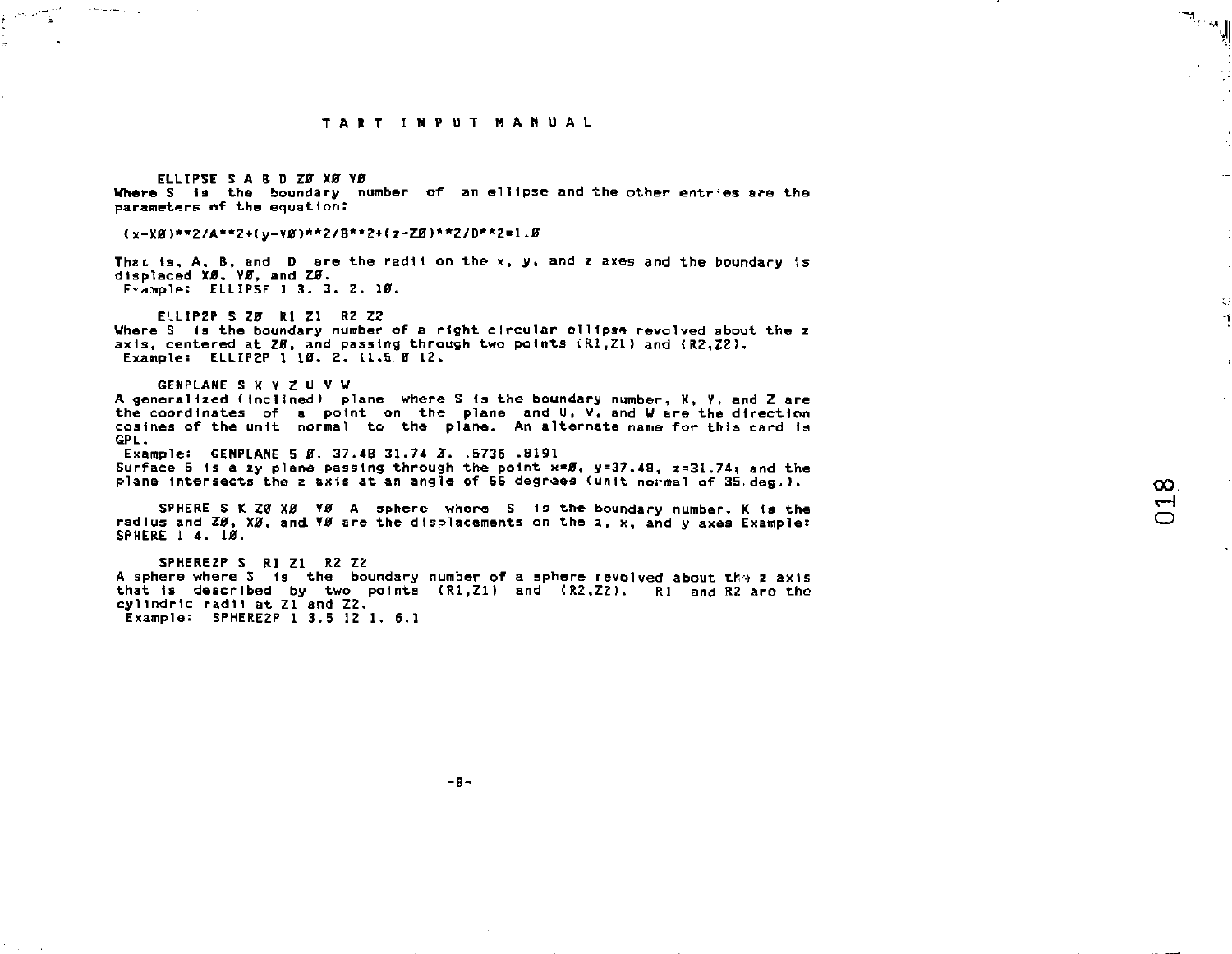$\sim$ 

a complete a complete service of the contract of the contract of the contract of the contract of the contract of the contract of the contract of the contract of the contract of the contract of the contract of the contract

ה.<br><del>לא המוקמת המקומות של</del> המוקמה המוקדלים במה המוקמת המוקמה במה מידי היה היה היה היה מידי המוקמי להיות המוקמה היה ה

**SURF S K C** *Z0* **XJ0T VJB A B**  A surface where S is the boundary number and the other entries are the **parameters** for the quadratic boundary function: **A(x-X0)\*\*2+B(y-Y0)\*\*2+C<z-Z0)\*\*2=K\*\* 2 Default values for A and B are 1.8**<br>**Example:** SURF 2 Ø. ~.Ø625 Ø. Ø.25,111111 **Example: SURF 2 0, -.0625 0** *\*.* **0 .25 .llllil Boundary 2 Is an elliptic cone with rad 1 < of 2 and 3 cm. at** *A* **cm., revolved about the z ax 1s. XCONE S AHG X0 Where S is the number of a boundary that ts a right circular cone that is revolved about the x axis. ANG Is the angle <In degrees) between the x axis and the surface; X0 Is the Intercept on the x axis. Example: XCQNE 20 45 XPLANE S X Where S Is the number of a boundary that Is perpendfcular to the x axis and X Is the 1ntercept. Example: XPLANE 10 3.4**  YCONE **S ANG YA** Where S is the number of a boundary that is a right circular cone that is **revolved about the y axis. ANG Is the angle (In degrees) between the y axis and the surface; V0 Is the Intercept on the y axis. Example: YCONE 2 30 .PLANE S Y Where S Is the number of a boundary that (s perpendicular to the y axis and V Is the intercept. Example: YPLANE 1** *20-* **ZCONE S ANG Z0 See CONE, page 7.** 

 $\sigma$  $\overline{\phantom{0}}$ 

 $-0-$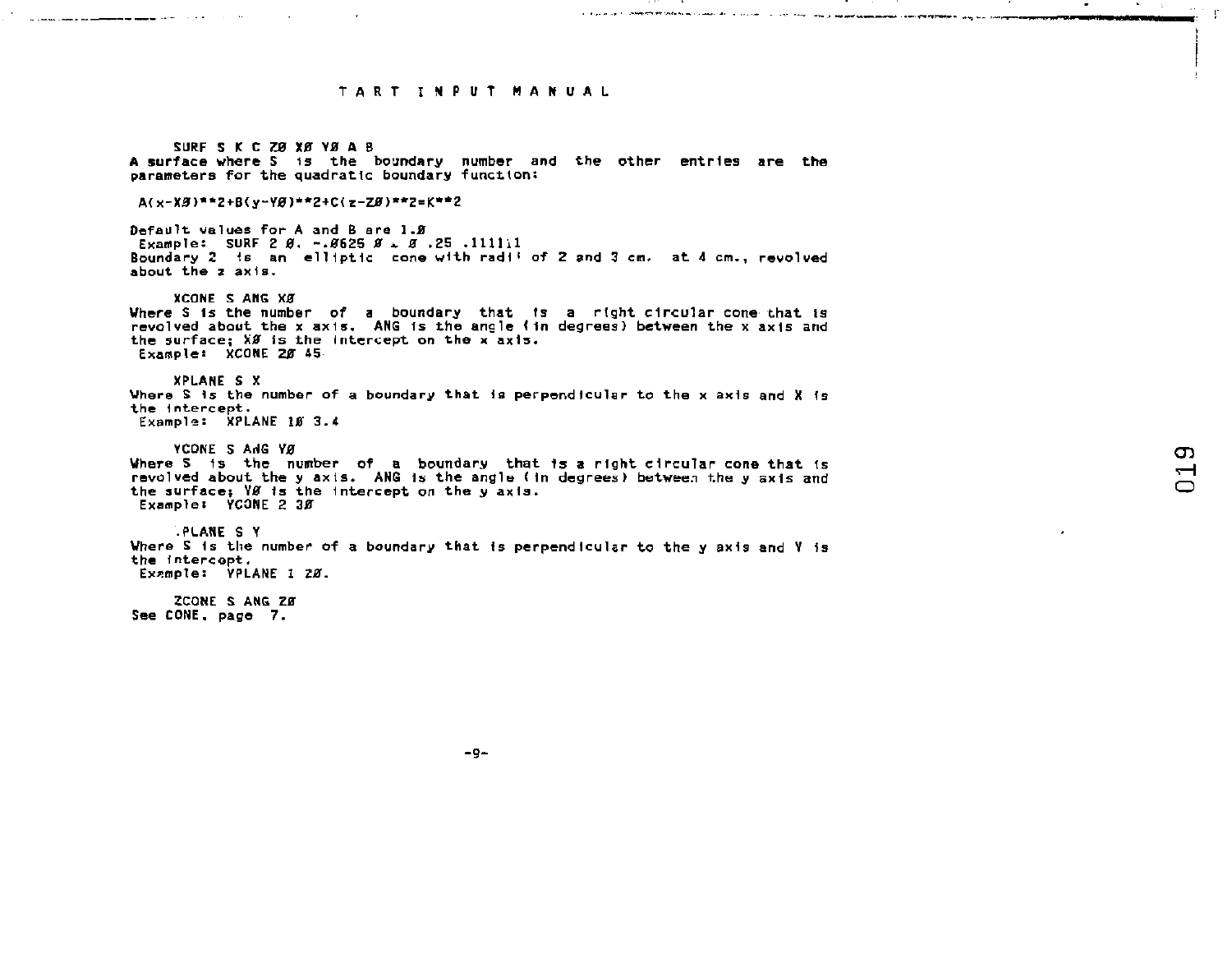ZONEOB Z +B **+B** ...

and the state of the company

es and lan ini

> **Where** Z Is **the** number of the zone, B 1\* the number of a boundary to describe the zone. The + refers to the sign j as described in UCRL-50400, vol. 14. A blank Is a +. If more boundaries *are* needed to describe a zone than can be entered on one card, a space delimited & as the last entry on a card Will signal that the next card is a continuation and contains only +B +B (no alphanumerics). An alternate name for this card ts 3B.

> It 1s important to notice that with zones described by ZONEJB cards, the co-ie calculates P, the-most probable zone that a particle will enter'when It crosses a boundary. These cards should not be used when more than one zone describe the'same space {overlapping zones). When overlapping zones occur BJP cards should be used for the entire problem description. See page 7. Example: ZONE JB 14 -2 3 4 &

-11 12 13

ZPLANE 5 Z Where S is the number of a boundary that is perpendicular to the z axis and Z is the intercept. Example: ZPLANE 3 -16.6

 $\mathcal{B}_{\mathrm{L},\mathrm{L}}$ 

**-10-**

the continuum and continued and analysis of an experimental continues.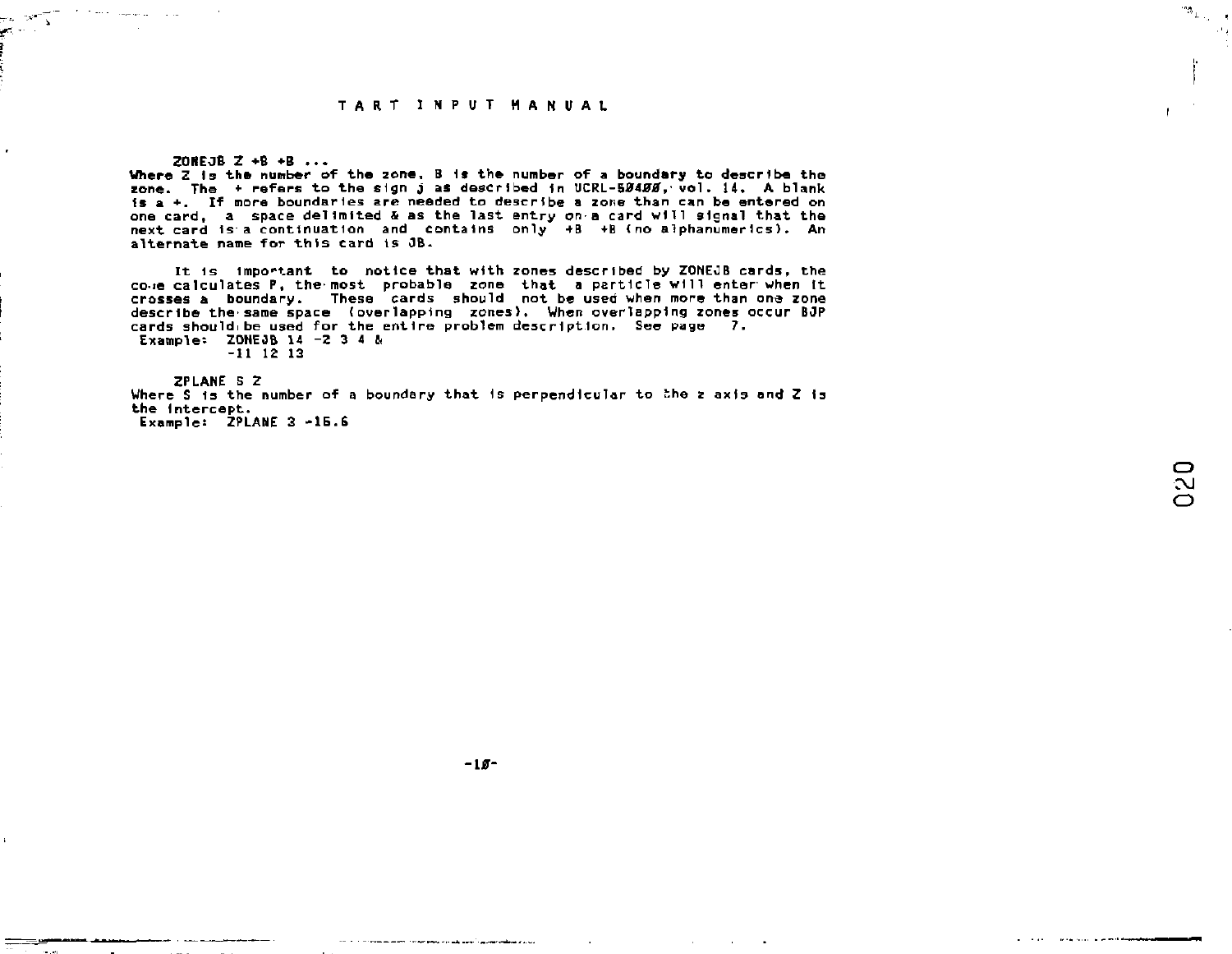and the company of the company special control of the company and a support of the company of the company of the

#### **ZONAL PROPERTY CARDS**

**All zonal property cards are of two types; 1. PROP Value Znln THRU Zmax Where PROP Is the card mnemonic and Value Is the constant that Is stored In all successive zones 2min through Zmax. 2. PROP Value Zl ZZ Z3 ..**  Where Value is stored only in zones Z1 Z2 Z3 .. . **A combination of the two types may be used. For ewample & combination of** 

**the three following cards: WEIGHT 4.8 1 THRU 30 WEIGHT 2.0 10 8 12 WEIGHT 1.0 20**  Zone 2*9* will have a weight of 1.8 **Zones 8, 10, and 12 will have weights of 2. And the remainder of the zones to number 30 will have a weight of 4. That Is, weights will be assigned according to the last card for that zone.** 

**In the description of the zonal property cards, only the name of the card, the parameter for Value, and a Z will be listed. Each card also has the form Z m m THRU Znax or Zl ZZ Z3 .. . See sample problems on page 44.** 

**EMIN E Z Where E Is the minimum energy for neutrons In zone Z. Neutrons are not allowed to fall below this energy after a collision. The default value Is SEKTL = S (or**  2.5Le~08 MeV if that parameter is not set). A negative wilue (-E) indicates **that If a neutron falls below £ after a collision, It will be discarded. Example: EMIN 1.8e-04 2 THP.U 10** 

**EMING E Z Where E is the minimum energy for photons in zone** *Z.* **The default value Is SENTL**   $= 9 (-1.6e-64)$ . See EMIN. **Example: EHING I.0e-4 6 8 10** 

**ETA R Z** 

<u> 2000 - Andrea States, američki politički profesor (d. 1982)</u>

Where R is the relative density in zone Z. The relative density is the ratio of **the density of the material in the zone to the density used In the material card. Default value Is 1.0. This card allows the user to assign the same material, but with different densities, to multiple zones.** 

 $-11-$ 

**Contract Contract Contract**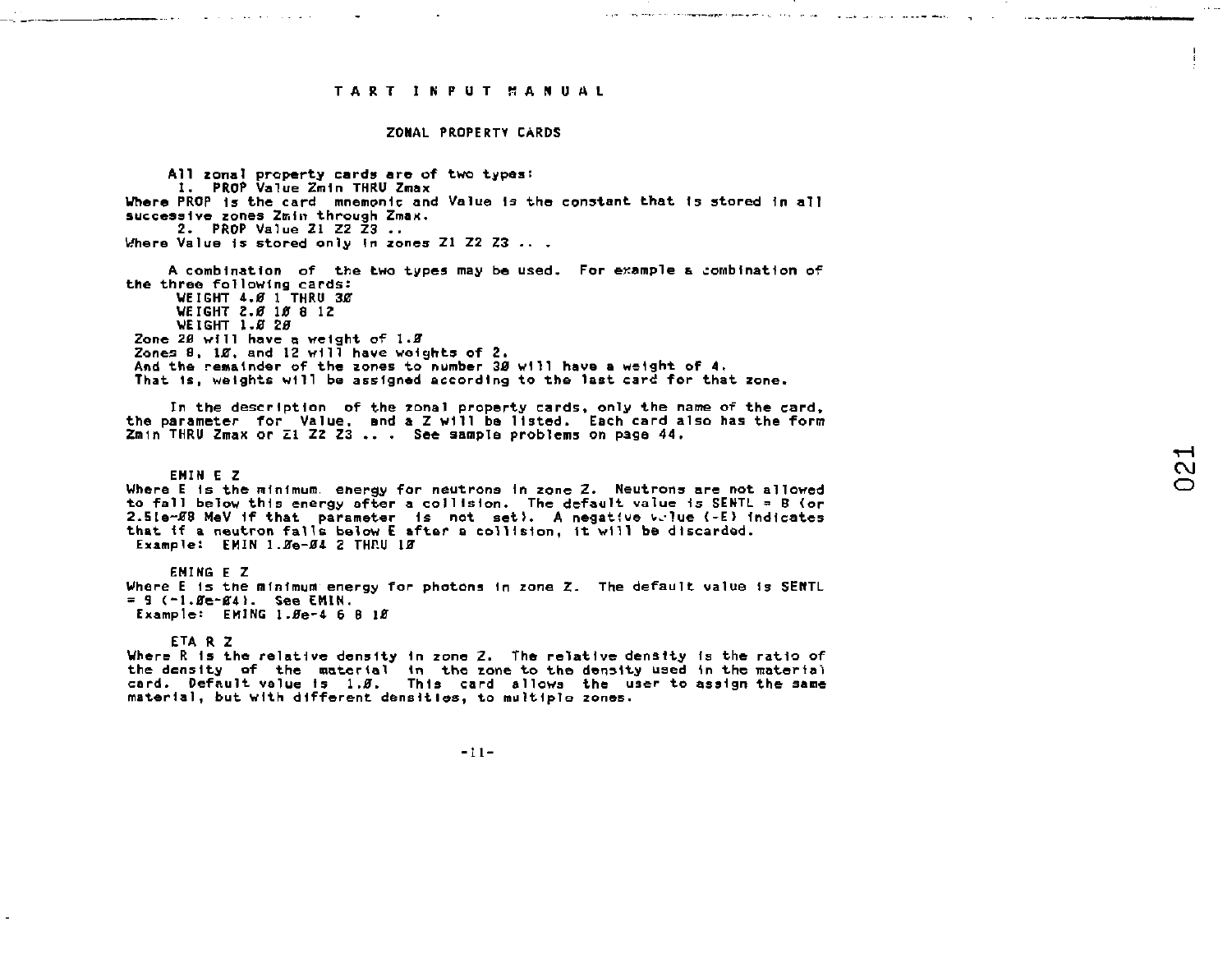#### **LTYPE L Z**

 $\omega = 9.7\%$ 

**Where L is the neutron edtt Indicator In zone** *Z,* **LTYPE allows each zone to have one of the tally types listed for ITN page 3d. Default value Is the value for SENTL - 5, page 29.** 

#### **LTYPEG L Z**

**Where L 1\* the photon edit indicator In zone Z. LTYPEG allows each zone tc have one of the tally types listed for 1TMG page 34. Default value Is the value far SEMTL - 33, page 31.** 

#### **MATZ M Z**

**Where M Is the number of the material assigned to Tone** *Z.* 

#### **UNITS M Z**

**Where M la a zone multiplier for zone Z. These constants, used with PROBM or PROBHV carda'give additional output for this zone. An alternate name for this card la ZONEMULT.** 

#### **WEIGHT V Z**

**Where W Is the neutron statistical weight for zone Z. Weights other than** *1.0*  **are used In htgh-attenuatIon problems to force particle flow Into regions of interest. Weights must be powers of 2, and ratios of weights of adjacent zones aust be 1/2, 1 or Z. The product of weight and number of particles Is conserved at a boundary crossing. For example. If a particle crosses from a high-weight**  zone into a low-weight zone, the particle is split into two particles. If a **particle crosses from a low-weight zone Into a high-weight 2one; on the average, or.e hslf of the particles are discarded. The default value is 1** *.0.* **The default value? for VGTGAM (photon weights) are WEIGHT.** 

#### **WGTGAM W** *Z*

**Where W is the photon statistical weight for zone Z. See WEIGHT.** 

#### **ZOHEMULT M Z**

**Where M Is a zone multiplier for zone Z. These constants, used with PROBM or PROBHV cards give additional output for this zone.** 

 $\Delta_{\rm max}$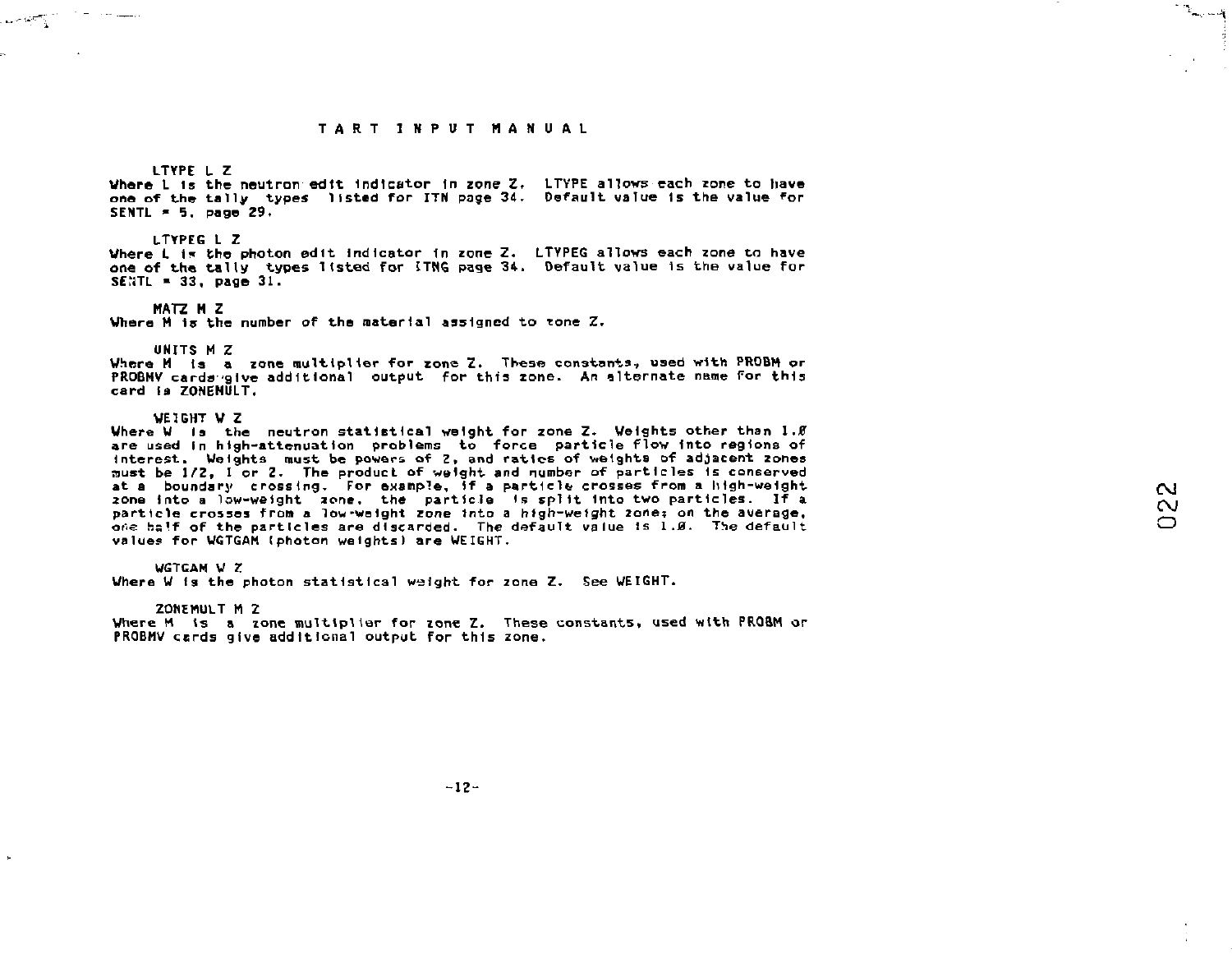#### SOURCE CARDS

The primary name of each source card is for a neutron source. If SENTL  $\bullet$  1 [£•• page 29> Is set to Z for photons only or to 3 for an Independent photon source, a photon source card must be used. The name of each photon source card Is given Immediately after the neutron source name Other entries on the card are Identical.

When describing a source, users should also see the SENTL variables  $4$ . 6,7,17,18.30.31.32,41,42,and 43 starting on page 29.

ANGLSRCE Al A2

ANGLSRG ts the name of photon source.

Where A1 and A2 are angles, between 180 and Ø degrees (A1>A2), within which the source will be generated. The azimuthal angle is uniformily distributed in the interval (g,2pi). The reference direction is the positive z axis. The source is generated with equally probable cosines in the angular interval AZ to Al.<br>Note: This card replaces SENTL = 6 and 7, page 29.

Example: ANGLSRCE 80.5 45

The source Is unlformlly distributed between 45 degrees and 80 degrees 30 minutes.

Example: ANGLSRCE 5 0 - source Is distributed between *2* and 5 degrees. Example: ANGLSRCE 180 180 - beamed down the *z* axis in a negative direction. Example: ANGLSRCE 0 0 - beamed down the *z* axis in *z* positive direction.

EANGL J N(C.J)  $C(J)$  B(C.J+1)  $C(J+1)$  ...

EANGLG Is the name of photon source.

This card in conjunction with a ENERANGL card signifies that the source will be chosen from a correlated enerqy-angle spectrum. N(C,J) and C(0) are pairs of consecutive points where N(C,J} is the relative number\* of particles generated with a cosine gamma (relative to the z axis) of  $C(J)$  for point J.  $N(C,J+1)$  and  $C(1+1)$  are the values for the next point. See ENERANGL for  $i.e.$  example.

ECISCR NI EI NZ EZ ....

EDISCRG is the name of photon source.

This card specifies that the energy of the source will consist of more than one discrete energy. Nl Is the relative number of particles at energy El, NZ is the number of particles of energy E2, etc.

Example: EDISCR 10 1, 20 10, 20 .001 50 .1 50 .05

6.7% of this source will have an Incident energy of 1 MeV, 13X 10 MeV, etc.

 $\sim$  $\sim$ 

19 H

 $-13-$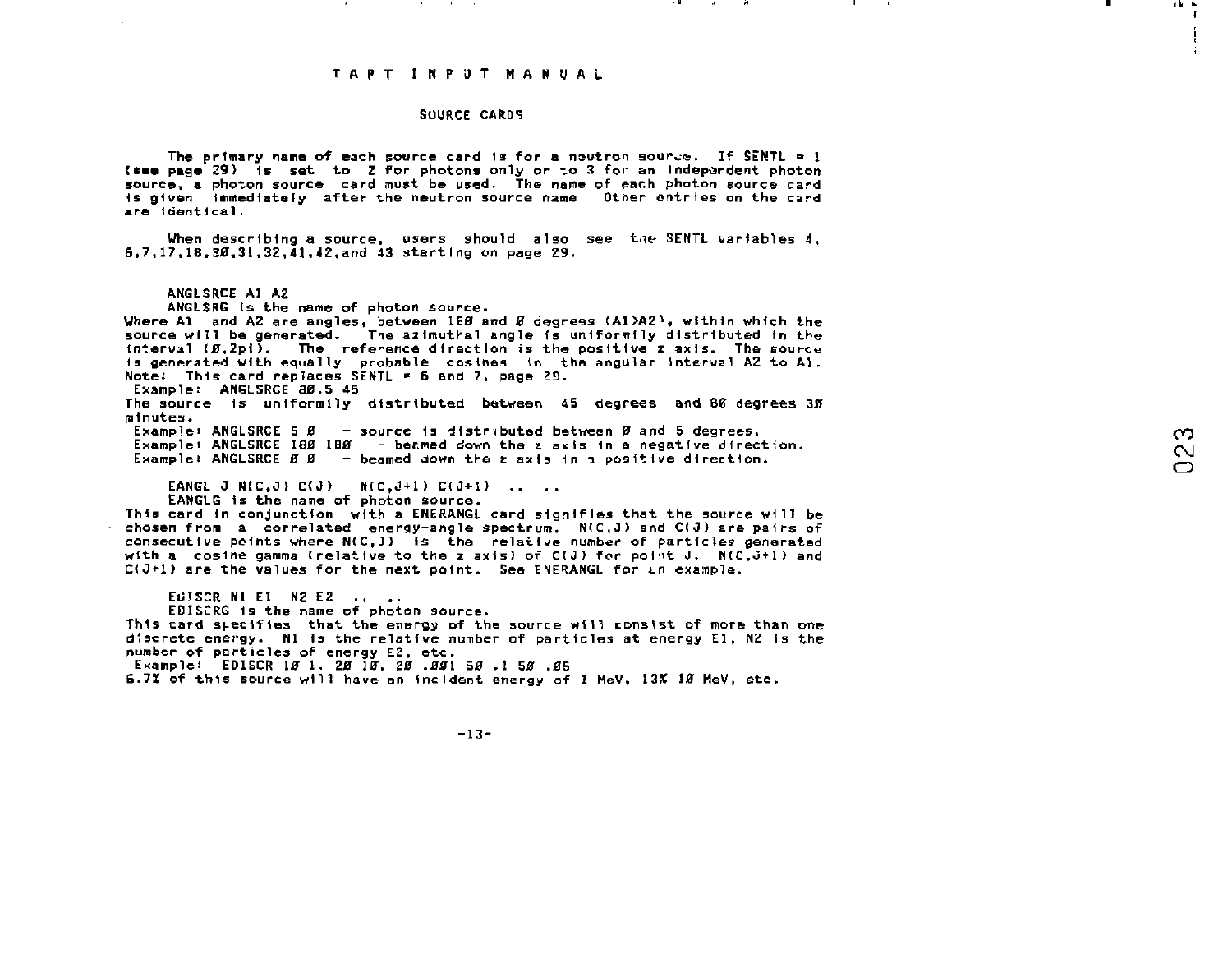the same of the

EHIST J N(E.J) E(J) N(E.J+1) E(J+1) .... Ø EMAX EHISTG is the name of photon source. Where N(E) and E are pairs of points to describe a source energy spectrum in nistogram form. J is an index for the first point on each card and N(E)J is the number of particles between  $E(J)$  and  $E(J+1)$ . The last N entry is  $B$ . See ESPEC. page 14. for a description of the output. Example: FHIST 1 8.81433 6.7743 8.81818 7.5479 8.887873 8.3633 FHIST 4 8-884284 9-2285 8-886741 18-128 8-882353 11-868 EHIST 7 0.003448 11.547 0.003121 12.043 0.004434 12.550 EHIST : 0 0.82450 13.668 0.82234 13.863 0.02609 14.134 ENIST 13 Ø.Ø1429 14.407 Ø.Ø 15.242 **ENFRANCI, J. E(J) C(J) E(J+1) C(J+1) E(J+1) C(J+1) E(J+2) FNRANGLG is the name of photon source.** This card in conjunction with a EANGL card signifies that the source will be chosen from a correlated energy-angle spectrum. E(J) is the energy of the source for particles generated with a cosine gamma of  $C(J)$ .  $E(J+1)$   $C(J+1)$ . E(J+2) C(J+2) are the values for consecutively following points. Example: EANGL 1 1. 1. 996 93969 .98455 .76684<br>EANGL 4 .9672 .5 .94622 .17365 .924278 -.17365 EANGL 7 .904006 -.5 .007732  $-.76694$   $.877232 - .93969$ EANGL 10 .8736 -1.0 ENERANGL 1 15.106 1.0 15.045 .93969 14.859 .76604 ENERANGL 4 14.605 .5 14.286 .17365 13.955 -.17365 ENERANGL 7 13.651 -. 5 13.507 -. 76604 13.251 -. 93969 ENERANGL 10 13.197 -1.5 **ESPEC 3 N(F.3) E(3)**  $N(E, J+1) E(J+1)$  ...

FFPECG is the name of photon source. Where ' is an index and  $N(E)$  E are pairs of consecutive points to describe an energy spectrum from which the source particles will be randomly generated. The code will integrate the function between points and divide it up into 1981 equally probable energies. N(E) is the number of particles per unit energy at energy E (In NeV) at point J. N(E, J+1) and E(J+1) describe point J+1. The code assumes that the consecutive pairs of points are connected by a straight. Tine of the form AE + B and integrates over energy to obtain the number of neutrons in each interval.

ESPEC 4 JJ.1500 1.6936 0.1339 2.0908 0.1009 2.5299 ESPEC 7 0.07593 3.0108 0.06260 3.5335 0.05719 4.0

The computer and composed

 $-14-$ 

the company of the company of the company of the company of the company

 $\sim$  $\sim$  and and state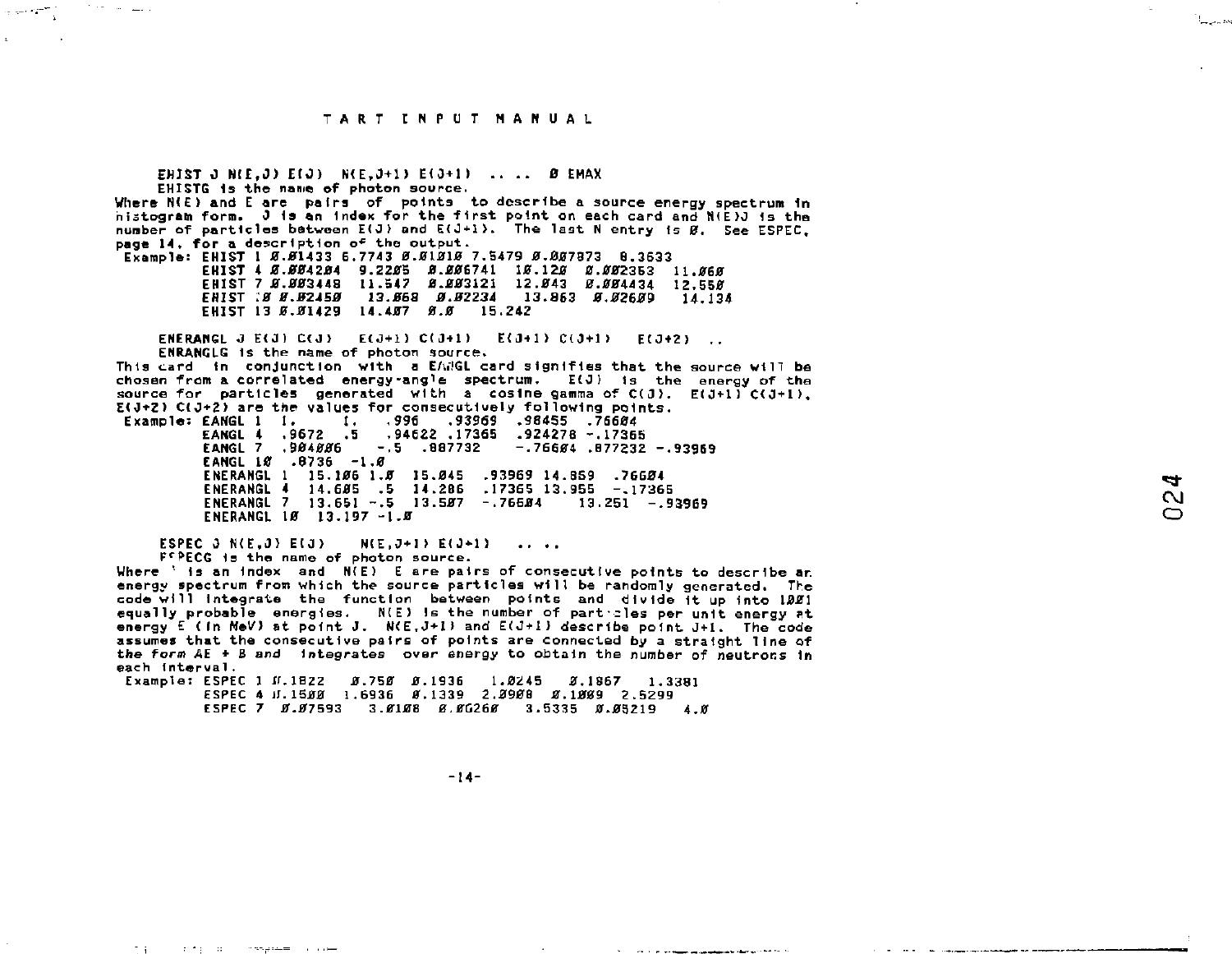the property of the control of the

**FSPEC J FfE.JI E<0) F<E.J+1) E<J\*I ! .. .. FSPECG Is the name of photon source. This card signifies the source energy will be generated from a spectrum-made of pairs of consecutive points F(E,J)** and E(J). The N(E,J) as described in ESPEC **is defined as**  $N(E, J) = F(E, J) / E(J)$ **. Exair.ple: FSPEC 1** *2* **.01 .06 .1 .18 .26 .25 .34 .39 .56 .36 .74 \*PPEC 7 .27 1.16 .20 1.18 .14 2.3 .049 3.3 .048 3.7 .025 4.4 FSPEC 13 -011 5.5 .0053 6.6 0 8.01 HAEC 1 U CI C2 Tl TZ MAECG is the n=me of photon source. This card, in conjunction with e MAEE card (or cards), signifies that the source**  will be generated from multiple angle-energy spectra. I is a spectrum number of<br>which is identical to I on the spectrum. Cl and C2 are the cosines with<br>particles to the zaxis between which the particles will be generated. (page 17) is used, the reference direction for the cosines is determined by that<br>card. T1 and T2 are starting times between which the particles will be<br>generated. See MAEE for an example. Also see SOURCEI3, page 19, for an **use of CI and C2. MAEE 1 J N(E,J) E(J) N(E,J+1) E(J+1) .. MAEEG is the name of photon source. This card. in conjunction with a MAEC card, signifies that the source-wHI be generated from multiple angle-energy spectra. The spectrum number I is identical to the I on the MAEC card.** J is an index and N(E.J) is the number of **particles at energy E(0). See ESPEC, page 14. Example: MAEC I 157 1. .9 MAEE 1 1 3.08e-07 3.316e-02 9.26e-07 6.74e-02 5.86e-06 9.6e-02 MAEE 1 4 2.56e-0S .135 8.S7e-05 ,318 2.4e-04 .75**  MAEE 1 7 2.19e~04 2.02 5.46e-05 5.2 3.08e-07 10.5 **MAEC 2 753 .9 .866 MAEE 2 1 6.17e-07 4.73e-0Z 4.6e-06 7.Be-0Z 1-04e-05 .1 MAEE Z 4 1.99e-04 -IB 6.Ze-04 .42 1.01e-03 1. MAEE 2 7 5.6e-04 2.B 1.6e-04 9.5** 

LO.

 $-15-$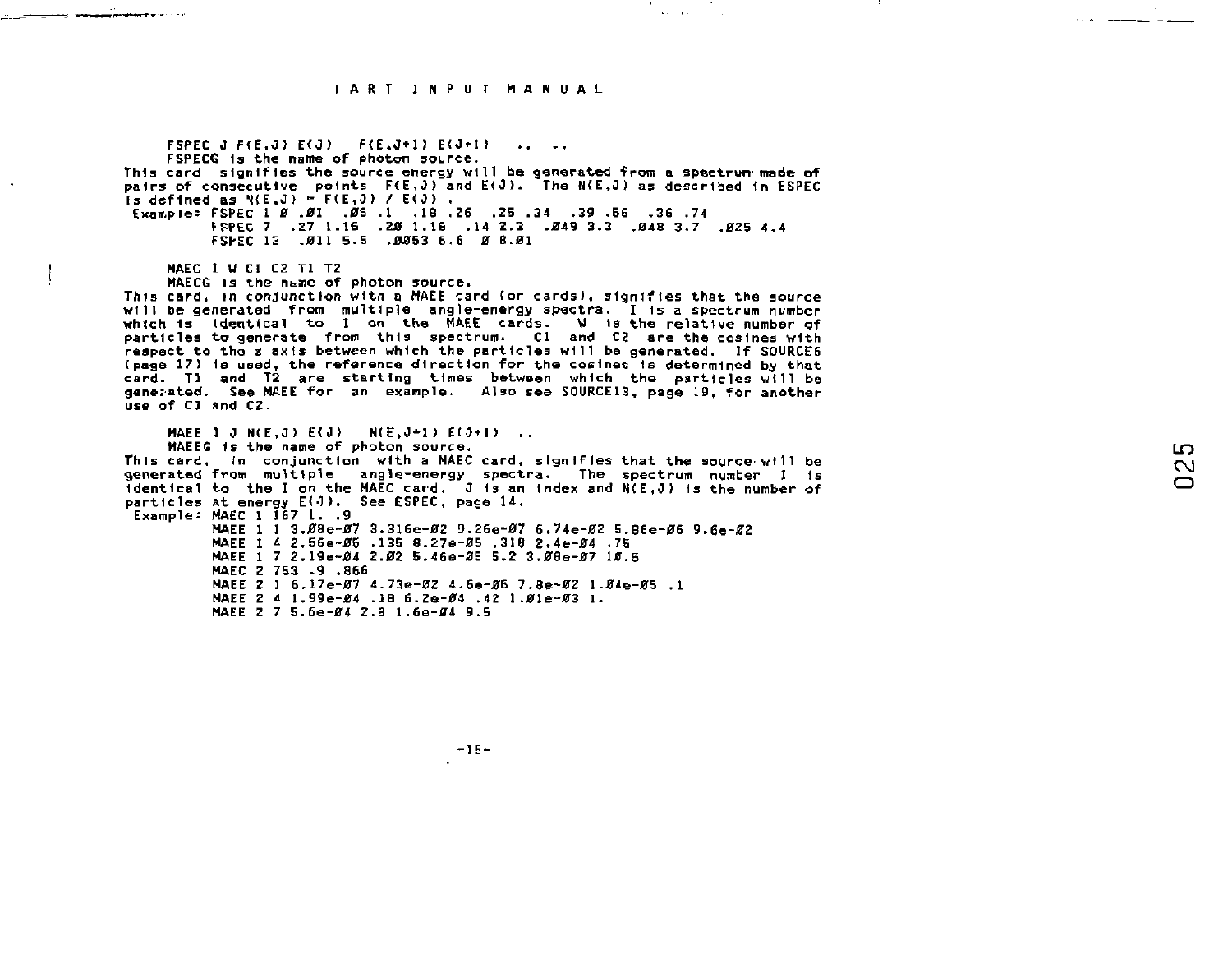more than a summer

المواصب وبالمرابي  $\mathbf{r}$ 

т,

MAEEH I J N(E<J) E(J) N(E.J+1) E(J+1) .. .. Ø EMAX MAEEHG is the name of photon source. This card is identical to MAEE with the exception that the input spectrum is in histogram form. See EHIST, page 14. Example: MAEC 1 177 -. 86 -. 9 MAEEH 1 1 3.08e-07 .033 3.0e-07 .047 1.23e-04 .56 2.42e-04 .75 MAEEH 1 5 2.41e-04 1. 2.42e-04 1.4 3.7e-05 6.5 5.8e-06 8.3 МАЕЕН І Я З. 08640e-07 10. 0. 13. MAEC  $2$  743 -.9 -1.8 MAEEH 2 1 3.08e-07.033 5.17e-07.047 5.06e-05.11 1.14e-04.13 MAEEH 2 5 1,99e-84 .18 2.85e-84 .24 2.8e-84 4.1 1.99e-84 5.1 NAEEH 2 9 1.59260e-04 6.5 3.17900e-05 8. 0.10. SOURCE! L X Y Z SIG is the name of photon source. Where L is the zone in which a point source is to be generated and X, Y, and Z are the coordinates of the point. Example: SOURCE1 18 8 8 -23.1 This source is generated in zone 18 with coordinates  $x=8$ ,  $y=8$ , and  $z=-23.1$ . SOURCEZ L Ri Ro ZE LEN XB YB S2G is the name of photon source. Where Ri and Ro are the inner radius and and outer radius of a source uniformily distributed in a cylindrical volume. The cylinder is rotated sbout the z axis and is of length LEN, starting with z=ZB. It is in zone Land is displaced on<br>the sand y axes by XB and VB. Note: If LEN=B, the source is a disk at z=ZB.<br>See page 31, SENTL = 3B, to exchange the axis. Example: SOURCE2 10 0 5. -40. 100. This is a cylindrical source of radius 5.0, between  $z = 48.0$  and 60. SOURCES L R1 Ro Z0 X0 Y0 A1 A2 S3G is the name of photon source. This source in zone L is uniformily distributed throughout a spherical shell or a segment of a spherical shell with inner radius Ri and outer radius Ro. centered at X0, Y0, and Z0. The segment of the shell extends from angle A1 to A2. The defaults for A1 and A2 are 180 and 0 degrees, which define the source as being generated over a complete sphere. Example: SOURCE3 5 1688 1788 8 8 8 98 8 The source is generated throughout the positive half (98 to 8 degrees) of a spherical shell with inner radius 1638, and outer radius 1788. centered at the origin.

 $-16-$ 

room)<br>Barangariya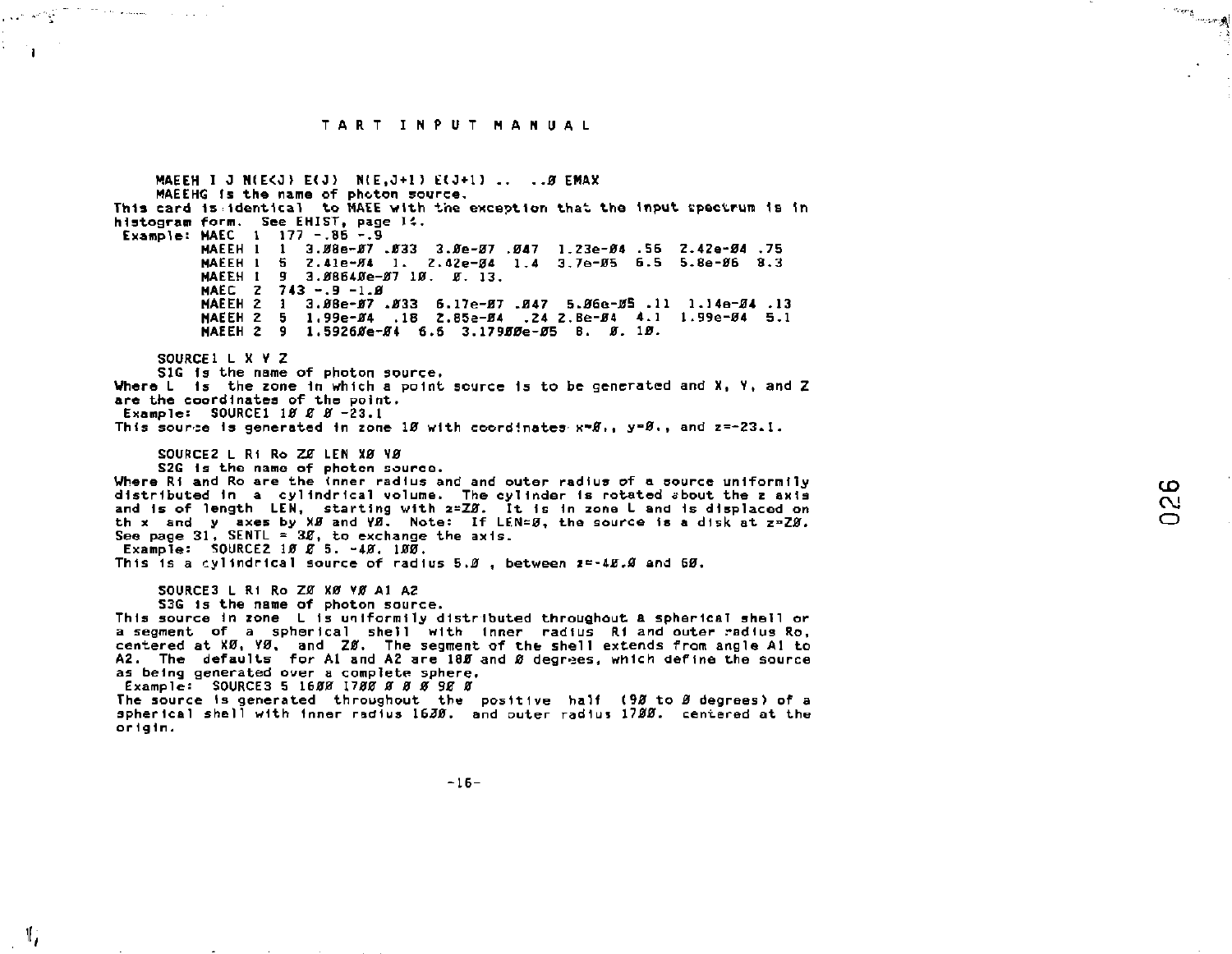SOURCE4 L R ZØ XØ YØ A1 A2 S4G 1s the name of photon source. This source in zone L is unlfornily distributed on a segment of a spherical surface.. The surface is centered at X0, Y0, and *TZ,* with a radius of R. The segment of the surface is defined by AI and A2 as described In SOURGE3. Example: S0URCE4 1 10. *Z* 0 0 180 90 This source 1s generated In zone 1 over the surface of the negative hemisphere (180 to 90 degrees) of radius 10.0 centered at the origin. SOURCES L ZØ ZLEN XØ XLEN VØ VLEN SSG Is the name of photon source. Where this source Is equally distributed over, or throughout a line, plane, or a rectangular volume in zone L. Space for the source is described as:  $x=XB+XLEN$ y=V0+YLEN  $2-20+2$ LEN with all extensions in a positive direction. Example'- S0URCE5 1 -100. *200. -100.* Z00. -100. 200. SOURCES L XI VI ZI XZ YZ ZZ SbG 1s the name of photon source. Where L is the zone in which a point source is generated at the coordinates X1.  $y_1$ , and  $y_2$  with the reference direction for its angular distribution defined by the line joining the source point and the point  $(X2,Y2,ZZ)$ . This angular distribution *Is* provided for *In* ANGLSftCE, page 13. Example:  $SOWRCE6$  1 -1.  $B -1$ . SOURCE9 L W RI RO ZØ XØ YØ T S9G 1s the name of photon source. This *source* consists *of* particles uoiformily d iributed throughout the volume of more than one sprerical shell. (One S0URCE9 card per shell.) The shell Is in zone L, of relative number W, with an inner rarius RI and outer radius RO, displaced from the -rigin by Z0, X0, and Y0. It will have a starting time coord Inate T. Example: SOURCE9 1 50 0 1. SOURCES 4 10 3. 4. SOURCES 7 20 6. 7.

 $-17-$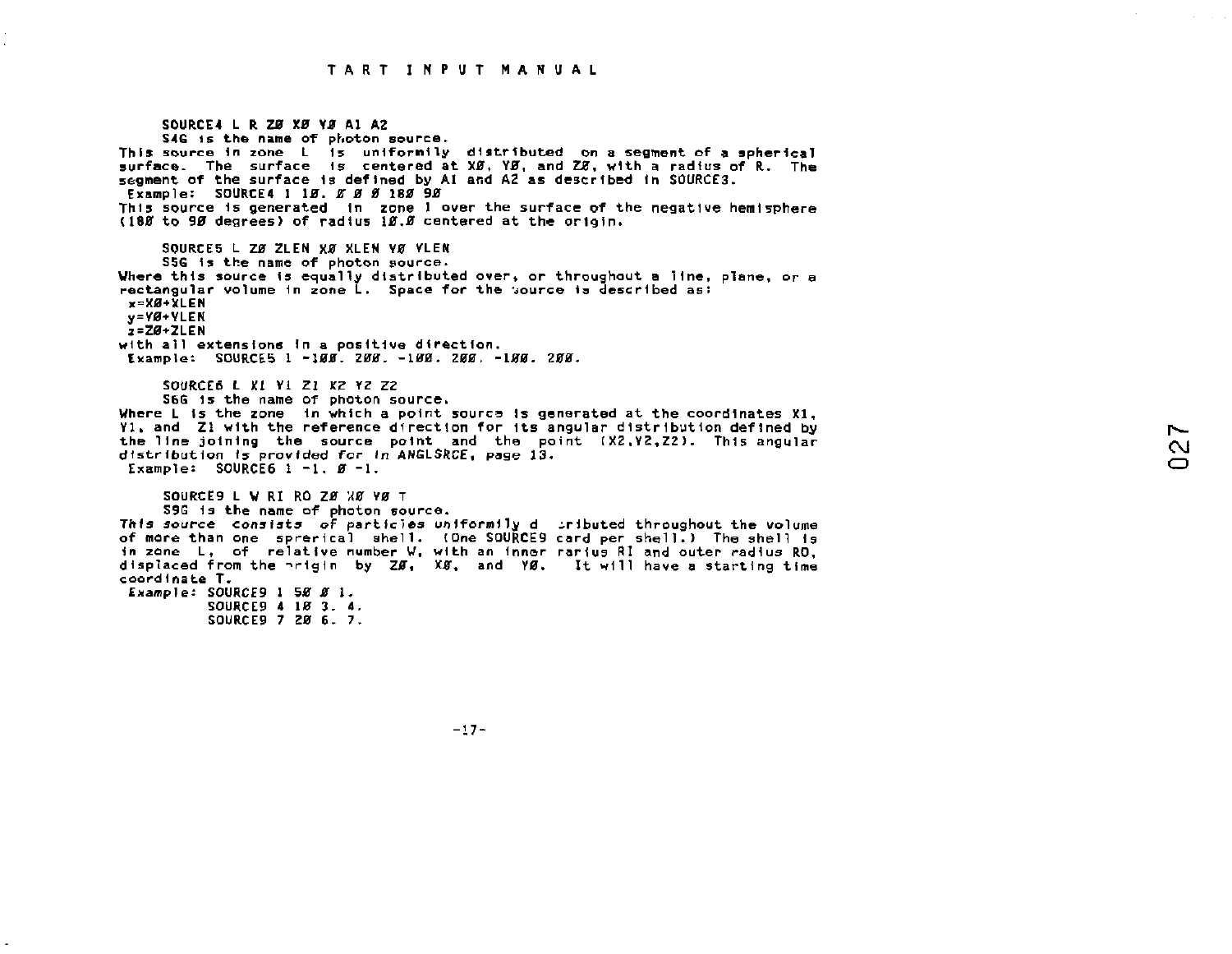## TART THPUT MANUAL

## SOURCE10 L W RI RO ZI LEN XØ YØ T

the community

 $\ddot{\phantom{1}}$ 

S106 is the name of photon source.

This source consists of particles uniformily distributed throughout the volume of nore than one cylindric shell rotated about the z axis. (One SOURCE10 card per shell.) The shell has an inner radius of Ri, outer radius RO, and a length of LEN starting at z=Z1. It is displaced by XØ and YØ and has a starting time  $of T.$ 

Example: SOURCE10 4 10 3, 4, -1, 2, SOURCE 10 7 20 6. 7. -1. 2. SOURCE18 18 18 9. 18. -1. 2.

> S9OR10E I J N(E.J) E(J) N(E.J+1) E(J+1) .. .. S90R1AEG is the name of photon source,

This card. In conjunction with a previous SOURCES or SOURCEIF card, assigns a set of one or more discreet energies to be used as the initial energy for each geometric shell previously described. I is the number of the shell and J is an index. N(E.J) and E(J) are the relative number of particles at energy E. Example: \$90R10E 1 1 50 .1 50 .05

S9OR10E 2 1 33.3 .04 33.3 .03 33.4 .02 S9OR10E 3 1 50 .01 10 .008 20 .006 20 .004

STICONE | M 78 71 72 A1 YR VR

SIICONEG is the name of photon source.

This source is uniformily distributed on the surface of a right circular cone that is revolved parallel to the z axis and is directed inward with a cosine distribution. The source may also include SilSPH, SILCYL, and SILDSK cards. The source is in zone L and V is the relative number of particles. The source is between 71 and 72 with an angle of A1 degrees as measured from the z axis. The surface is displaced on the x and y axes by XZ and YZ. Example: SI1CONE 7 28 8 1595 1585 38.85

 $\infty$ 

പ

SIICYL L W R ZI LEN XØ YØ

SilCYLG is the name of photon source.

This source is uniformily distributed on the surface of a cylinder rotated about the z axis and is directed inward with a cosing distribution. The source may also include SilCONE, SIISPH, and SiiDSK cards. The source is in zone L and of relative strength W. The surface has a radius of R and is of length LEN starting at the z intercept Z1 and is displaced by X0 and Y0. Example: S11CYL 18 100 1360 -1400. 100.

 $-18-$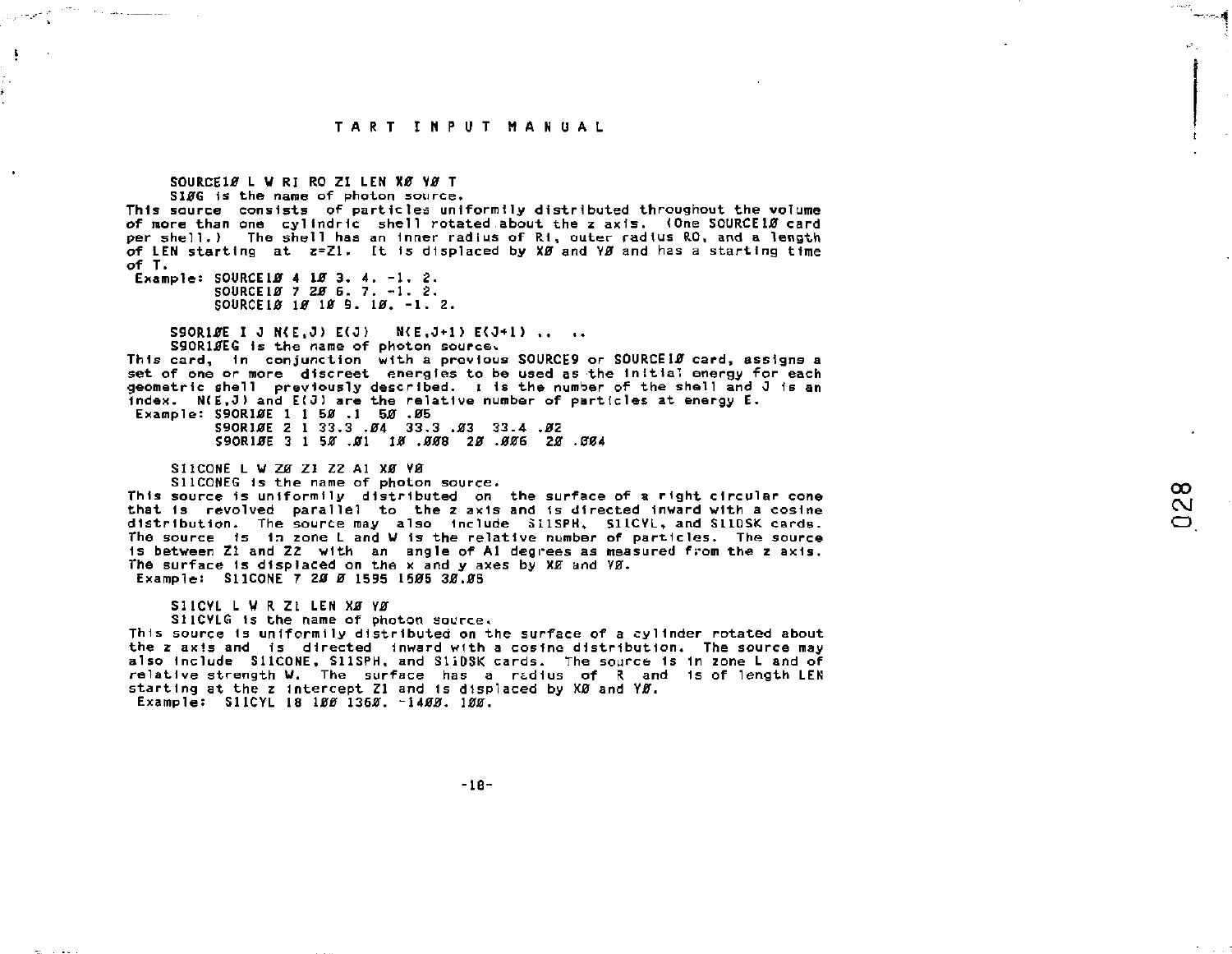### S11DSK L W RI RO ZA D YA YA

S11DSKG 1s the name of photon source.

This source is uniformlly distributed on the surface of a disk that is perpendicular to the z axis -and -is--directed -away with a cosise distribution.<br>The source may also include SNLCONE, SILCYL, and SILSPH cards. The source is in zone L and of relative strength *\t* with radii RI and RO. The disk Is at *7U8*  displaced by X8 and  $\sqrt{8}$ . D is +1 or  $-1$  indicating the direction of the normal to the surface. t-1 indicates a source beamed 1n the positive direction.) Example: S11DSK IS *100 1200 IZ5JB* -1240 1

S11SPH L W R ZØ XØ YØ A1 AZ

S11SPHG is the name of photon source.<br>This source is uniformily distributed on a seqment of a spherical surface and is This source is uniformily distributed on a segment of a spherical surface and is<br>sliCOME, SliCYL, and SliDSK cards. The source is in zone Land of relative<br>sirength W. The surface is centered at XØ, YØ, and ZØ with a ra segment of the surface is defined by Al and A2 as described in SOURCE3, page 16.<br>Example: S11SPH 7 2*0* 17*0*1 *0 0 0* 42.8 3*0* 

S0URCE12 FILE

والفرعا والأراسيا ستستسلط وإراريهم

This source is read from a file or files written by a previous problem using tally type 12. Particles will be read from files named cord0,cordl.etc. FILE is the name of the last source file. Example: SOURCE 12 CORD2

SOURCE13 L R ZØ XØ YØ A1 A2

S136 is the name of photon source.

This source uses cards MAEC and MAEE (or MAEEH) to generate multIple angle-enerey spectra. The *<sup>r</sup>ou*Ines described on card MAEC wl11 be generated relative t\_ the normal of the spherical surface described here. L is the zone of generation. The surface Is centered at *X0,* Y0, and Z0 and has a radius R. The segment of the curface is defined by Al and A2 as described in SOURCE3, page I6.

Example: SOURCE13 1 4.

 $-19-$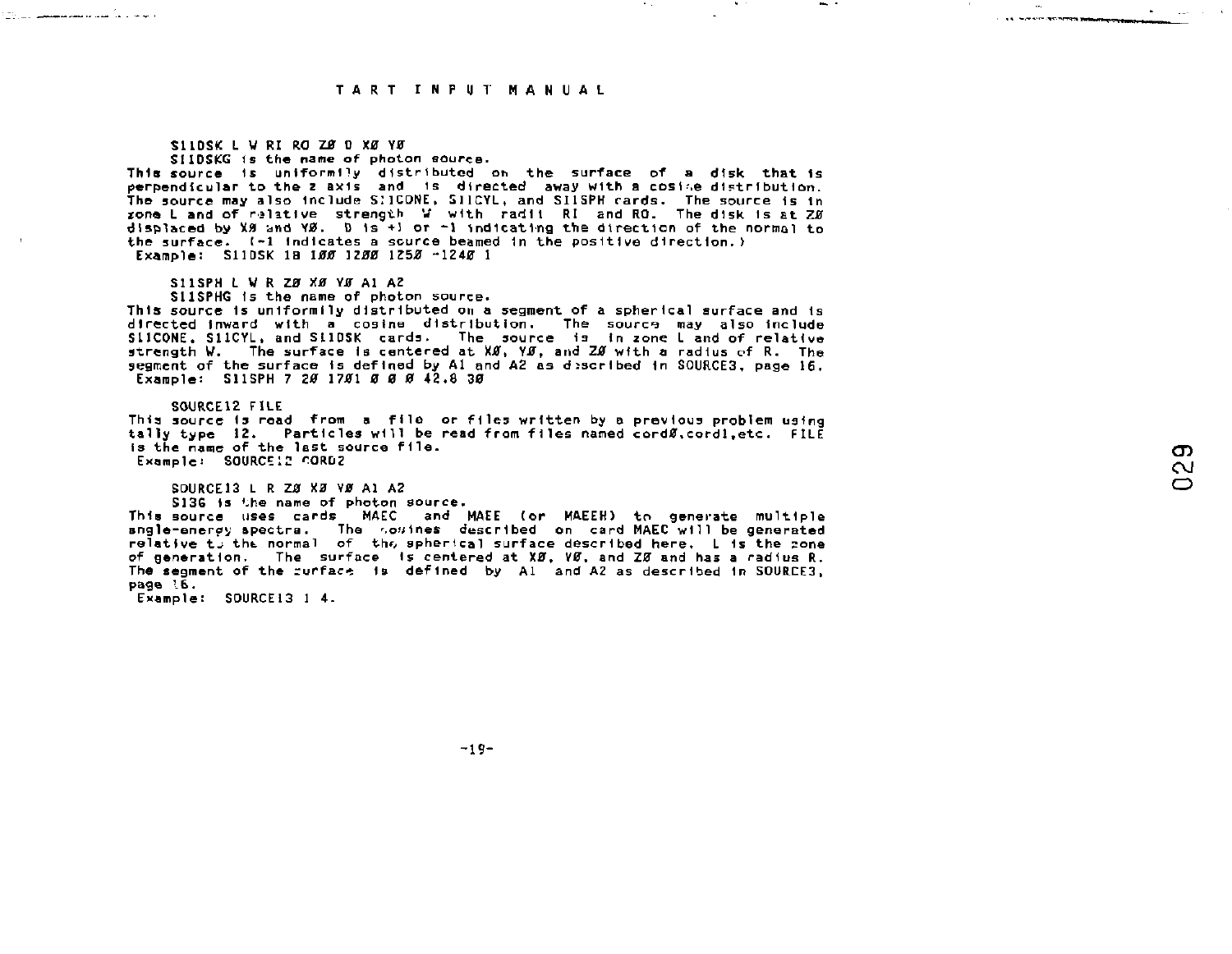**TIMDIST** *2* **TtJ) T(0\*1) T(J+Z> ... TIMDISTG** is the name of photon sourcey

**This card signifies that the tine coordinate of the source particles will be chosen front the equally probable entries T(OJ. The time coordinate Is sampled In such a way that the Initial time coordinate is chosen with equal probability**  from each interval and is chosen uniformily within the interval. Time is in<br>shakes (1.Øe-08 sec.), T(J) is the lower time entry for interval J. T(J+1) **T(J+2> ... are the entries for consecutively following intervals. Example; TIMDIST 1 0. 1.0E04 1.0E06 1.0E08** 

**TIMSPEC J N(T.J) T(J) N(T.J+l) T(J+l) .... TIMSPECG fs the name of photon source;** 

This card signifies that the time coordinate of the source-particles will be **chosen from a time spectrum made of consecutive pairs of points N(T) and T. HIT,J**, is the relative number of particles per shake at time T(J) for point J. **The code assumes that consecutive pairs of points are connected by a straight**  line of the form at+b; and it integrates over time to obtain the number of particles in each interval.

> $\sim$ ⇔

**particles in each interval. Example: TIMSPEC 1 4716. 0. 4310. .0345 ZS52. .0597 3652. .1042 TIMSPEC 5 656 ,2795 70.22 .5921 25.8 8.046** 

 $-20 -$ 

 $\alpha$  ,  $\alpha$  ,  $\alpha$ 

**Barbara** and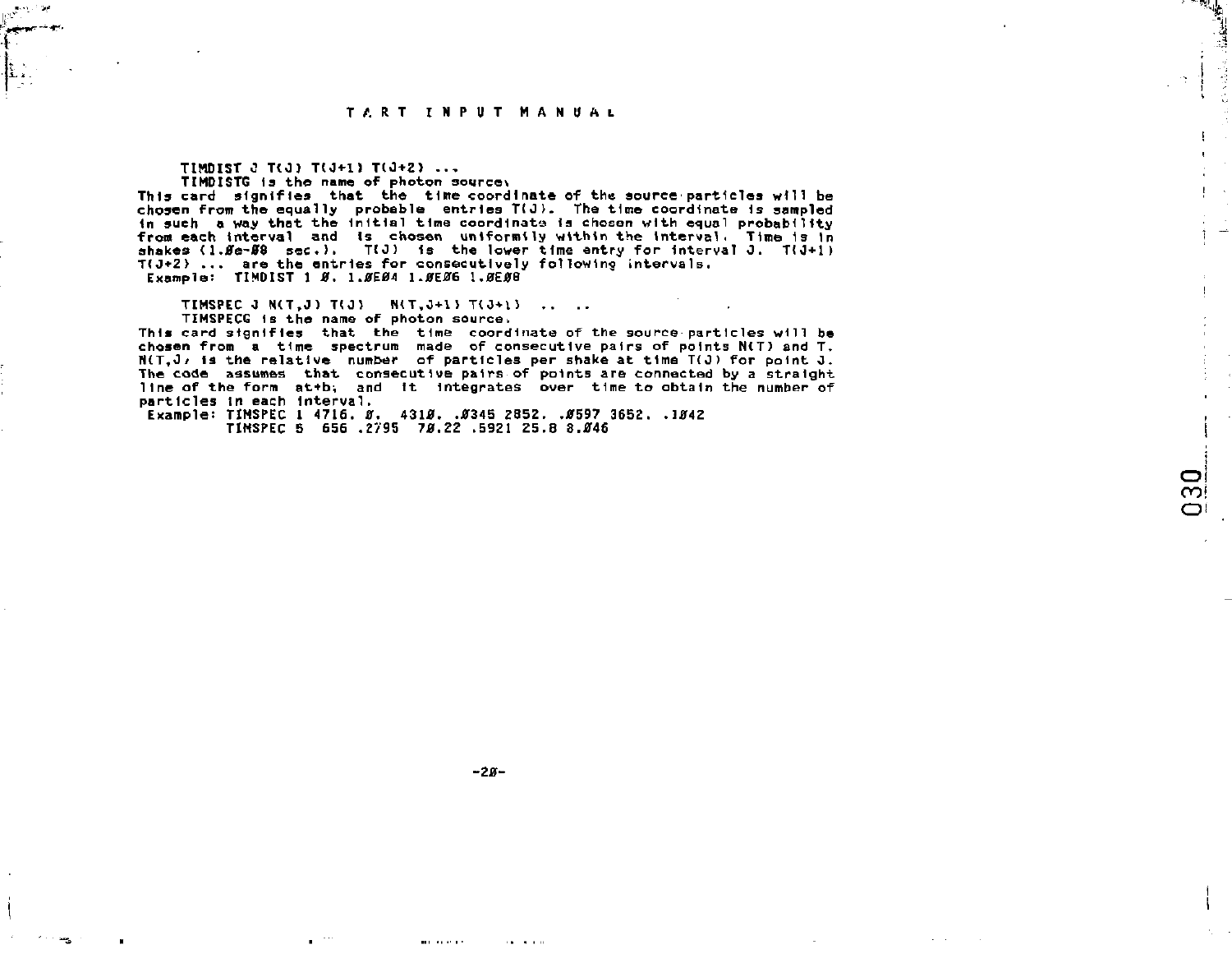#### MISCELLANEOUS CARDS

ANGG 0 *HO)* t(J+l> 1(0+2) ... This card provides a' way to change the photon energy tally group limits fop tally types 7, 8, 9, and 10. (These types have a special edit of angular distribution by energy.) See the default set of 13 limits on page 41.  $I(J)$  is the number of the photon tally group assigned as the lower boundary to group J for the angular distribution edit and *H0 + 1>* Is the upper limit. *l(0\*2> is* the number of the upper limit for group J+l. The maximum number of limits that can be entered is 25. Example: ANGG 1 1 3 6 9 12 14 17 18 20 22 24 26 28

ANGG 14 29 30 31 34 35 37 38 40 42 45 47 51

ANGN J I(J) I(J+1) I(J+2) ... This card provides a way to change the neutron energy tally group limits for tally types 7, 8, 9, and 10. See ANGG for a description. Example: ANGN 1 1 2 3 4 5 6 9 15 19 21 24 26 ANGN 13 29 31 34 35 38 41 43 46 49 50 SI

CENTIM Tl T2 ... Where  $T1$   $T2$  ... are the times (in shakes) at which various output quantities in their respective time- Interval are accumulated and edited. The default value for Tl is 1.0e+08. If more times are needed than can be entered on one card, a<br>space delimited & as the last entry on a card will signal that the next card is space delimited  $\&$  as the last entry on a card will signal that the next card is a continuation and contains only times. Example: CENTIM 500 1.0e6 t Jacques de la companyation de la companyation de la companyation de la companyation de la companyation de la

CHEGP 0 1(0) 1(0+1) ...

This card signifies that fewer than the standard 175 neutron energy groups will be used for tracking the neutrons. See page 38 for the standard group limits.  $1(3)$  is the group number from that set that will be the lower limit for group J. 1(0+1) KO+2 ) ... are the lower limits for consecutively following energy groups. The set of new limits must Include the following: i, 7, 25, 92, 114, and 176.

This card allows the user to change the group energy bounds and consequently, the group averaged cross sections, to a sub-set of the standard 175 groups. This option Is not recommended. When the CHEGP option Is used, CNEUTAL cards must also be used to select tally limits from the sub-set of the collapsed group structure.

Example: CHEGP 1 1 7 25 57 77 78 79 80 81 62 83 84 85 86 87 88 89 90 91 92 93 CHEGP 22 94 95 96 97 98 99 100 101 102 103 104 105 106 107 108 109 110 CHEGP 39 111 112 113 114 115 116 117 118 130 140 158 160 162 164 176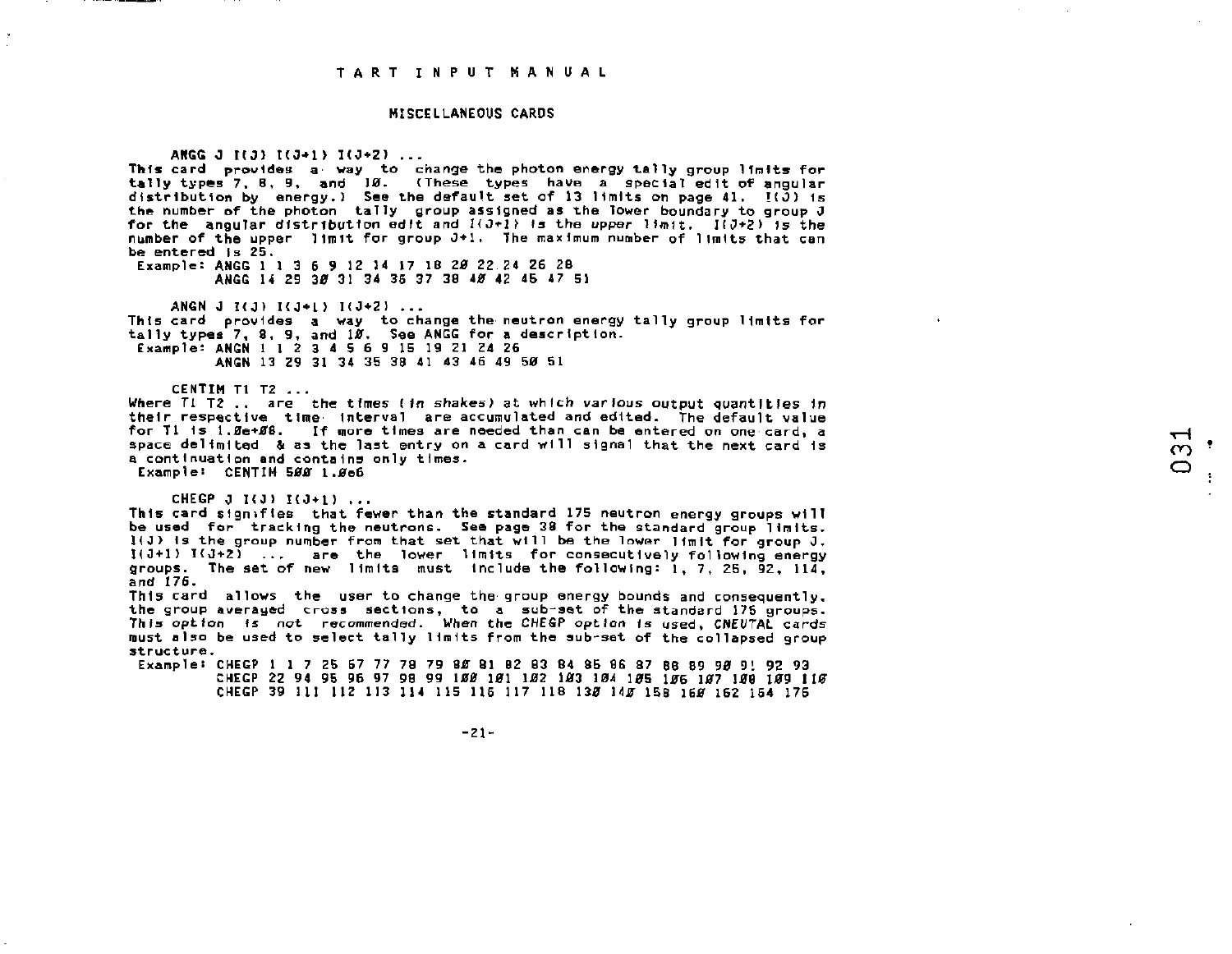المستبين

 $\scriptstyle\mathtt{c}$ ო

CNANG J C(J) C(J+I) C(J+2) ... This card provides a method of changing the values of the cosines used as the

 $\sigma^2$  and  $\sigma^2$  and  $\sigma^2$ 

 $\mathbf{r}$ 

**The Communist Communist Communist Communist Communist Communist Communist Communist Communist Communist Communist Communist Communist Communist Communist Communist Communist Communist Communist Communist Communist Communi** 

bin limits for neutron tally types 7, 8, 9, and *IS.* The default set Is given on page  $41.$   $C(3)$  is the cosine value assigned to the angular distribution group J. C(J+1) is the next succesive (increasing or decreasing) cosine for group J+1. The maximun number of cosines that can be antered is 20. The values are truncated to the least one-hundredth (e.g., *S3.939-2.*9B ). Example: CNANG 1 1. .58 -96 .94 -92 .9 .38 .B .7 .6 .5 0 -.3

CNANG 14  $-.5 - .8 - .9 - .94 - .96 - .98 - 1$ .

CPANG 0 C(J) C(J+1) C(J\*2) ... This card provides a metho^ of changing, the values of the cosines used as the bin limits for photon tally types *7,* 8, 9, and *IB.* See CNANG for a description. Example: CPANG 1 -1 . -.98 -.95 -.9 -.8 -.6 -.4 *%* .4 .5 .6 CPANG 12 .7 .8 .88 .92 .94 .96 .98 1.

CNEUTAL J I(J) I(J+1) I(J+2) .. This card signifies that the energy llmltsion the standard 50 neutron tally groups will be changed. See page 40 for the list of default values. I(J) is the group number from the standard set that will be the lower limit for group  $0$ .  $I(3+1)$   $I(3+2)$ .. are the lower limits for consecutively following tally groups. Example: CNEUTAL 1 1 3 5 12 16 19 21 23 26 32 38 41 46 SB 67 74 81 84

CNEUTAL 19 89 91 94 96 99 101 102 103 104 10! 107 109 111 112 113 114 CNEUTAL 35 117 119 121 123 124 126 126 128 132 133 137 141 143 150 CMEUTAL 49 157 166 176

الهدامين والتبياء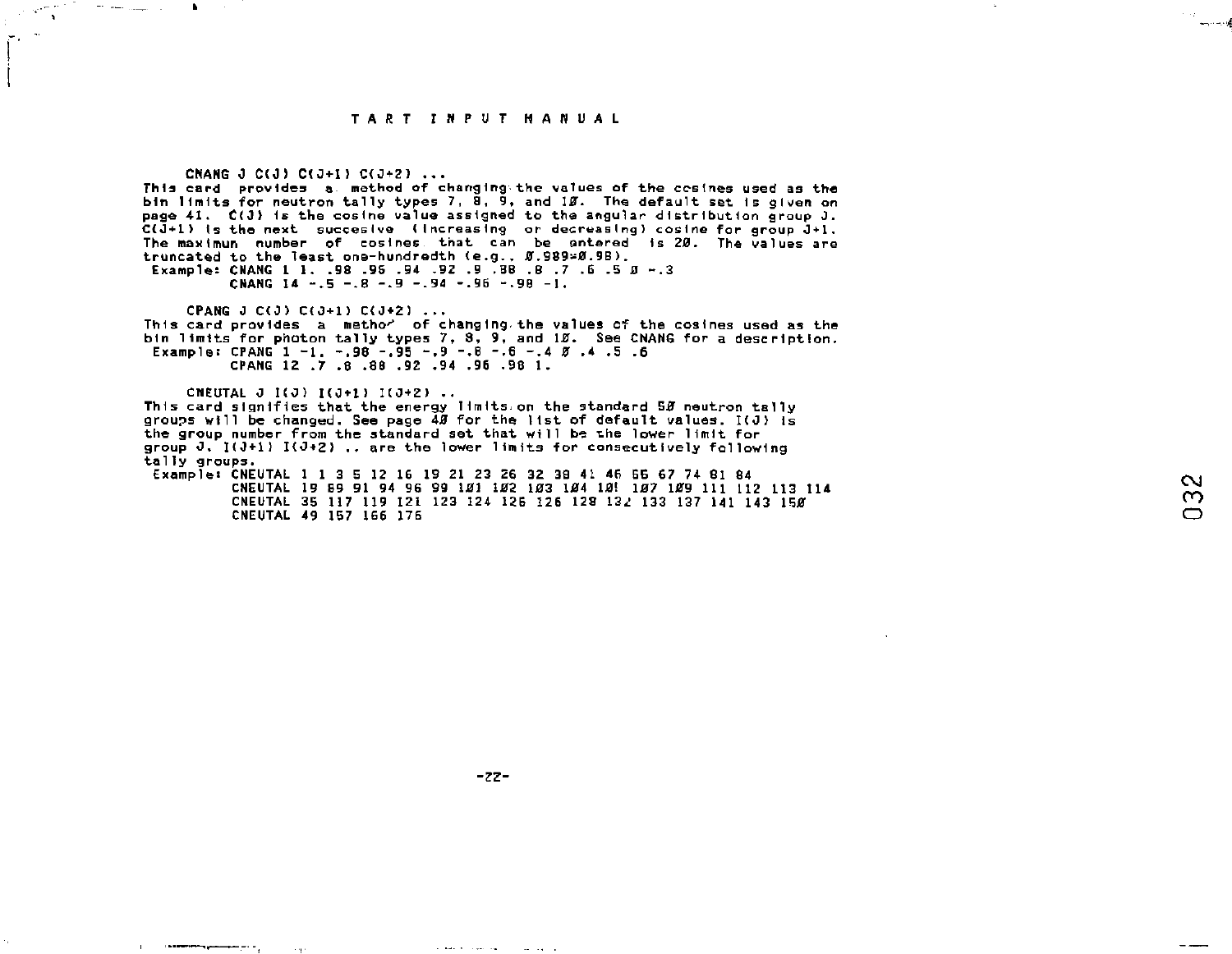### CPHOTAL J I(J) I(J+1) I(J+2) ...

This card signifies that a special set of photon tally groups will be used. I(J> Is the number of the photon energy group assigned as the lower boundary for tally group  $J$  and  $I(\partial * 1)$  is the upper limit.  $I(\partial * 2)$  is the upper limit for tally group 0+1 (or lower limit for group 0+2}- As default, the code uses a basic set af 50 tally groups (51 limits) for output. See page 40. Example! See sample problem, page 44.

#### CRITCALC *J* N STAT DELT

This card signifies that a reactivity calculation will be called Instead of the transport code. If the DELT variable Is Included on the card, the calculation will be the decay constant (alpha) and the dynamic reactivity (k). Otherwise it will be static reactivity (k). J is the number of settle cycles to follow before starting the calculation. N *is* the number of replications of the calculation (default is 1) . STAT Is the. cutoff percentage on the value of the calculation (default Is *IB).* DELT *is* the time step to be used In the dynamic calculation. SENTL \* *Z* (nsors-nuntber of samples to follow) and SENTL = 3 <nsamp- sample pi'»! are important inputs for reactivity calculations. Nsors 1s a maximum number of batches to follow before stopping the calculation. (The normal method is when STAT is reached.) Nsamp should be in the range 300 - 1000 to keep the problem size within a reasonable range. Example: CRITCALC 18 2 2 .38

EDIF J E(J) E(J+1) E(J+2) ..

Where  $E(3)$  is a neutron tally multiplier for tally group J and  $E(3+1)$   $E(3+2)$  are the multipliers for consecutively following groups. This card sets SENTL • 28 to Z.

Example: EDIF 1 4.00-11 2.20e-11 8.00e-12 4.20e-12 2.30e-12 1.90e-12  $EDIF$  7 1.6 $$0e-12$  1.3 $$e-12$  1.2 $$e-12$  1.1 $$e-12$  1.1 $$e-12$  1.1 $$e-12$  1.1 $$e-12$ EDIF 13 1.20c-12 1.30c-12 1.70c-12 2.70c-12 4.40c-12 7.00c-12 EDIF 19 1.00e-11 1.40e-11 2.20e-11 3.10e-11 4.60e-11 6.40e-11 EDIF 25 8.40e-11 1.206-10 1.70s-10 2.30e-10 3.20e-10 4.40G-10 EDIF 31 5.40e-10 6.00e-10 7.00e-10 9.20e-10 1.15e-09 1.30e-09<br>EDIF 37 1.50e-09 1.65e-09 1.80e-09 2.00e-09 2.30e-09 2.70e-09 EDIF 37 l.S0e-09 1.65e-09 1.808-09 2.00e-09 2.306-09 2.70e-09 EDIF 43 3.009-09 3.30es-09 4.00s-09 4.10e-09 4.406-09 5.006-09 EDIF 49 6.00e-09 6.90e-09

EDIFG  $J$  E( $J$ ) F( $J$ +1) E( $J$ +2)  $\ldots$ 

Where  $E(J)$  is a photon tally multiplier for tally group J and  $E(J+1)$   $E(J+2)$  are the multipliers for consecutively following groups. This card sets SENTL = 29 المؤالف لتفاعدوا

 $-23-$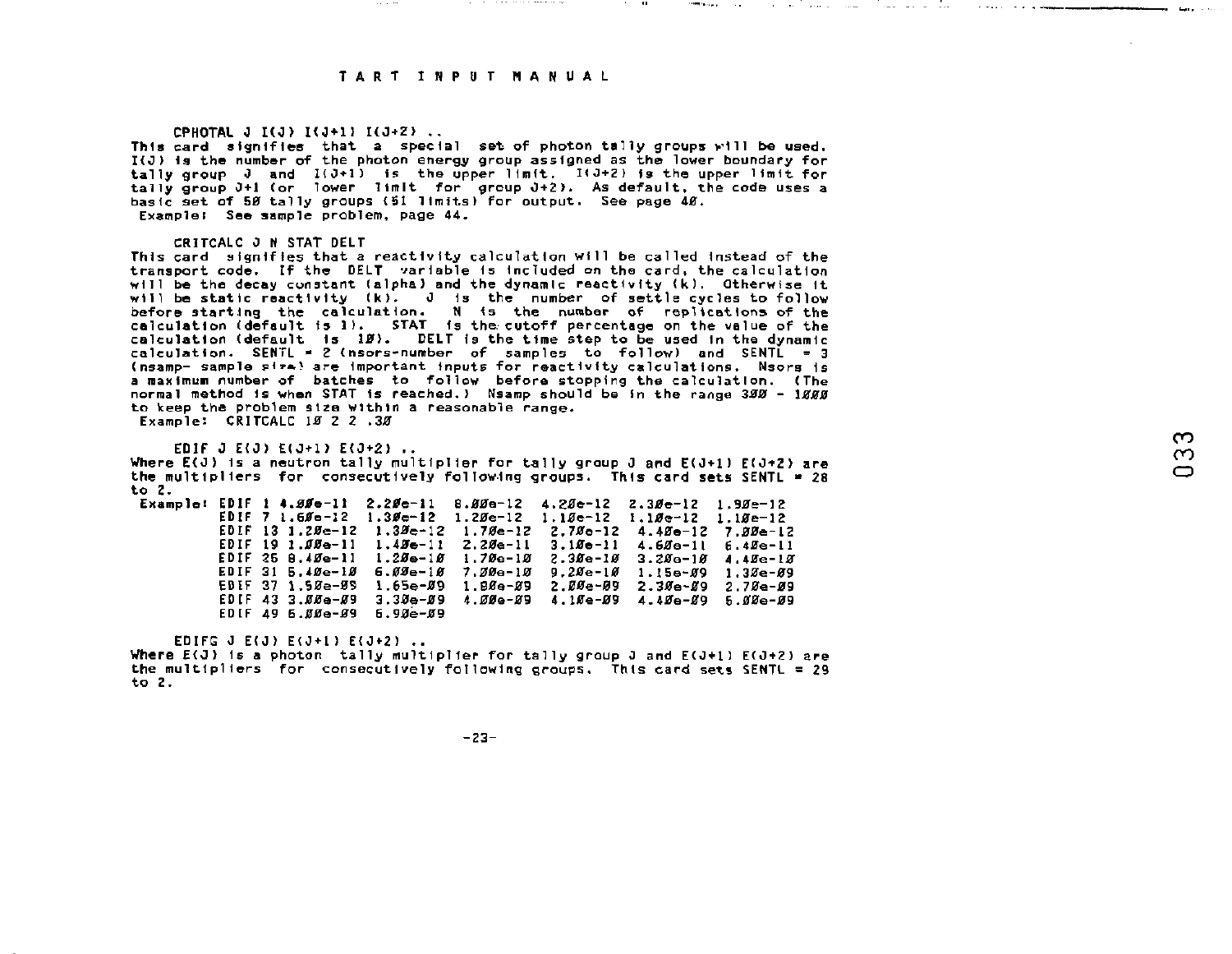الاست

MATL M R F T F T .... Where M Is £ material number R fs the density of the material tn g/cm\*\*3 F is the relative atom-fraction of the first Isotope 1n the material Note: F need not be normalized

I is the Isotope (as ZZAAA). See list of available Isotopes, page 37.

If more pairs of fractions and Isotopes are needed to describe a material than can be entered on one card, a space delimited & as the la-;t entry in a card will signal that the next card is a continuation and contains only pairs of F I (no ASCII).

Example: MATL 2 1-5 .32 *11321* .25 601Z ,2 7014 .2 8016

MATLWP M R F I F I .. Where all parameters are the same as for MATL except that F 1s the weight fraction of the Isotope. Example: MATLWP 1. .0775 1001 .9225 6012

MCVDISK FRAC RI RO I SMAX XØ YØ AXIS ZCHECK This card provides a method to statistically calculate the volumes of zones that are bounded by three-dimensional boundaries. An additional option checks whether or not all space within a certain volume is described correctly. The procedure Is that at input generation time, some particles are beamed down an axis in a positive direction with a record being kept of each zone they  $\infty$   $\infty$ traverse. FRAC Is the number of particles per square centimeter to follow. The ^ <sup>J</sup> area of generation is a circular disk described by the radii RI and RO. I is the intercept on the- axis where this special source originates. SMAX Is some maximum distance that can be traversed in the problem. Kg and Vg are displacements of the source on the x and y axes. If AXIS is *0,* the source will be beamed down the z  $a \times i$ s ( $1 = x$   $a \times i$ s,  $2 = y$ ). If ZCHECK is set to 1, the zone and space cheek option 1s turned on. With this option, the geometry Input Is searched to find duplicate mapping as well as parts of the problem that are not described.

Example: MCVDISK *10, 0.* 6.4 -7 . 3 0 0 0 ]

나 먹음 ķ.

> MCVPLANE FRAC XI X2 Yl Y2 I SMAX AXIS ZCHECK This card provides the same options as MCVDISK with the difference being that the source is generated over a rectangle defined by the points (X1, X2, V1, V2). When  $AXIS = 1$ . X1 and X2 are the points  $(Z1, Z2)$ , When  $AXIS = 2$ , Y1 and Y2 are the points  $(21, 22)$ .

Example: MCVPLANE *188.* -6.4 6.4 -6.4 6.4 -7 . 8. *0* 1

-24-

 $\sim$  100  $-$  100  $-$  100  $-$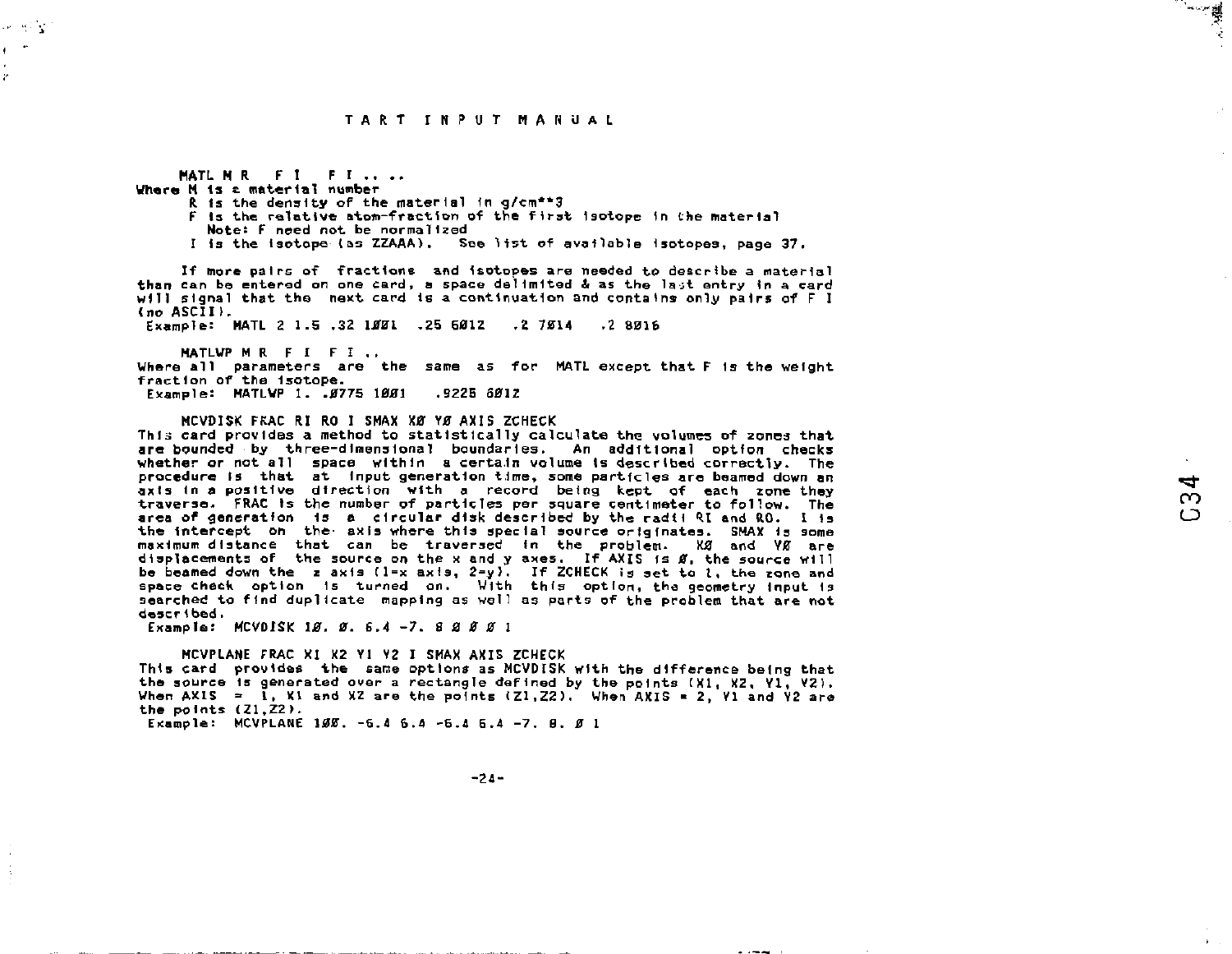and the contract of the company of the company of the contract of the contract of the company of the company of

**PLOTZR ZMIN ZMAX RMIN RMAX Where ZMIN and ZMAX define that portion of the problem vhlcb the user wants to plot. To define a rectangle off the z axis, RMIN and RMAX are also required. Example: PLOTZR -20. 28.** 

**PROBM PI P2 .. Where PI P2 .. are problem multipliers. The energy deposited and fissions by zone and time step (expressed In MeV/g ) are multiplied by these conversion factors. See SENTL = 35,36 (page 32) for another use of PROBM.**  Example: **PROBM 8.52E+04 48.5**F

**PROBMV PI PZ .. Where PI P2 .. are as in PROBM except the output Is In MeV/cm3.** 

**REACTED L II 12 .,** 

**Where L Is the number of the zone In which the Individual neutron reactions of Isotopes II, 12 ... are to be tallied. If II 12 .. are not listed, all the reactions of all the Isotopes In zone L will be edited. In addition, a zone must have LTVPE = 1 (expected collisions) or LTVPE =** *23* **(Monte Carlo collisions) to be edited. If neither of these options is selected, the code will set the LTVPE for 2one L to 1. When reaction edits are requested the number of neutron tally groups- is changed from 5U to 175. To print the totals only and suppress printing the entire array by erergy , set SENTL = 23 to 2** *<***See page 31). Example: REACTED 4 3ff06** 

 $\mathbf{I}$ 

 $-25-$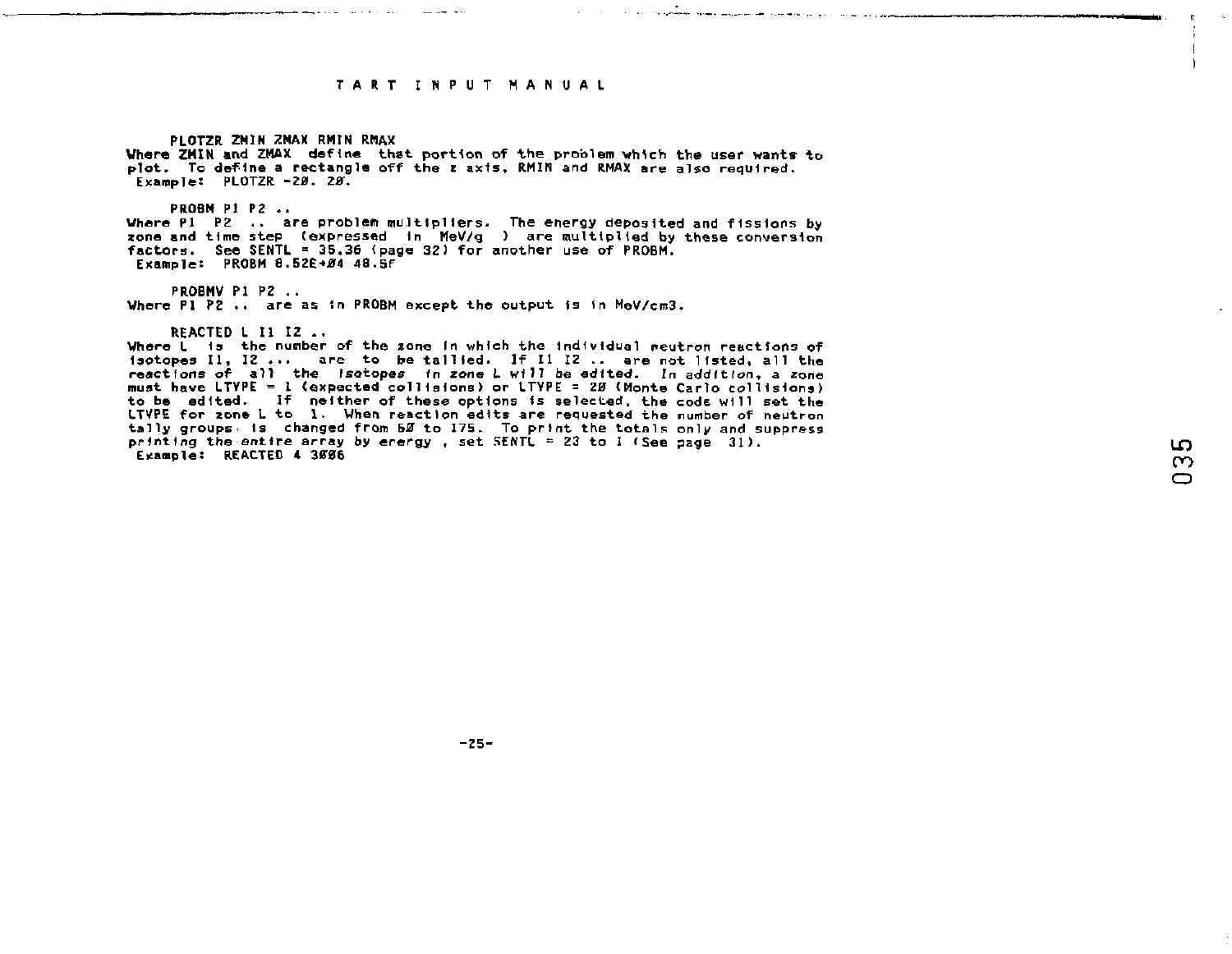ે પ્ર

ശ  $\bar{c}$  $\Box$ 

**A note about the next five cards;** 

**The code usee specular reflection to reflect neutrons and photons off a boundary when a zone. Is labeled as a reflection zone. For this type of reflection the code calculates the normal to the surface that the Incident particle crossed entering the reflection zone and derives the direction cosines ruch that the incident particle, the surface normal, and the reflected partible are co-planar.** 

**REFLX LI L2 ..** 

بالإستعراض

ţ

**Where LI L2 .. are the zones from which particles that enter will be reflected by changing the sign of the direction cosine with respect to the x axis. These zones are only described by one boundary, an XPLANE. Example: REFLX 10** 

**REFLY LI L2 L3 ..** 

**Where LI L2 .. are the zones from whtch particles that enter will be reflected back Into the problem by changing the sign of the direction cosine with respect to the y axis. These zones need only be described by one boundary, a VPLANE. Example: REFLY 5 9** 

**REFLZ LI LZ .. This card signifies that particles that enter zones LI L2 .. will be reflected back Into the problem by changing the sign of the direction cosine with respect to the z axis. These zones need only be described by a 2PLANE. Example: REFL2 12 2** 

**REFLQ LI L2 .. Where LI L2 .. are xones from which particles that enter wtll be reflected back into the problem as if they reflected from a surface described by the quadratic equation In SURF, page** *9.* **These zones need only be described by one quadratic boundary.** 

**Example: REFLQ 2 49 11** 

**REFLGP LI L2 L3 This card signifies that particles that enter zones LI L2 L3 .. will be reflected back into the problem as 1f they reflected from a generalized plane. See GENPLANE page 8- These zones need only be described by one GENPLANE boundary. Example; REFLGP 50** *60* 

 $-26-$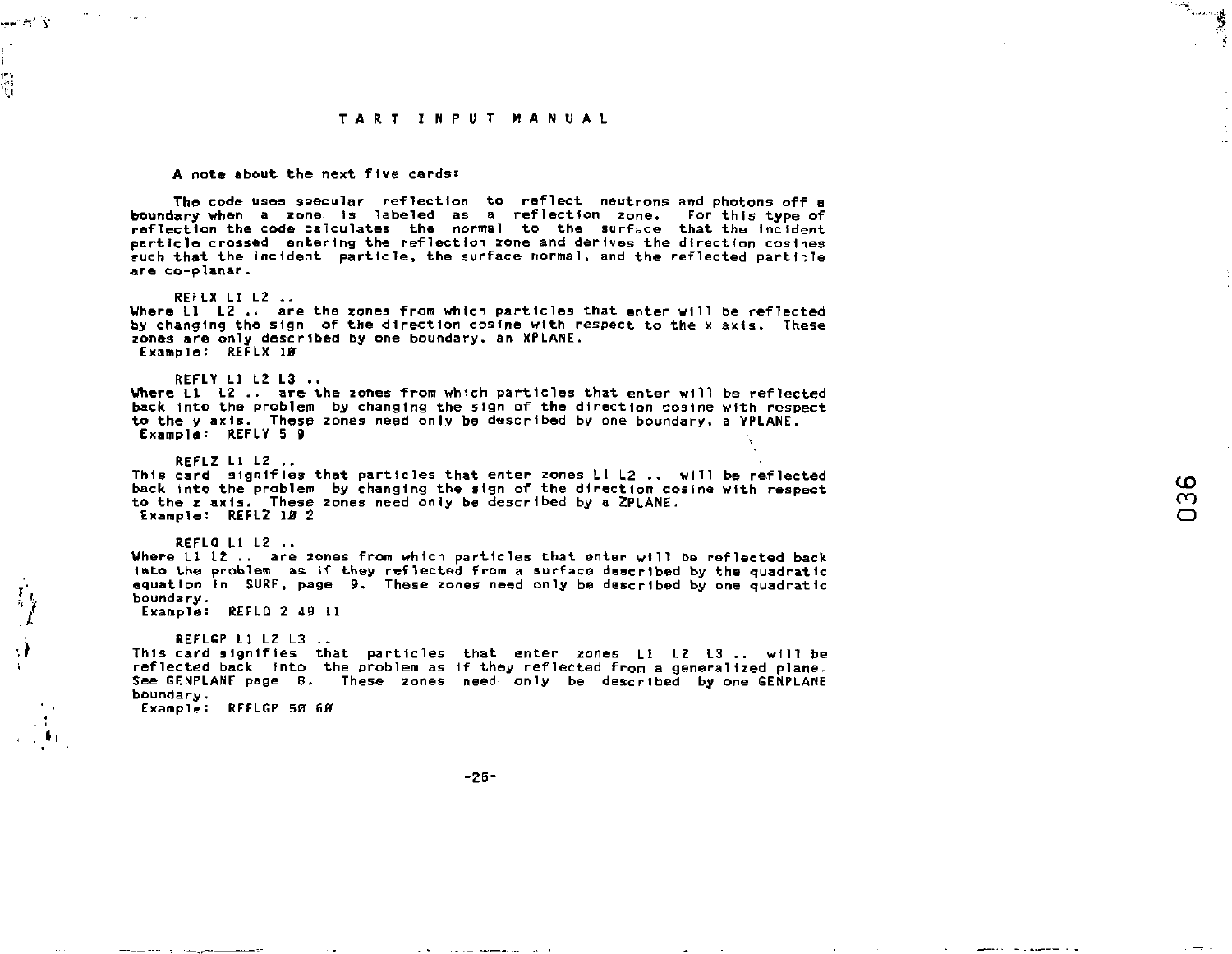**Contract Minimum and Service Contract Contract Contract Contract Contract Contract Contract Contract Contract Contract Contract Contract Contract Contract Contract Contract Contract Contract Contract Contract Contract Con** 

#### **RESTART FILE**

the component of the component of the component of the component of the component of the component of the component of the component of the component of the component of the component of the component of the component of t

 $\sim$ 

**Where FILE 1s the name of a. restart file. This card specifies that no other**  cards are following and that the code is to continue a problem from the<br>specified restart file. If no file is given, the code forms the name of the<br>restart file from the MAME crrd. When restarting a problem, only BOX, MAM **SENTL cards will be rec^ n I zed. The only SENTL values that can be changed are SENTL - 2, LI, 21, and 22. Examplet RESTART T+OFFSET** 

#### **T1819 L R Z N LI**

**This card provides necessary Input for any zones that are assigned tally types IB or 19 which collect particles In those zones, move them to a surface, and then redirect along the z axis. If the collection surface Is a dtsk, this card is sufficient to describe the- Input. Otherwise, a following T18SPH or T1B0PL card Is necessary. L Is the zone number In which the collection surface Is located. R Is the radius of the disk or spherical surface. Z is the i-coordlnate' of the disk or the displacement on the z axis of the spherical surface. N Is the number of times each particle Is to be replicated tdefault value Is** *1.8).* **The output from zones numbered LI or greater will be normalized by N. The default for LI (s L. Example: T1819 103 .1 20.** 

**T1BSPH Al A2 X0 Y0 This card, In conjunction with a T1819 card, describes the spherical surface used as a collector surface for zones with tally types IB or 19. The segment of the surface extends from angle Al to A2 CA1>A2) and. the surface 1s displaced on**  the x and y axes by XØ and VØ. **Example: T18SPH 4.12** 

**T18DPL A1 A2 XØ YØ X1 Y1 Z1 This card, In conjunction with a T1819 card, describes a displaced spherical surface used as the collector surface for zones with tally types 18 or 19. The segment of the surface extends from angle Al to A2 (A1>A2) and the surface Is displaced on the x and y axes by X0 and Y0. The origin of the surface Is displaced on the x, y. and z axes by XI. Yl, and Zl. Example: T18DPL** *B.* **12** *0 JS* **0 .#6** 

**-27-**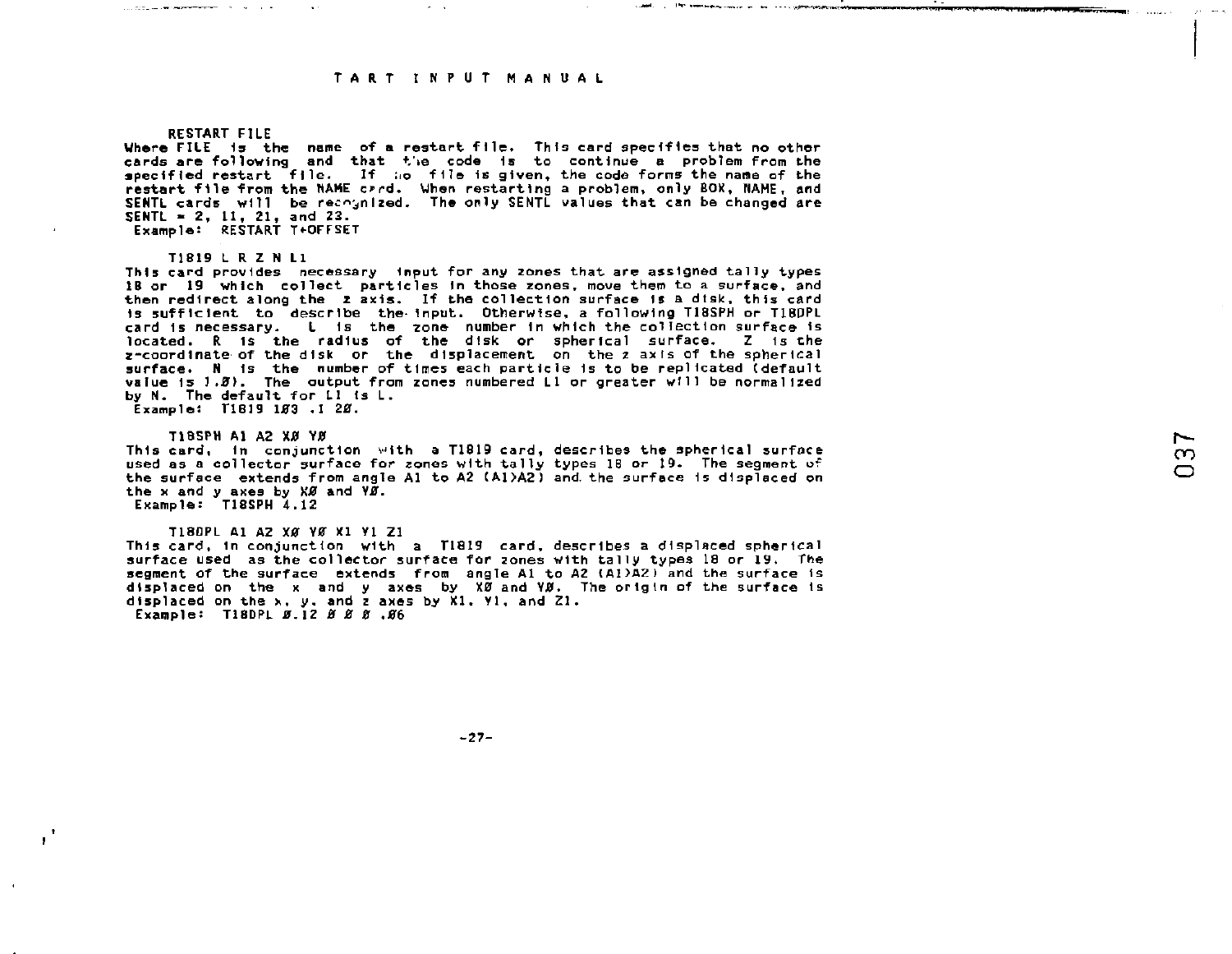**XSEC I R** *0 SiO)* **S(0+l) S(J+2> ...** 

المستجد الهدم

ìю. Ċ

> **This card signifies that the group averaged neutron cross sections for Isotope I, reaction R, starting with energy index J will be replaced by S(J), S(J+1), S<0+Z> ... are the replacements for consecutively following groups. If more changes are needed than can be entered on one card, a space delimited & as the**  last entry on a card will signal that the next card is a continuation and<br>contains only values of S (no slphanumerics). See page 42 for a list of<br>possible reactions. The utility routine LREACT will list the reactions for e **Isotope {see page 43) .**

**Example: XSEC 92238 46000 19 3.51740c^0 6.02480#+00 6.45440e+00 & 4.39040e-01 9.68330e-02** *2.06lZ8e-0l* **3.94500e-01 1.96470e+00 & 3.91950B+00 5.43470e+00 4.207B0e+00** 

ووسد للعود

 $-28-$ 

**Service Services Anno 2000** 

 $\sim$ 

 $\mathcal{L}^{\mathcal{L}}$  $\sim 10^{-1}$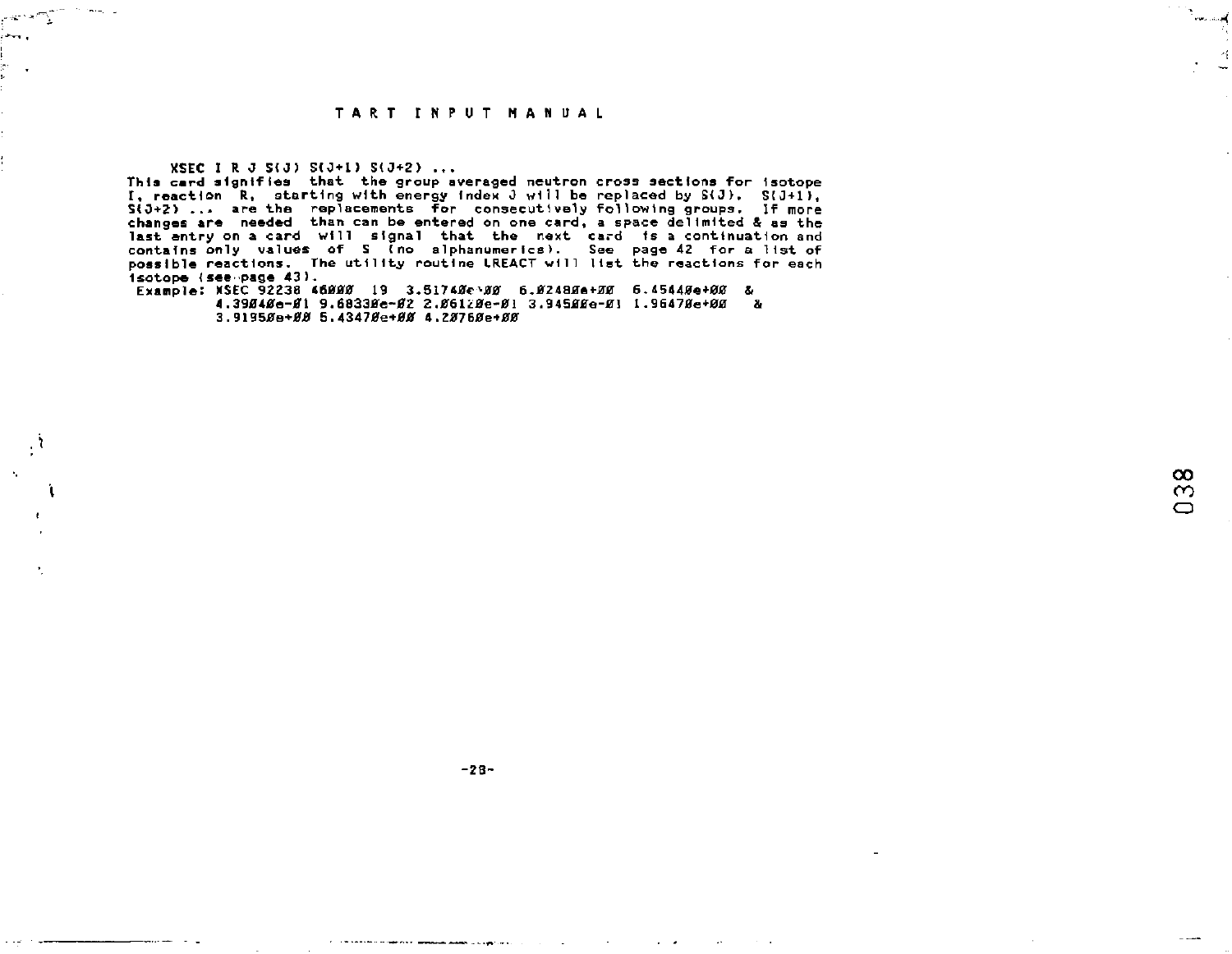## SENTL INPUT

 $\bullet$ 

| <b>SENTL</b> | Variable |        | Default Explanation and optional inputs.                                                                                                                                                                                                                                                                                                                                                                                                                                                                                                                                                                                                                                                                                                          |
|--------------|----------|--------|---------------------------------------------------------------------------------------------------------------------------------------------------------------------------------------------------------------------------------------------------------------------------------------------------------------------------------------------------------------------------------------------------------------------------------------------------------------------------------------------------------------------------------------------------------------------------------------------------------------------------------------------------------------------------------------------------------------------------------------------------|
| 1            | ineut    | ø      | Transport sentinel<br>If =2 follow neutrons and neutron induced photons<br>=1 follow neutrons only<br>=2 follow photons only<br>=3 follow neutrons and neutron induced photons<br>plus an independent photon source                                                                                                                                                                                                                                                                                                                                                                                                                                                                                                                               |
|              | nsors    | 20     | Number of samples to follow                                                                                                                                                                                                                                                                                                                                                                                                                                                                                                                                                                                                                                                                                                                       |
| š            | nsamp    | 5888   | Sample size                                                                                                                                                                                                                                                                                                                                                                                                                                                                                                                                                                                                                                                                                                                                       |
| 4            | vn.      | ø      | Neutron source energy in MeV                                                                                                                                                                                                                                                                                                                                                                                                                                                                                                                                                                                                                                                                                                                      |
|              |          |        | Ø≃ fission spectrum                                                                                                                                                                                                                                                                                                                                                                                                                                                                                                                                                                                                                                                                                                                               |
| Б            | itn      | з      | Neutron edit indicator (neutron tally type)<br>Itn is the default neutron taily type for any<br>zone which does not have an LTYPE card. Itn=3 is<br>neutrons entering a zone. See page 34 for list<br>of optional values.                                                                                                                                                                                                                                                                                                                                                                                                                                                                                                                         |
| 6            | sß       | 2.8    | Angular distribution of neutron source<br>The angular distribution of the<br>source is such<br>that the cosine of the angle between the particle<br>direction is uniformily<br>and a<br>reference<br>distributed in the interval (s7,s6+s7): that is,<br>the cosine is computed from s6*r+s7, where r is a<br>random number<br>between L.<br>and 1. The azimuthal<br>angle is uniformily distributed in the interval<br>(Ø.2p1). The reference direction is the positive<br>z axis. An isotropic source is obtained from the<br>default values of 2.0 for $\leq 6$ and $-1.8$ for $\leq 7$ . A<br>source beamed in the positive direction down the<br>z axis is obtained by setting s6 to Ø.<br>and s7 to<br>1.2. Also see card ANGLSRCE page 13. |
| 7            | s7       | $-1.8$ | See previous entry                                                                                                                                                                                                                                                                                                                                                                                                                                                                                                                                                                                                                                                                                                                                |
| а            | emin     |        | 2.51e-08 Minimum energy in MeV for neutrons.<br>A negative value indicates that if a neutron is<br>below that energy it will be discarded.                                                                                                                                                                                                                                                                                                                                                                                                                                                                                                                                                                                                        |
| 9            | eming    |        | -1.0e-04 Minimum erergy in MeV for photons.<br>Negative value indicates that if a photon is<br>below that energy it will be discarded.                                                                                                                                                                                                                                                                                                                                                                                                                                                                                                                                                                                                            |
| 10           | fudge    | .8005  | This is the amount added to the distance a<br>particle is advanced to a boundary to ensure that<br>it will be in a new zone.                                                                                                                                                                                                                                                                                                                                                                                                                                                                                                                                                                                                                      |

039

 $-29-$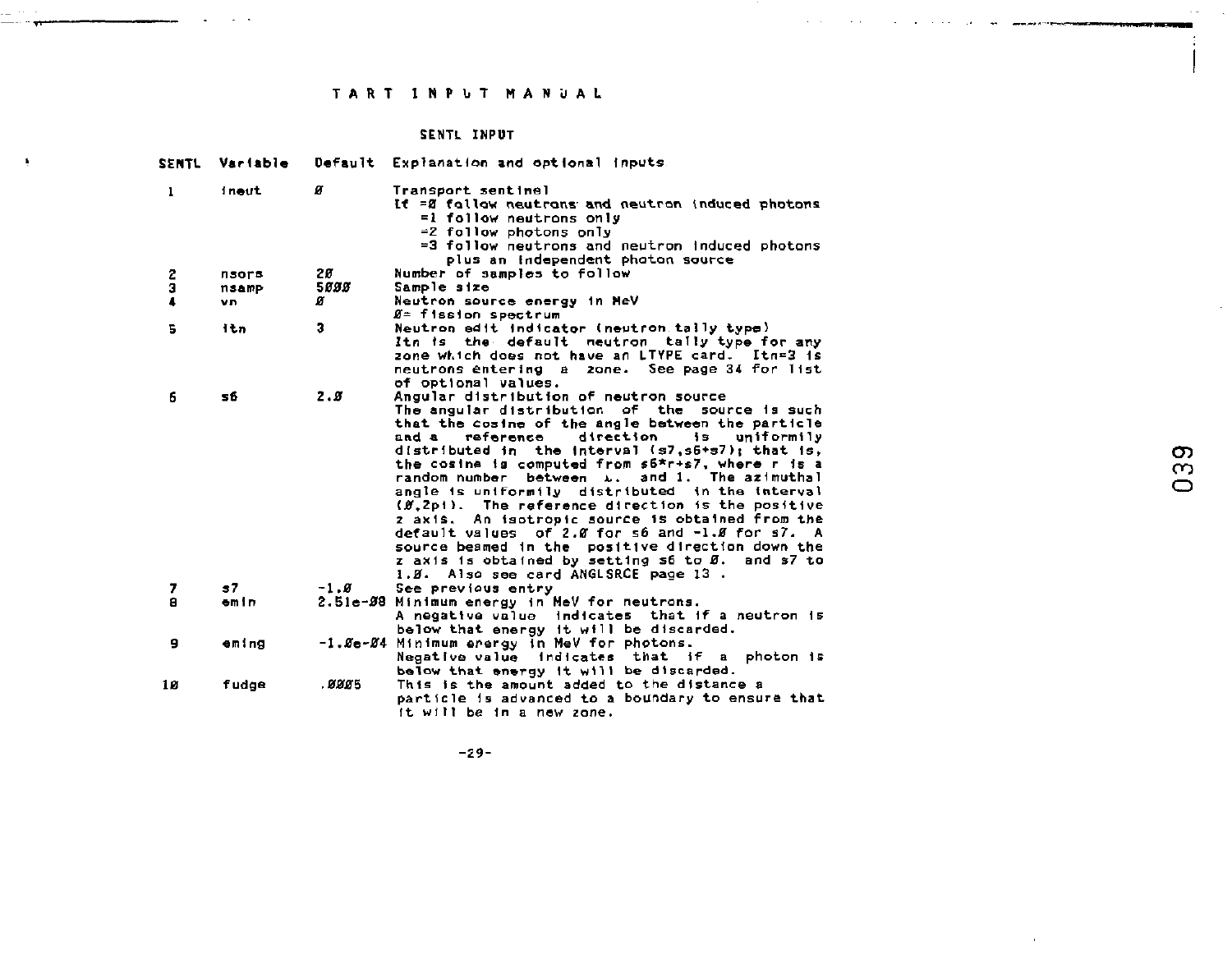perkili (1996-1999)<br>Perkili

 $\sum_{i=1}^n \mathcal{I}_i = \mathbf{1}$ 

| <b>SENTL</b> | Variable       |            | Default Explanation and optional inputs                                                                                                                                                                                                                                                                              |
|--------------|----------------|------------|----------------------------------------------------------------------------------------------------------------------------------------------------------------------------------------------------------------------------------------------------------------------------------------------------------------------|
| 11           | J.             | ø          | Alphanumeric name of output file to be created in<br>which special input and output is stored.<br>The contents of this file is given on page 35.                                                                                                                                                                     |
| 12           | jг             | ø          | Initial random number sentinel<br>If =5 use regular initial random number<br>=1-5 use different initial random numbers<br>=5 use 7500 random number sequence<br>>5 use random initial random number                                                                                                                  |
| 13           | -13            | $2.5 - 88$ | Minimum energy cutoff for writing neutrons into<br>zones with tally types 11 and 12.                                                                                                                                                                                                                                 |
| 14           | 2130           | $1.0 - 04$ | Minimum energy cutoff for writing photons into<br>zones with tally types ii and 12.                                                                                                                                                                                                                                  |
| 15           | \$16g          | 28.8       | Maximum energy cutoff for writing photons into<br>$\ddot{\phantom{1}}$<br>zones with tally types li and 12.                                                                                                                                                                                                          |
| 16           | \$16           | 25.6       | Maximum energy cutoff for writing neutrons into<br>zones with tally types 11 and 12.                                                                                                                                                                                                                                 |
| 17           | vna            | ø          | Photon source energy in MeV.<br><b>B= fission spectrum</b>                                                                                                                                                                                                                                                           |
| 18           | gpn            | ø          | Number of source photons per neutron.<br>Gpn is the number of source photons to follow for<br>each source neutron when SENTL = 1 is set to 3.<br>This variable must be set when following neutrons<br>and an independent photon source, or the problem<br>will terminate after following only one neutron<br>sample. |
|              | 19-28 not used |            |                                                                                                                                                                                                                                                                                                                      |
| 21           | 1.21           | 20         | Number of samples to skip before long edit<br>The code automatically will give a full edit for<br>the first and last sample. This input parameter<br>allows the user to receive only short edits for<br>the remainder of the samples. An entry of -1<br>will give a long edit for every sample.                      |
| 22           | mfps           | П          | Print mean free path sentinel<br>An entry of I will inhibit printing the mean free<br>paths, cross section probabilities, and energy<br>deposits in the generator part of the code.                                                                                                                                  |

 $-36-$ 

المرادي المستعمل والمستعمل والمستعمل والمستعمل والمستعمل

 $\left\langle \cdots \right\rangle_{\rm{supp} \; m_{\rm{B}}^{\rm{op}}}$ 

 $\mathcal{L}^{(1)}$  .

 $\sim$   $\sim$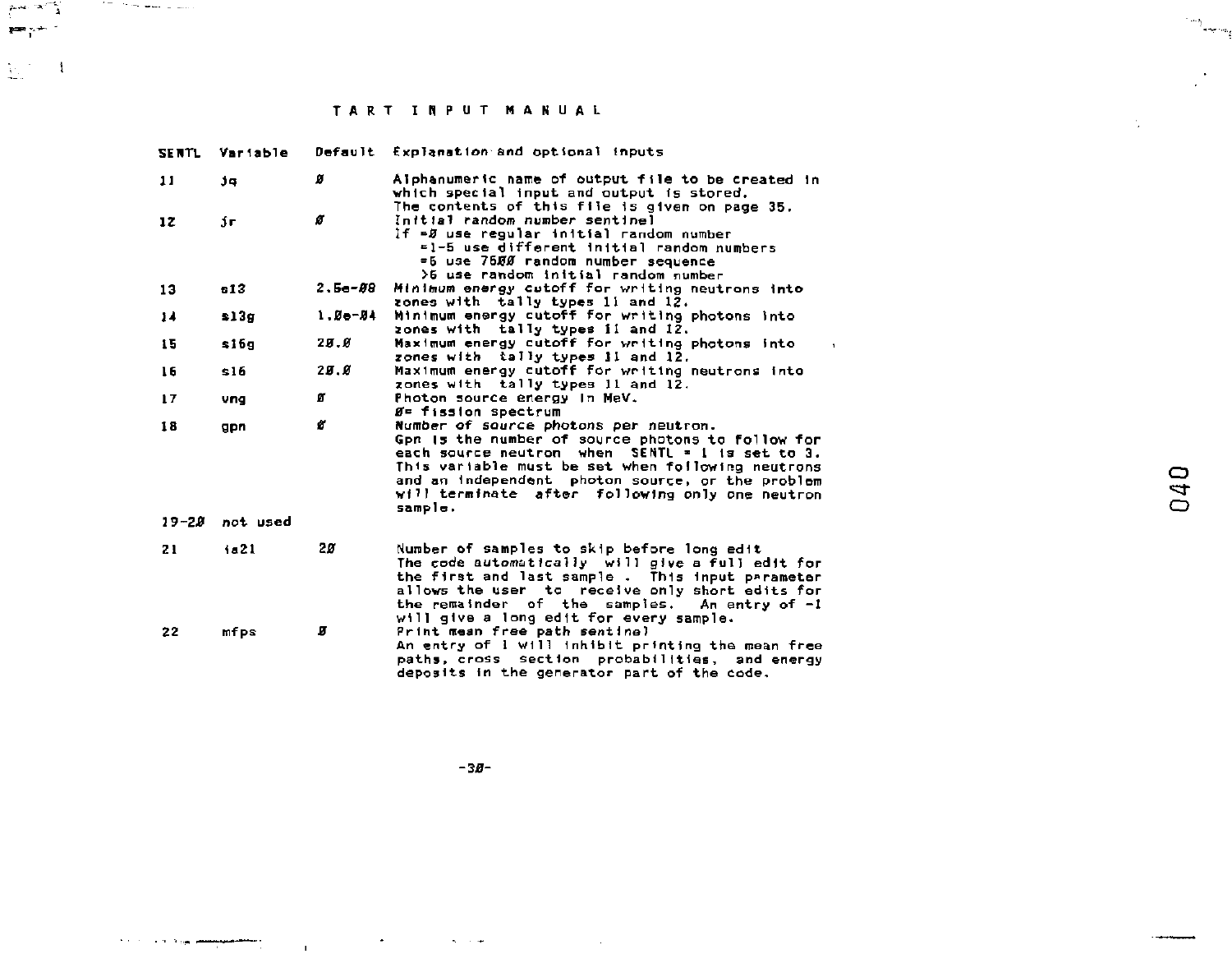$\mu \rightarrow \nu$ 

the contract of the contract of the contract of the contract of the contract of the contract of the contract of

 $\overline{1}$ 

o m

|          | SENTL Variable |          | Default Explanation and optional inputs                                                                                                                                                                                                                                                                                                                                                                                 |
|----------|----------------|----------|-------------------------------------------------------------------------------------------------------------------------------------------------------------------------------------------------------------------------------------------------------------------------------------------------------------------------------------------------------------------------------------------------------------------------|
| 23       | frs.           | ø        | Print reaction edit sentinel<br>This sentinel allows the user, when requesting<br>reaction edits with a REACTED card, to inhibit<br>the printing of reaction edits for each energy<br>group. An entry of 1 will print only the total<br>of each reaction edit for each zone requested.                                                                                                                                  |
| 24       | <b>nx</b>      | ø        | Next problem sentinel<br>An entry of l<br>signals that another problem<br>immediately follows the END card of this problem.                                                                                                                                                                                                                                                                                             |
| 25       | 1a13           | ø        | Photon fluorescence sentinel<br>An entry of 1 signals that fluorescent photons<br>will be followed.                                                                                                                                                                                                                                                                                                                     |
| 25       | 1a7            | ø        | Collision sentinel<br>=∬ emission neutronics<br>=1 reaction neutronics                                                                                                                                                                                                                                                                                                                                                  |
| 27       | 183            | 32       | Anisotropic angular distribution intervals<br>Optional input is 16, 8, or 4                                                                                                                                                                                                                                                                                                                                             |
| 28       | edif           | ø        | Neutron energy-difference edit indicator<br>If =1 the output tallies for each zone by energy<br>and time will be repeated with each tally divided<br>by the difference in energy for each tally group.<br>If $=2$ the output $w(1)$ be multiplied by an input<br>$\mathbf{\mathbf{\mathbf{\mathbf{\mathbf{\mathbf{\mathbf{H}}}}}}}$<br>constant for each tally group. This input will<br>4<br>be read in on cards EDIF. |
| 29       | lesent         | ø        | C<br>Photon energy-difference edit indicator<br>#1 and 2 as neutron edits in previous entry                                                                                                                                                                                                                                                                                                                             |
| 38       | dm.            | ø        | Switch spacial coordinates in neutron source<br>If 1 set y=z and z=y<br>If 2 set x=z and z=x<br>If 3 set y -- z and z -v<br>If 4 set x -- z and z = x<br>If 5 set $z-z$                                                                                                                                                                                                                                                 |
| 31<br>32 | tπ<br>32       | Ø.S<br>ø | Set initial neutron time coordinate to the<br>Switch direction cosines in neutron source<br>If $1$ set $v = w$<br>If 2 set u=w<br>If 3 set v=-w<br>If 4 set u -- w<br>If 5 set w=-w<br>Where u, v, and w are the direction collnes on<br>the x, y, and z axes.                                                                                                                                                          |

 $-31-$ 

 $\bar{t}$ 

 $\label{eq:1} \begin{minipage}{0.9\linewidth} \begin{minipage}{0.9\linewidth} \begin{minipage}{0.9\linewidth} \begin{minipage}{0.9\linewidth} \end{minipage} \begin{minipage}{0.9\linewidth} \begin{minipage}{0.9\linewidth} \end{minipage} \end{minipage} \begin{minipage}{0.9\linewidth} \begin{minipage}{0.9\linewidth} \begin{minipage}{0.9\linewidth} \end{minipage} \end{minipage} \begin{minipage}{0.9\linewidth} \begin{minipage}{0.9\linewidth} \end{minipage} \end{minipage} \begin{minipage}{0.9\linewidth} \begin{minipage}{0$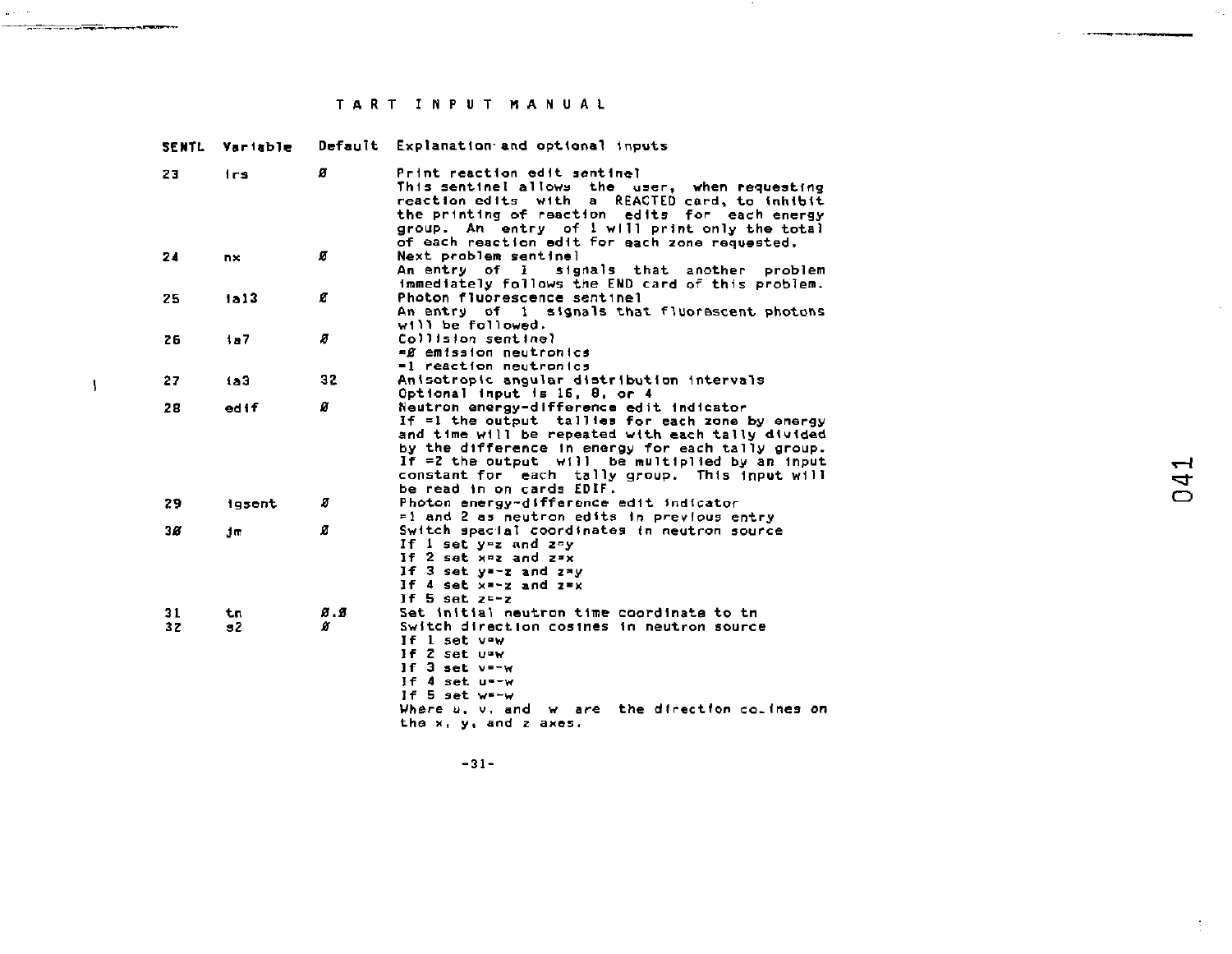profile the company of the property of the company of the company of the company of the company of the company of the company of the company of the company of the company of the company of the company of the company of the

 $\sum_{i=1}^{n}$ 

 $\omega_{\rm{max}}$ 

and the company

 $\sim 1000$  and  $\sim 100$ 

| SENTL | Variable    |      | Default Explanation and optional inputs.                                     |        |
|-------|-------------|------|------------------------------------------------------------------------------|--------|
| 33    | <b>itng</b> | э    | Photon edit indicator (photon tally type)                                    |        |
|       |             |      | See page 34 for optional values.                                             |        |
| 34    | s14         | 1.29 | Maxwellian distribution temperature for input<br>energy spectrum.            |        |
| 35    | 1223        | а    | Sentinel for extra distribution-by-energy edits                              |        |
|       |             |      | This option allows for additional edits that are                             |        |
|       |             |      | tallied by tally type over zone, time step, and                              |        |
|       |             |      | energy tally group.                                                          |        |
|       |             |      | If $=1$ the output will be multiplied by each                                |        |
|       |             |      | problem multiplier entered on a FROBM or PROBMV                              |        |
|       |             |      | card.                                                                        |        |
|       |             |      | If $=2$ the output will be divided by the volume                             |        |
|       |             |      | of each zone. There will also be an edit per                                 |        |
|       |             |      | volume multiplied by each problem multiplier.                                |        |
|       |             |      | If =3 the output will be modified by the zone                                |        |
|       |             |      | multipliers entered on UNITS cards.<br>inere will                            |        |
|       |             |      | also be an edit for each problem multiplier times                            |        |
|       |             |      | the zone multiplier.                                                         |        |
|       |             |      | If $=4$ the output will be as $1a23=3$ , but will                            |        |
|       |             |      | also be divided by the volume of each zone.                                  |        |
|       |             |      | If =5 as ia23=3, but in addition, the put                                    |        |
|       |             |      | will be multiplied by energy group multipliers                               | $\sim$ |
|       |             |      | read in by EDIF cards or the output will be                                  | ⇆      |
|       |             |      | divided by the difference in energy for each                                 | ◠      |
|       |             |      | group when SENTL $28 = 7$ .                                                  |        |
|       |             |      | If =6 as la23=Z, but the output will be divided                              |        |
|       |             |      | by the mass of each zone.                                                    |        |
|       |             |      | If =7 as ia23=3, but the output will be divided<br>by the mass of each zone. |        |
| 36    | 1824        | Ø    | Sentinel for extra angular distribution edits                                |        |
|       |             |      | This option allows for additional edits that are                             |        |
|       |             |      | tallied by angle and energy for zones with tally                             |        |
|       |             |      | types 7, 8, 9, or 13. The input options are                                  |        |
|       |             |      | $identical$ to Sentl = 35.                                                   |        |
| 37    | 1a27        | ø    | Sentinel to list the neutron cross sections                                  |        |
|       |             |      | If $=$ , the generator $with$ list the neutron cross                         |        |
|       |             |      | sections for each isotope in the problem by                                  |        |
|       |             |      | reaction type and energy.                                                    |        |
| 38    | nu          | ø    | Sentinel to set nu for fission to zero                                       |        |
| 39    | itherm      | Ø    | Probability table method sentinel                                            |        |

سد

÷.

J

 $-32-$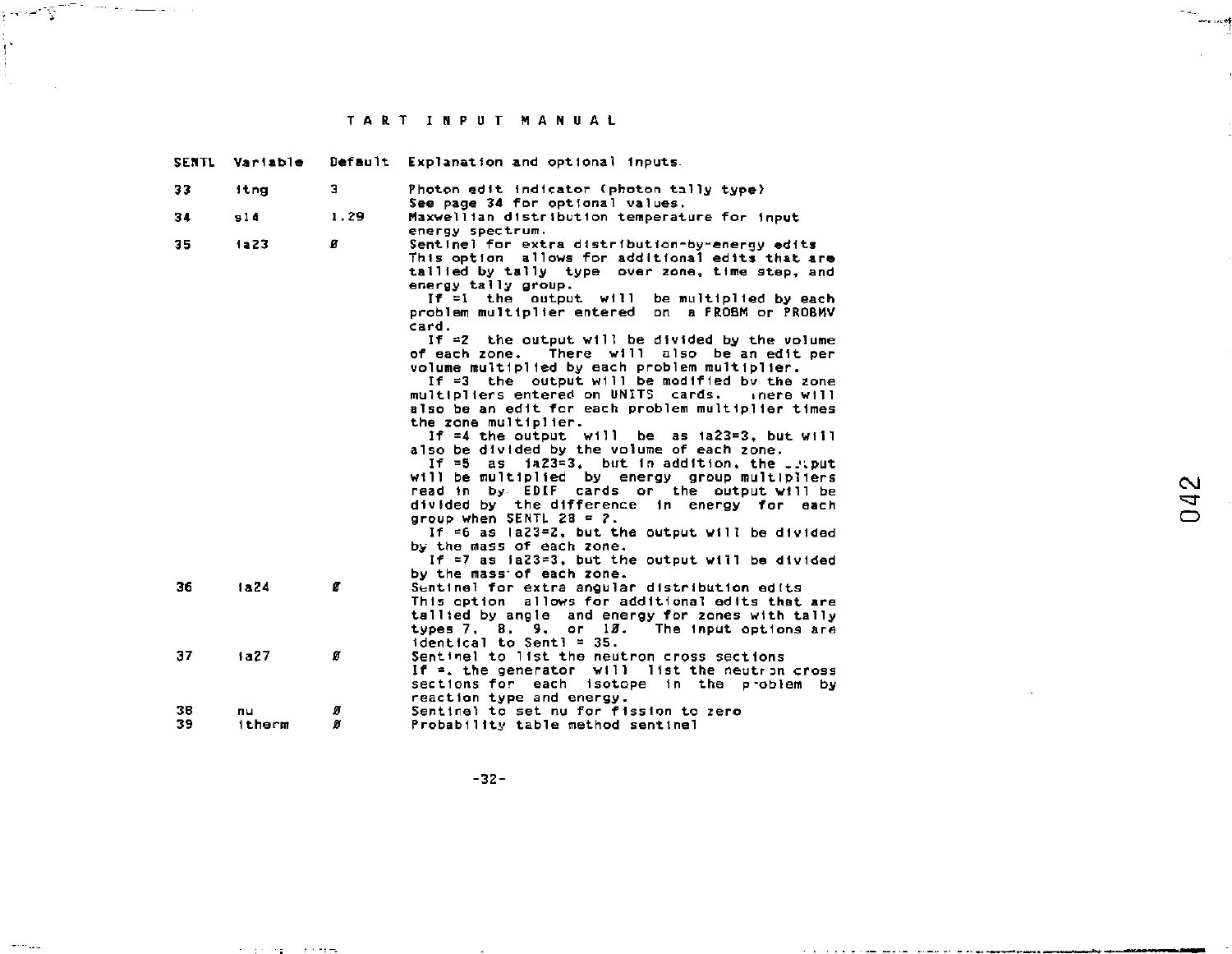**Contract Contract** 

 $\bar{1}$ 

 $\sim 10^{-7}$ 

---

| <b>SENTL</b> | Variable   |          | Default Explanation and optional inputs                                                                                                                                                                                                                                                                                                                                                                                                                                                                                                                                                                                                                                                                                                   |                          |
|--------------|------------|----------|-------------------------------------------------------------------------------------------------------------------------------------------------------------------------------------------------------------------------------------------------------------------------------------------------------------------------------------------------------------------------------------------------------------------------------------------------------------------------------------------------------------------------------------------------------------------------------------------------------------------------------------------------------------------------------------------------------------------------------------------|--------------------------|
| 48           | o1f        | ø        | Create file in old input format<br>Input is the alphanumeric name of an output file<br>into which the input will be converted to the old<br>format.                                                                                                                                                                                                                                                                                                                                                                                                                                                                                                                                                                                       |                          |
| 41           | s6q        | 7.5      | Angular distribution of photon source<br>The angular distribution of the source is such<br>that the cosine of the angle between the particle<br>and a reference<br>direction<br>1s<br>uniformily<br>distributed in the interval (s7g.s6g+s7g); that<br>is, the cosine is computed from s6g*r+s7g, where<br>r is a random number between Ø, and 1. The<br>azimuthai angle is uniformily distributed in the<br>interval (Ø.2p1). The reference direction is the<br>positive z axis. An isotropic source is obtained<br>from the default values of 2.0 for s6g and -1.0<br>A source<br>beamed in the positive<br>for s7p.<br>direction down the z axis is obtained by setting<br>s6g to Ø, and s7g to 1.0. Also see card ANGLSRG<br>page 13. |                          |
| 42<br>43     | s7g<br>dmg | $-1.8$   | See previous entry<br>Switch spacial coordinates in photon source<br>If 1 set $y=z$ and $z=y$<br>If 2 set $x=z$ and $z=x$<br>If 3 set y=-z and z*y<br>If $4$ set $x=-x$ and $x \in x$<br>If 5 set $z=-z$                                                                                                                                                                                                                                                                                                                                                                                                                                                                                                                                  | $\infty$<br>4<br>$\circ$ |
| 44<br>45     | tna<br>s2o | Ø.Ø<br>ø | Set initial photon time coordinate to tng<br>Switch direction cosines in photon source<br>If $1$ set $v=w$<br>If $2$ set $u=w$<br>If $3$ set $v=-w$<br>If $4$ set $u = -v$<br>If 5 set w=-w<br>Where u is the direction cosine on the x axis<br>v is the direction cosine on the y axis<br>and w is the direction cosine on the z axis                                                                                                                                                                                                                                                                                                                                                                                                    |                          |

043

**CONTRACTOR** 

 $\frac{1}{2}$ 

 $\sim 100$ 

 $-33-$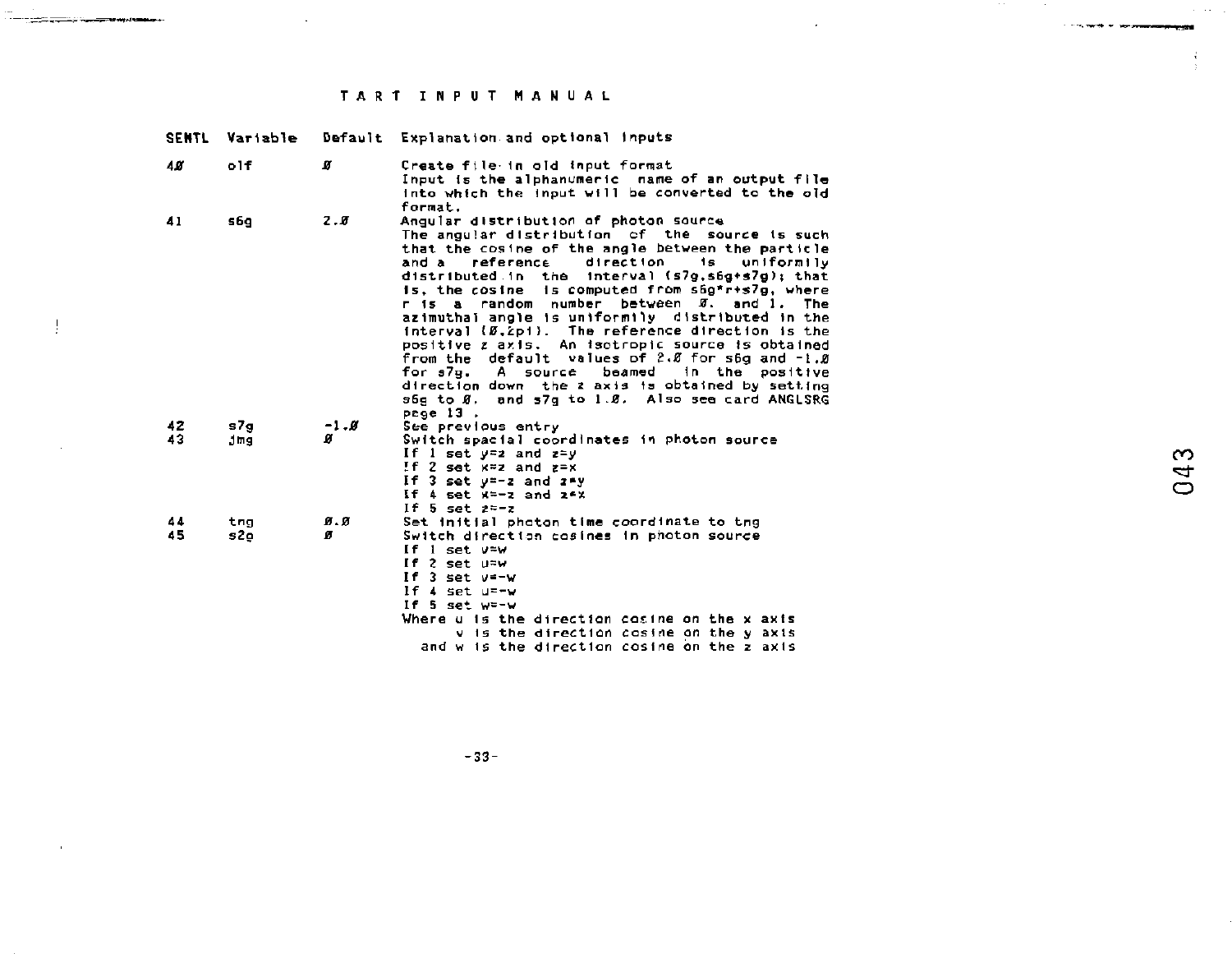**OPTIONAL VALUES FOR ITN ANP ITNG** 

#### **NEUTRON AND PHOTON TALLY TYPES**

**1 Expected collisions. This option musi. be used to get reaction edits. 2 Path length In centimeters. 3 Number of particles transported into a zone. 4 Energy transported Into a zone. 5 Number flux entering a a zone (1/cos thetaJ. 6 Energy flux entering a zone**<br>**7** Same as ontion 3 with an and **7 Same as option 3 with an angular distribution added 8 Same as option 5 with an angu'ir distribution added 9 Same as option 4 with an angular distribution added**  *10* **Same as option 6 with an angular distribution added 11 Writes a disk file 12 Writes a disk file Tally types 11 and 12 write a disk file tor f1\*ies) of coordinates of particles entering the zone. Type 11 saves four coordinates <x\*\*2+y\*\*Zi z, v. and t> , while type 12 saves eight <x, y.** *z,* **u, v, w, vel. and. t) coordinates. Routines to examine these flies are available from the author. 13 Expected energy deposited per collision (photons inly). 14 Actual energy deposited per collision (photons only). 15 Not used 16 Write a disk file when entering the zone 17 Urlte a disk file after every collision 1n the zone The type 16 file contains the path length swept out In the zone, the time It enters, its energy, zone number, sample number, and number of**  collisions it had. **The type 17 file contains the time of, and energy lost in a collision- Routines to read these files are available.** 

- 
- **IS Collect particles that enter this zone and move to the z axis,**
- **19 Collect particles that enter this zone and bean them down the z axis.**
- **20 Number of Monte Carlo collisions.**

 $\mu_{\mathcal{C}}(y)$  .

 $\sim$ 

¢

and the contract of the contract of the contract of the contract of the contract of the contract of the contract of the contract of the contract of the contract of the contract of the contract of the contract of the contra

 $\mathcal{U}_\alpha$ 

**-34-**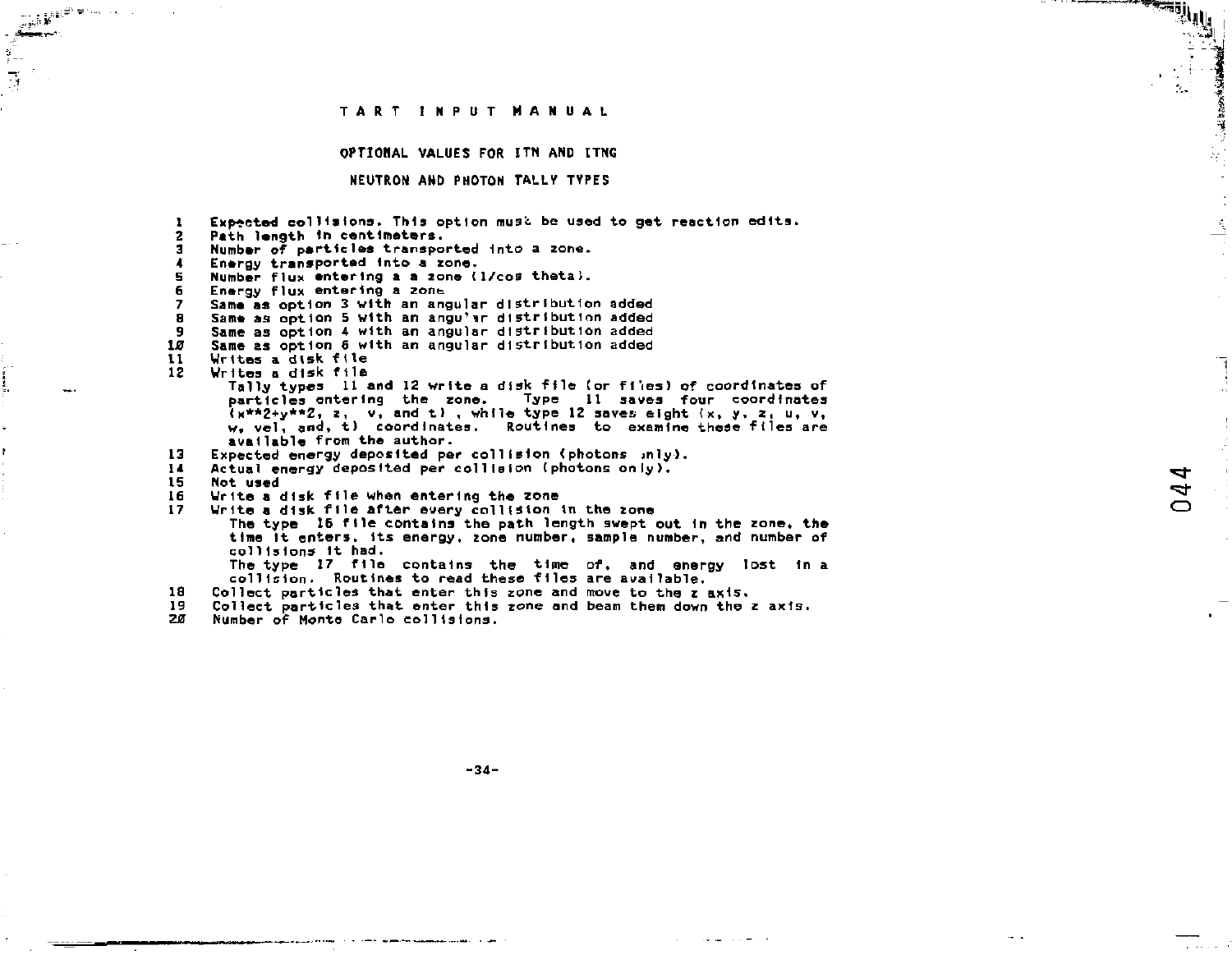communication of the communication of the communication of the communication of the communication of the communication of the communication of the communication of the communication of the communication of the communicatio

the common contract of the common

#### **CONTENTS OF DATA FILE OBTAINED WHEN SETTING SENTL = 11**

**The file contains a** *\BB* **word directory which includes the values of some variables and the addresses of all the arrays In the file.** 

**contents of disc address:** 

*£* **flh data 1 ineut • 1 problem was run following neutrons and photons = 2 neutrons only = 3 photons only 2 ng or 1 number of zones 3 fin number of time steps 4 m number of materials 5 Itypeg number of zones with photon angular distributions 6 1al4g number of photon angular distribution energy groups 7 Itypen number of zones with neutron angular distributions 8 1a14 neutron angular dlstrlbutIon energy groups 9 tall number of neutron tally groups** 

**disc addresses that are common to all problems: (e.g. at disc location 21 Is the fwa of head) location and dimension 21 head(12) problem name 22 mass(l) the Inverse of mass or volume per zone 23 nmati1 ) mater Ial 1n a zone 24 etatl) relative density per zone 25 tctC1m) census times 26 rhoCm) material densities 27 unlts(l) zone multipliers 28 probm<5) problem multipliers 29 spellflfll) input energy spectrum** 

**disc addresses for photon arrays** 

**locatton and dlmensIon**  *40* **h Ist< ln"T"5jEr} output tally by time step,zone<sup>t</sup> and energy tally group 41 wlg{175\*«i> photon macroscopic cross section by energy group and mat 42 dv<17S ) photon energy group limits 43 ItapgCBl) photon energy tally group Indlcles 44 ItypgCl) photon tally type per ion© 45 h(l) expected value photon energy deposition per zone** 

 $-35-$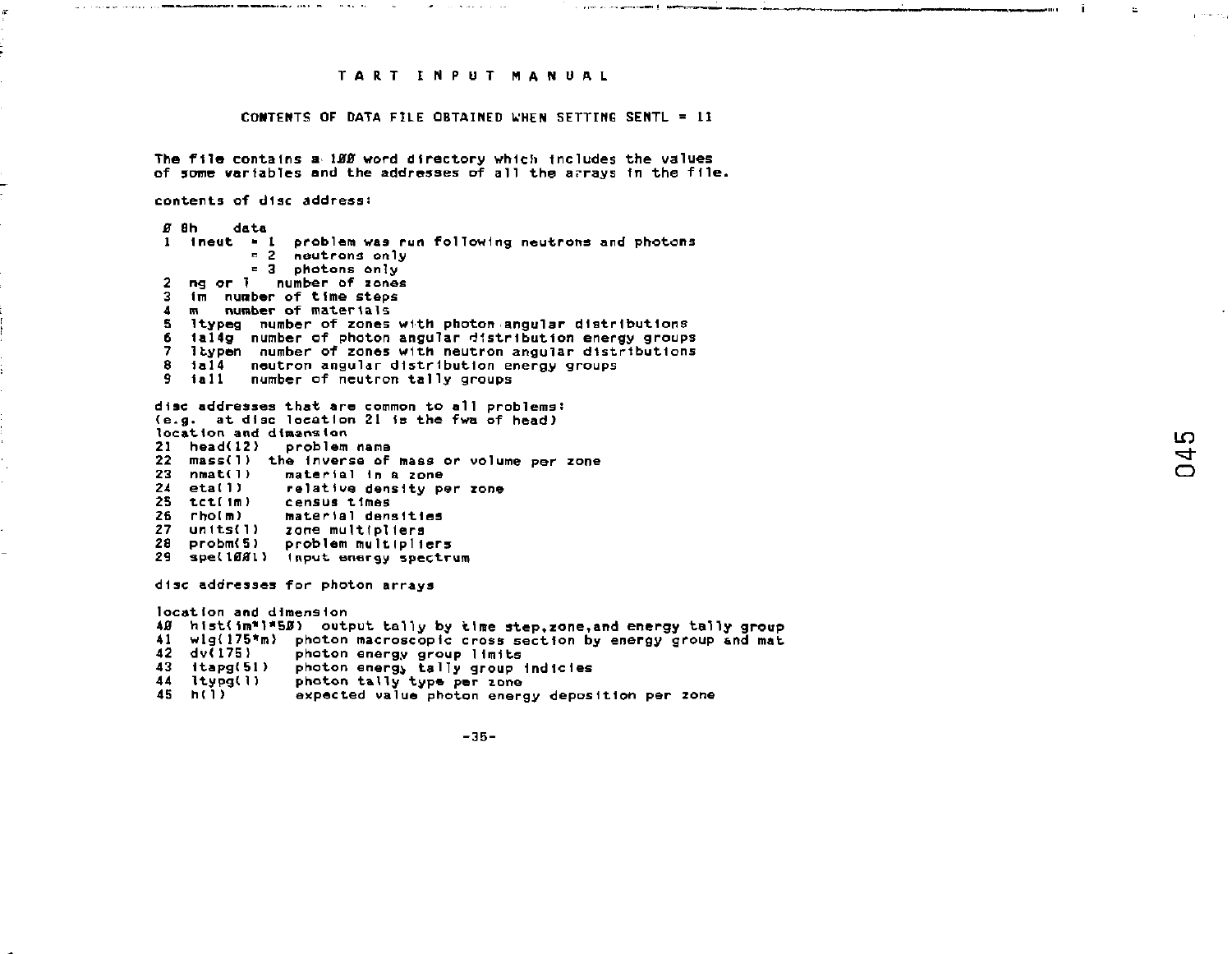46 hg<1) standard deviation of the energy deposition 47 af!ugt1typeg\*l9\*1al4g) flux by zone,angle, and energy tally group 48 ang(20) angles for angular distribution<br>49 (lapg(25) energy group limits for angular energy group limits for angular distributions 50 jikg(ltypeg) zones for angular distributions<br>51 edio(50) oboton energy tally group multipl 51 edig(Sff) photon energy tally group multipliers 52 ph(im\*l) expected value photon energy deposition by time and zone<br>53 gos(i) photon tally type totals\*energy group multipliers gos(1) photon tally type totals\*energy group multipliers

disc addresses for neutron arrays location and dimension

- $65$  distim\*l\*iall) output tally by time step,zone,and energy tally group<br>61 x1(176 \*m) neutron macroscopic cross section by energy group and mat
- 61 x1(176 \*m) neutron macroscopic cross section by energy group and mat<br>62 b1(176) section energy group limits
- 62 hl(176) neutron energy group limits<br>63 itap(jall+1) neutron energy tally grou
- 63 itap(iall+1) neutron enercy tally group indicies<br>64 ltype(1) neutron tally type per zone
- 64 Itypetl) neutron tally type per zone
- 65 pel(1all\*m) elastic probabilities per material and tally group<br>66 pin(1all\*m) thelastic probabilities
- 66 pin(iall\*m) inelastic probabilities<br>67 pfis(iall\*m) fission probabilities
- 67 pfis(iall<sup>o</sup>m) fission probabilities<br>68 pcap(iall<sup>o</sup>m) capture probabilities
- 68 pcap(iall\*m) capture probabilities
- 69 hn<1) local expected energy deposition per zone.
- 7*0* he(I) standard deviation of local energy deposition<br>71 so(I) total energy deposition per zone
- 71 sg(1) total energy deposition per zone<br>72 hgn(1) standard deviation of the total
- 72 hgn(1) standard deviation of the total energy deposition  $73$  phn( $1m*1$ ) expected value neutron energy deposition by time a
- expected value neutron energy deposition by time and zone. If neutrons and photons followed, phn is total energy deposited
- 74 af  $l$ ux( ltypen\*19\* 1al4) flux by zone-angle, and energy tally group<br>75 angli (28) angles for angular distribution
- angles for angular distribution
- 76 11ap(25) energy group limits for angular distributions
- 77 jike(Itypen) zones for angular distributions<br>78 edif(iall) neutron energy tally group mult
- neutron energy tally group multipliers
- 79 got(1) neutron tally type totals»energy group multipliers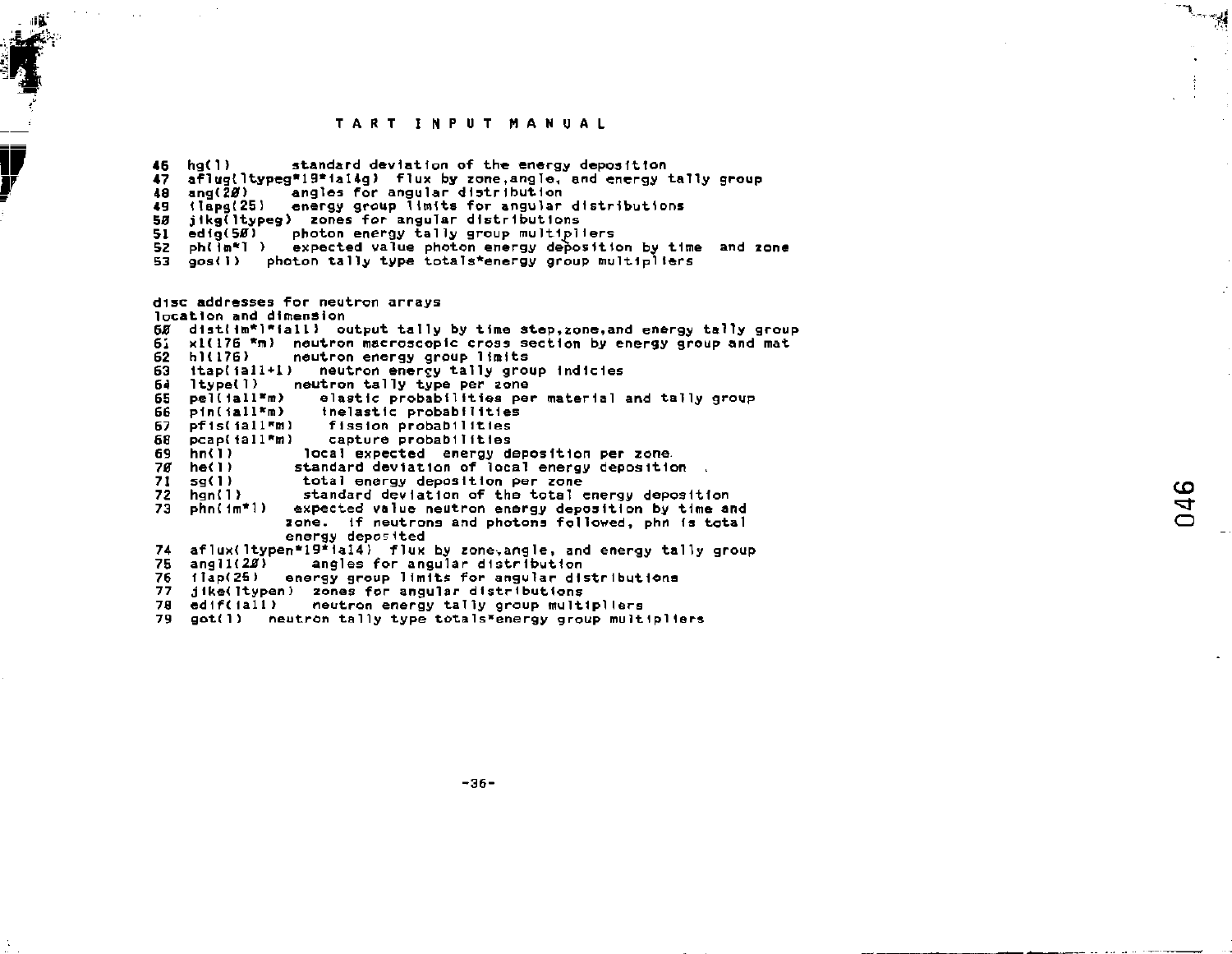contract and an

 $\label{eq:1} \begin{split} \mathcal{L}(\mathcal{L}) & = \mathcal{L}(\mathcal{L}) \mathcal{L}(\mathcal{L}) \mathcal{L}(\mathcal{L}) \mathcal{L}(\mathcal{L}) \mathcal{L}(\mathcal{L}) \mathcal{L}(\mathcal{L}) \mathcal{L}(\mathcal{L}) \mathcal{L}(\mathcal{L}) \mathcal{L}(\mathcal{L}) \mathcal{L}(\mathcal{L}) \mathcal{L}(\mathcal{L}) \mathcal{L}(\mathcal{L}) \mathcal{L}(\mathcal{L}) \mathcal{L}(\mathcal{L}) \mathcal{L}(\mathcal{L}) \mathcal{L}(\mathcal{L}) \math$ 

the contract and service

## LIST OF AVAILABLE ISOTOPES

| 1     | $B - nu - 1$   | 26888  | 26-fe-nat       | 92236  | 92-u -236         |
|-------|----------------|--------|-----------------|--------|-------------------|
| 1881  | 1-h -1         | 27859  | $27 - c - 59$   | 92237  | $92 - u - 237$    |
| 1882  | 1-h -2         | 26888  | 28-ni-nat       | 92238  | 92-u -238         |
| 1553  | 1-h -3         | 26058  | 28-ni-58        | 92239  | 92~u -239         |
| 2.553 | $2 - h = -3$   | 29888  | 29-cu-nat       | 92240  | 92-u -24Ø         |
| 2884  | $2 - h e - 4$  | 31556  | 31-ga-nat       | 93237  | 93-np-237         |
| 3556  | $3 - 11 - E$   | 48888  | 40-zr-nat       | 94238  | 94-pu-236         |
| 3887  | $3 - 11 - 7$   | 41593  | 41-nb-93        | 94239  | 94-pu-239         |
| 4887  | $4 - b - 7$    | 42888  | 42-mo-nat       | 94240  | $94 - pu - 240$   |
| 4889  | $4 - b = -9$   | 47157  | $47 - aq - 157$ | 94241  | $94 - pu - 241$   |
| 5818  | 5-ь -12        | 47159  | $47 - aq - 109$ | 94242  | 94-pu-242         |
| 6811  | 5-ь -11        | 48888  | 48-cd-nat       | 94243  | $94 - pu - 243$   |
| 6812  | $5 - c - 12$   | 58888  | 50-sn-nat       | 95241  | $95 - am - 241$   |
| 7814  | 7-n -14        | 56138  | 56-ba-138       | 95242  | $95 - am - 242$   |
| 8916  | $B - 0 - 16$   | 63.888 | 63-eu-nat       | 95243  | 95-am-243         |
| 9819  | $9 - 5 - 19$   | 64888  | 64-ad-nat       | 96242  | 96-cm-242         |
| 11823 | $11 - na - 23$ | 67165  | 67-ho-165       | 96243  | 96-cm-243         |
| 12000 | 12-mg-nat      | 73181  | $73 - t - 101$  | 96244  | 96-cm-244         |
| 13827 | 13-a1-27       | 74888  | 74-w -nat       | 96245  | 96-cm-245         |
| 14888 | 14-si-nat      | 75185  | 75-re-185       | 96246  | 96-ст-246         |
| 15831 | 15-p -31       | 75187  | 75-re-187       | 96247  | 96-cm-247         |
| 16032 | $16 - s - 32$  | 78555  | 78-pt-nat       | 96248  | 96-cm-248         |
| 17888 | 17-cl-nat      | 79197  | 79-au-197       | 97249  | 97-bk-249         |
| 18650 | 18-ar-nat      | 82900  | 82-pb-nat       | 98249  | 98-cf-249         |
| 19000 | 19-k -nat      | 90231  | 90-th-231       | 9825.8 | 98-cf-25 <i>B</i> |
| 28888 | 20-ca-nat      | 90232  | 90-th-232       | 98251  | 98-cf-251         |
| 22000 | 22-ti-nat      | 95233  | 90-th-233       | 98252  | 98-cf-252         |
| 23851 | $23-v - 51$    | 92233  | 92-u -233       | 99125  | fission products  |
| 24850 | 24-cr-nat      | 92234  | 92-и -234       |        |                   |
| 25855 | 25-mn-65       | 92235  | 92-и -235       |        |                   |

Where nat indicates the naturally occurring element.

 $\pm$ 

 $-37-$ 

 $\sim$ 

. . . . . . . .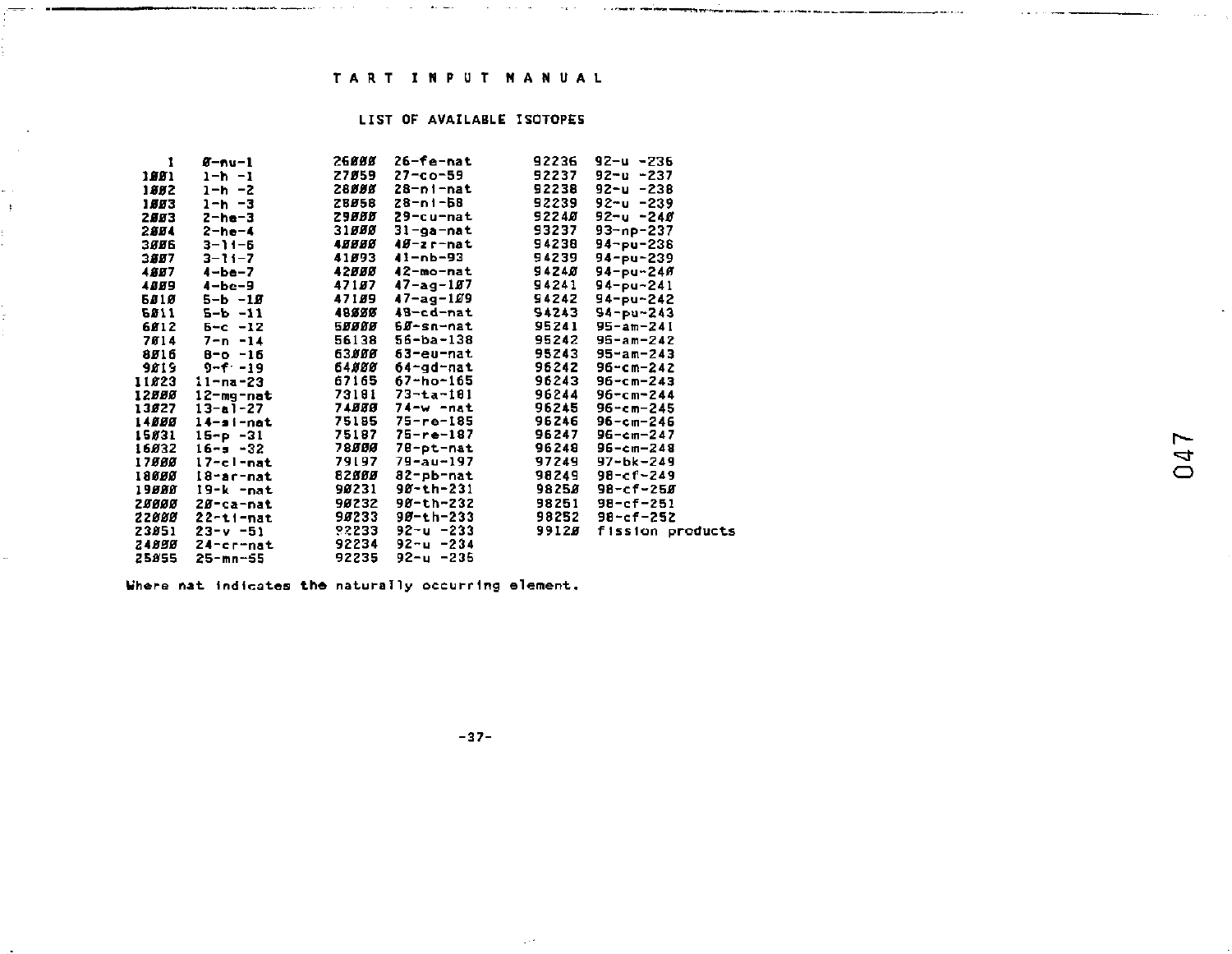page 19

 $\mathbf{r}$ 

## **NEUTRON ENERGY GROUPS**

| ъ                | $1.387 - 09$    | 36 2.94 <i>8</i> e- <i>8</i> 5 | $1.338e - 04$<br>71   | 105 2.646e-02        | 141 4.869e+88          |
|------------------|-----------------|--------------------------------|-----------------------|----------------------|------------------------|
|                  | $2 5.227e-69$   | $3.099e-05$<br>37.             | 72 1.406e-04          | $187.3.267e - 02$    | 142 4.396e+ØØ          |
|                  | 3 Z.S91e-S8     | $3.345e-05$<br>38.             | $1.511e-84$<br>73     | 108 3.953e-02        | 143 4.704-+00          |
| $\blacktriangle$ | $3.267 - 08$    | $353.601 - 05$                 | $1.681 - 84$<br>74    | 199 4.784e-82        | 144 4.991e+00          |
|                  | 5 4.704e-08     | $3.866 - 95$<br>18             | $1.694e - 04$<br>75   | $1185.761e-82$       | $145.5.353 + 88$       |
| 6                | B.322e-ØB       | $4.848 - 05$<br>41             | $1.789 - 04$<br>76    | $1117.092 - 02$      | 146 5.65Be+88          |
|                  | $71.387e-07$    | 42 4.234e-05                   | 77<br>$1.887 - 04$    | $112 B.322 - 82$     | 147 6.842-+88          |
| B                | $1.882 - 07$    | 43 4.329e-05                   | $1.988 - 04$<br>78    | $113.9.091e-02$      | 148 6.367e+00          |
|                  | 9 2.561e-87     | 44 4.619e-85                   | $2.891 - 84$<br>79    | $114$ $1.387e-81$    | 149 6.737e+00          |
| 18               | $3.345a - 67$   | $4.717e - 05$<br>45            | $2.741e - 04$<br>80   | $115$ $1.928 - 81$   | 150 7.156e+00          |
| 11               | $4.234 - 07$    | $4.918e - 05$<br>46            | $3.267 - 84$<br>81    | $1162.075e-01$       | 151 7.548e+00          |
| 12               | $5.123e-07$     | $5.123e - 05$<br>47            | $3.811e - 04$<br>82   | 117 2.417e-01        | 152 7.910e+00          |
| 13.              | $7.527 - 07$    | $5.332 - 65$<br>48             | 83<br>$4.781e-84$     | $1182.718 - 81$      | 153 8.3226+00          |
| 14               | 1.176e-06       | $5.654e-65$<br>49              | $4.991 - 04$<br>84    | $1192.948 - 81$      | 154 8.7876+00          |
| 16               | $1.511e-0.6$    | $5.753 - 0.5$<br>50            | $5.658 - 34$<br>85    | 120<br>$3.345 - 01$  | 155 9.177e+00          |
| 16               | $2.891a - 86$   | 5.097e-05<br>51                | 86<br>$5.842 - 84$    | $3.777 - 01$<br>121  | 156 9.665e+00          |
| 17               | $2.741e-06$     | $6.325e - 05$<br>52            | $6.367e - 04$<br>87   | $122$ 4.234e-01      | 157<br>$1.912 - 01$    |
| 18               | $3.533 + 0.06$  | $6.557e-05$<br>53              | $7.155e - 04$<br>89   | $1235.123 - 81$      | $158$ $1.958$ e $+91$  |
| 19               | 4.784e-86       | $5.674e - 55$<br>54            | 89<br>$8.322 - 94$    | $124, 6.325 - 0.01$  | $1591.181 - 81$        |
| 28               | 5.658e-Ø6       | 55 7.834e-85                   | $9.177 - 84$<br>90    | $1257 - 527 - 81$    | 160 1.155e+01          |
| 21               | $6.737e-0.0$    | 56 7.155e-05                   | 1.858e-03<br>91       | $1268.834e-01$       | 161 1.199e+Ø1          |
| 22               | $8.322e - 8b$   | 57 7.527e-05                   | 92 1.307a-03          | $1271.025e+0.0$      | 162 1.25Se+S1          |
| 23               | $9.620e - 06$   | 7.780e-05<br>58                | 93 1.581e-03          | 128 1.176e+ØØ        | $163$ $1.387$ e+ $81$  |
|                  | 24 1.101e-05    | 59 7.988e-#5                   | $941.882e-03$         | 129 1.338e+ØØ        | 164 1.354a+Ø1          |
| 25               | $1.387e - 95$   | $0.167 - 0.5$<br>68            | 2.200e-03<br>95       | 130 1.511e+00        | $1.386e + 01$<br>165   |
| 26               | $1.468 - 65$    | $8.431 - 05$<br>61             | 96 2.561e- <i>8</i> 3 | 131<br>$1.694e + 88$ | 166<br>$1.413e+01$     |
| 27               | $1.501e-05$     | $8.834 - 05$<br>62             | $2.948 - 83$<br>97    | 132 1.887e+00        | $1671.441e+01$         |
| 28               | $1.758 - 05$    | $9.188 - 05$<br>63             | 98<br>$3.345e - 03$   | $1332.991 + 88$      | 168<br>$1.468e + 01$   |
| 29               | $1.882e - 95$   | 9.385e-05<br>64.               | $3.777 - 83$<br>99    | 134 2.305e+00        | 169 1.519e+ <i>8</i> 1 |
| 30               | $2.875e - 0.5$  | $9.668e - 65$<br>65            | 100 4.234e-03         | $1352.538 + 88$      | 170 1.575e+01          |
| 31               | $2.277e - 05$   | $66$ 9.811e- $65$              | $1015.763e-03$        | 136 2.741e+00        | 171<br>$1.633 + 21$    |
|                  | $322.417e-85$   | 67 1.025e-04                   | 102 7.527e-03         | $1373.511e+88$       | $1721.692e+01$         |
|                  | $332.561e - 85$ | 1.099e-04<br>68                | 103 1.025e-02         | $138, 3.267 + 99$    | $1731.752 + 01$        |
|                  | 34 2.715e-95    | 69 1.176e-Ø4                   | 104 1.511e-02         | $1393.533e + 88$     | $1741. B13e+B1$        |
|                  | $352.862e - 85$ | $1.256e - 04$<br>78            | 105 2.091e-02         | 148 3.811e+88        | 175 1.875e+01          |
|                  |                 |                                |                       |                      | $2.000e + 01$          |

048

 $-38-$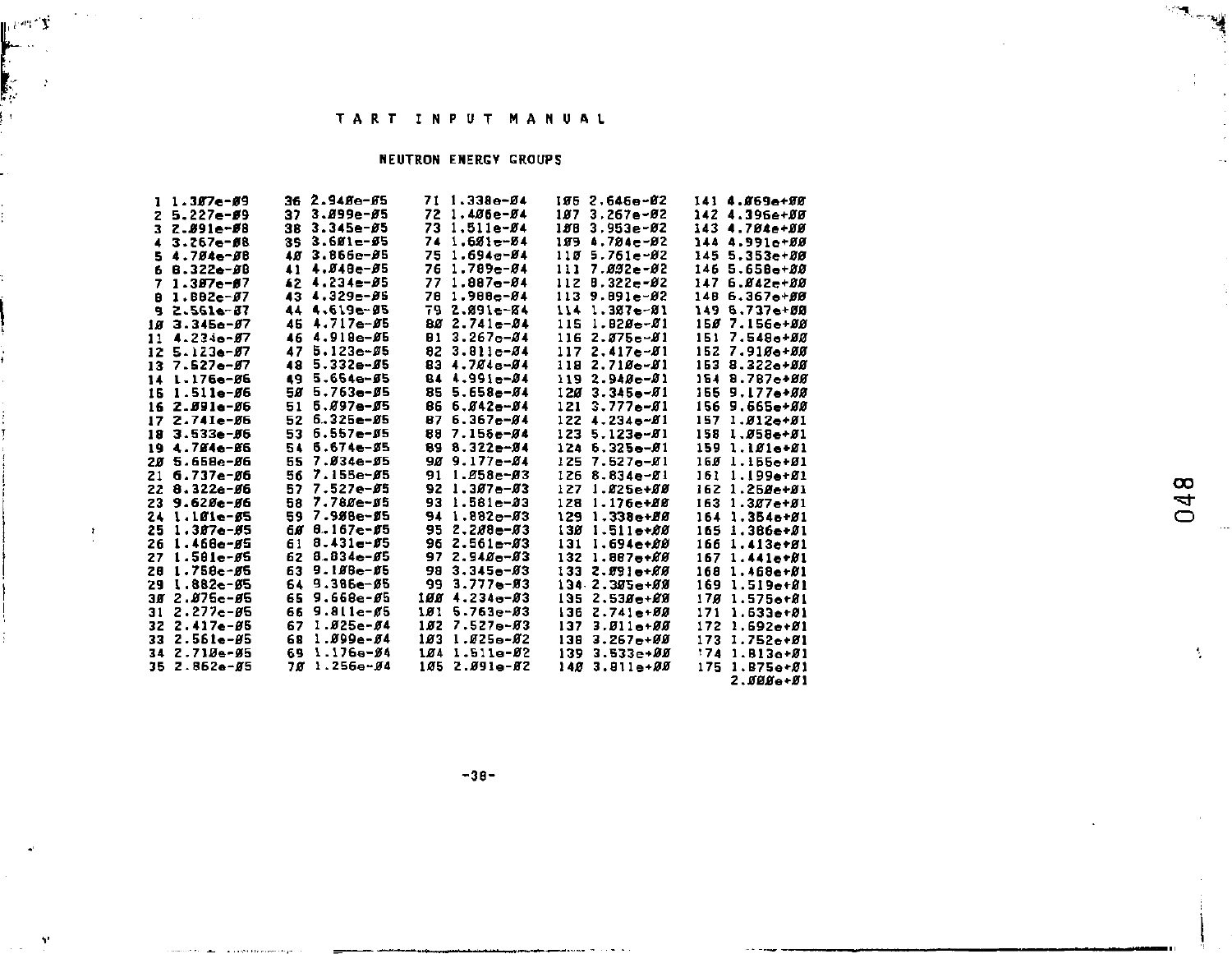s conceptuales comerciales and con-

 $\sim$ 

service and the component of the contract of the contract of the contract of the contract of the contract of the

.<br>Alikuwa mwaka wa 1990 hama wa 1990

-------

## **PHOTON ENERGY GROUPS**

|                | 1 1.883e-84      |     | 36 1.559e-83  |     | 7. 8.180e-03      |     | 186 4.200e-82     |     | 141 3.505e-01   |
|----------------|------------------|-----|---------------|-----|-------------------|-----|-------------------|-----|-----------------|
| 2              | $1.989 - 84$     | 37  | $1.700 - 03$  |     | 72 8.383-83       |     | 107 4.736e-02     |     | 142 3.855e-81   |
| з              | $1.193e-84$      | 38  | $1.830 - 03$  |     | 73 8.600e-03      |     | 188 4.851e-82     |     | 143 4.241e-#1   |
| 4              | $1.466e - 04$    | 39  | $1.910 - 03$  | 74  | 8.982e-03         | 189 | $5.023e - 02$     |     | 144 4.665e-81   |
| 5              | $1.588 - 84$     |     | 40 2.142e-03  | 75  | $9.200e - 03$     |     | 110 5.500e-02     |     | 145 5.132e-#1   |
| 6              | 2.ЯННе-В4        | 41  | $2.748e - 83$ | 76  | 9.400e-03         |     | $1116.109e-02$    |     | $1465.645 - 61$ |
| $\overline{ }$ | $2.168e - 04$    |     | 42 2.41Øe-Ø3  | 77  | 9.558e-03         |     | $1:26.745e-02$    |     | $1475.289 - 81$ |
| 8              | $2.172e - 64$    | 43. | $2.470e - 03$ |     | 78 9.668e-03      |     | $113.6.746e - 82$ |     | $1486.839 - 81$ |
| ۹              | $2.501e-04$      | 44  | 2.630e-03     |     | 79 9.800e-03      |     | $114.6.951e-0.2$  |     | $1497.513 - 81$ |
|                | 18 2.515e-84     |     | 45 2.750e-03  |     | 88 1.001e-02      | 115 | 7.350e-02         |     | 158 B.264e-81   |
| 11             | $3.888e - 84$    | 46  | 2.82Øe-Ø3     | 81  | $1.039e-02$       |     | 116 7.835e-02     | 151 | $9.891 - 81$    |
|                | $123.244 - 54$   | 47  | $2.969e-03$   |     | 82 1.875e-02      |     | 117 8.067e-02     |     | 152 1.2006+00   |
| 13             | $3.847 - 84$     | 48  | $3.188e-03$   |     | 83 1.1146-02      |     | 118 8.552e-#2     | 153 | $1.1250 + 88$   |
|                | $14.3.881e-84$   | 49  | $3.547e - 03$ |     | 84 1.1926-02      | 11. | B.795e-02         |     | 154 1.265e+00   |
|                | 15 4.885e-84     | БΜ. | 3.606e-03     |     | 85 1.265e-02      |     | 120 9.054e-02     |     | 155 1.424e+88   |
|                | $164.374e-04$    | 51  | 3.788e-A3     |     | 85 1.303e-02      |     | 121 9.2300-02     |     | 156 1.602e+00   |
|                | 17 4.398e-84     |     | 52 3.8286-83  |     | $87, 1.386e - 02$ |     | 122 9.688a-82     | 157 | $1.802 + 00$    |
| 18             | 5.880e-84        | 53  | 4.833a-83     |     | 88 1.478e-82      |     | 123 1.0000-01     |     | 158 2.827e+88   |
| 19             | $5.580e-04$      | 54  | 4.15fe-03     |     | 89 1.525e-82      |     | 124 1.8520-21     | 159 | 2.281e+56       |
| 28             | 5.943e-04        | 55  | $4.300e-03$   |     | 90 1.571e-02      | 125 | 1.097e-01         |     | 168 2.566e+BB   |
| 21             | $5.947e-04$      | 56  | $4.496e-03$   | 91  | $1.639e-02$       | 126 | $1.898c - 81$     |     | 161 2.887e+60   |
| 22             | 6.000e-04        | 57  | 4.B10e-03     |     | 92 1.700e-02      | 127 | $1.149e - 01$     |     | 162 3.2476+00   |
| 23             | $5.836e - 64$    | 58  | $5.163e-03$   | 93. | $1.716e - 02$     | 128 | $1.150 - 01$      |     | 163 3.6536+00   |
| 24             | $6.850e-0.1$     | 59  | $5.467e - 03$ | 94  | $1.896e - 02$     | 129 | $1.211 - 01$      |     | 164 4.110e+00   |
| 25             | 7.888e-54        | 68  | $5.546e-03$   | 95  | 1.898e-02         | 130 | $1.212 - 01$      |     | 165 4.624e+88   |
| 26             | $7.541e - 84$    | 61  | $5.934e-03$   |     | 96 1.967e-02      | 131 | $1.351e-71$       | 166 | $5.202 + 00$    |
| 27             | $7.555 - 64$     | 62  | $5.9800 - 03$ | 97  | 2.010e-02         | 132 | $1.4860 - 01$     | 167 | $5.852 + 88$    |
| 28             | <b>B.880e-04</b> | 63  | $6.750a-03$   | 98  | 2.095e-02         | 133 | $1.635e - 01$     |     | 156 6.583e+00   |
| 29             | $B.197e-04$      | 64  | $6.543a - 03$ | 99. | 2.175e-Ø2         | 134 | $1.799e - 21$     |     | 169 7.406e+00   |
| 38.            | $B.211e-04$      | 65  | $6.7500 - 03$ | 188 | 2.225e-02         | 135 | $1.978 - 01$      |     | 170 B.332e+00   |
| 31             | 9.000e-04        | 66  | 6.9Bga-03     | 181 | $2.312e - 02$     | 136 | $2.1760 - 01$     | 171 | $9.373 + 00$    |
| 32             | $1.000 - 03$     | 67  | 7.113e-03     |     | 102 2.553e-02     |     | 137 2.394e-Ø1     | 172 | $1.955e + 01$   |
| 33             | $1.980 - 03$     | 68  | 7.2510-03     |     | 103 2.918e-02     |     | 138 2.633e-Ø1     | 173 | $1.186e + 01$   |
| 34             | $1.140e - 03$    | 69  | $7.713e-23$   |     | 154 3.316e-22     |     | 139 2.897e-Ø1     | 174 | $1.335e + 01$   |
| 35             | $1.360e - 03$    |     | 78 7.942e-03  |     | 105 3.750e-02     |     | 140 3.186e-01     |     | $1752.888e+81$  |
|                |                  |     |               |     |                   |     |                   |     |                 |

 $-39-$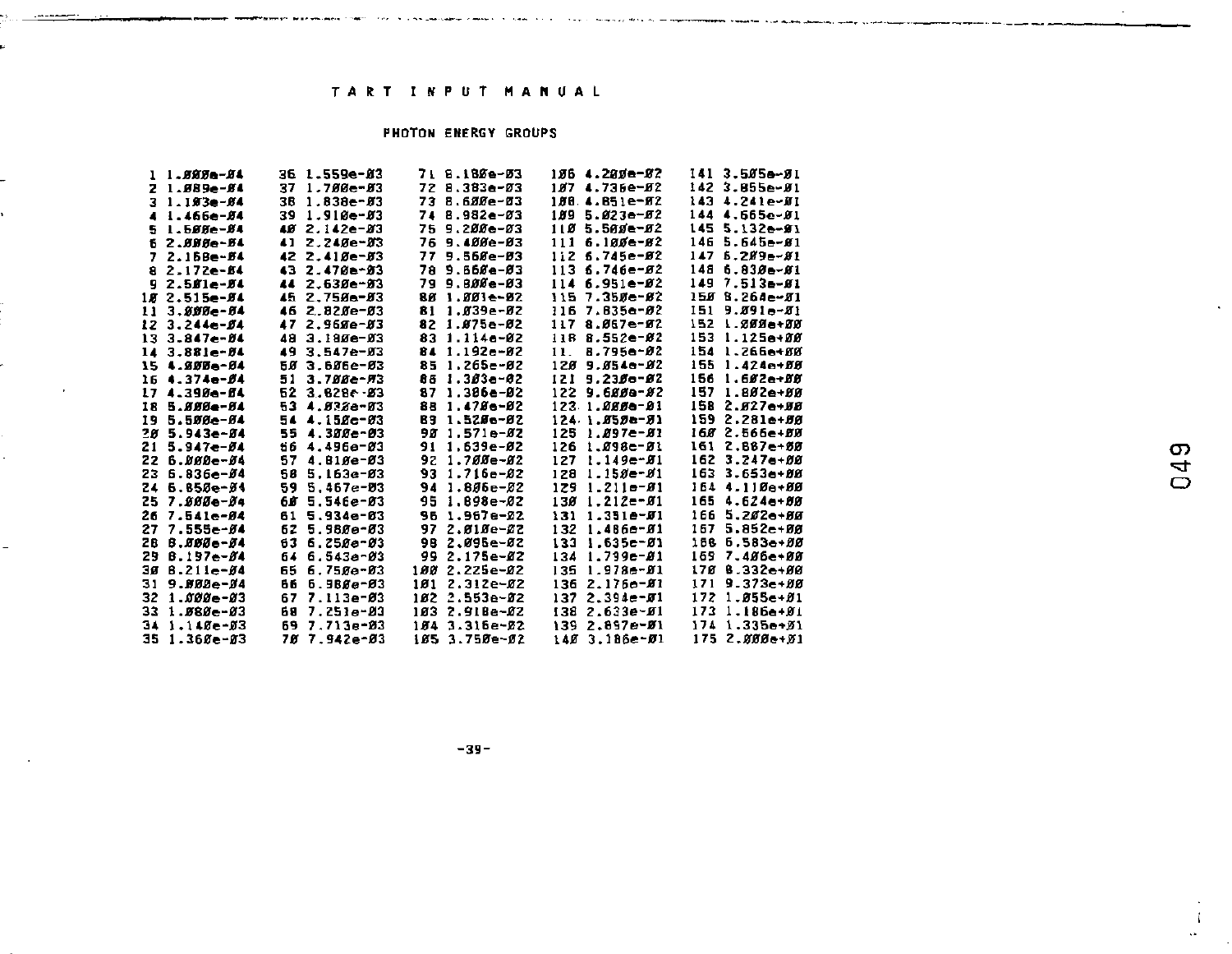**UPANY** Comment was a

.<br>A santa com a promocentario

ومحمد

سأحدث

## TALLY GROUP LIMITS FOR NEUTRONS (DEFAULT SET)

## TALLY GROUP LIMITS FOR PHOTONS (DEFAULT SET)

| 1 1.000e-04      | 11 5.980e-03     | 21 1.70De-02          | 31 9.600e-02          | 41 1.888=+88       |
|------------------|------------------|-----------------------|-----------------------|--------------------|
| $21.360e-03$     | $12, 6.758 - 83$ | 22 1.898e-02          | $321.897 - 81$        | 42 1.424=+88       |
| $31.838e - 83$   | 137.251-83       | 23 2.895e-82          | $331.158e - 81$       | $43, 2.927 + 0.07$ |
| $4.7.740e-03$    | 14 B.180-93      | 24 2.312e-M2          | $341.351 - 51$        | 44 2.887e+00       |
| 5 2.630e-03      | $15.8.982 - 63$  | $25.3.315e - 0.2$     | 35 1.799e- <i>0</i> 1 | 45 4.118e+88       |
| 6 2.960e-03      | 16 9.560-03      | 26 4.735e-82          | $36, 2.394 - 01$      | 46 5.202-+88       |
| 7 3.606e-03      | $171.881e-82$    | 27 5.500e-02          | $37, 3.186e - 01$     | 47 6.583e 00       |
| 8 4.830e-83      | $181.114e-02$    | 28 6.746e- <i>0</i> 2 | 38 4.241e-51          | 48 8.332r 99       |
| 94.496e-03       | $191.383a - 82$  | 29 7.835e- <i>0</i> 2 | $39.5.645e - 0.01$    | 49 1.055e+01       |
| $10.5.467e - 03$ | 20 1.520e-02     | 30 8.795e-02          | 40 7.513e-01          | 501.335e 01        |
|                  |                  |                       |                       | $2.000 - 01$       |

**The Committee of Committee Committee Service** 

الي<sup>ن...</sup>7.<br>أ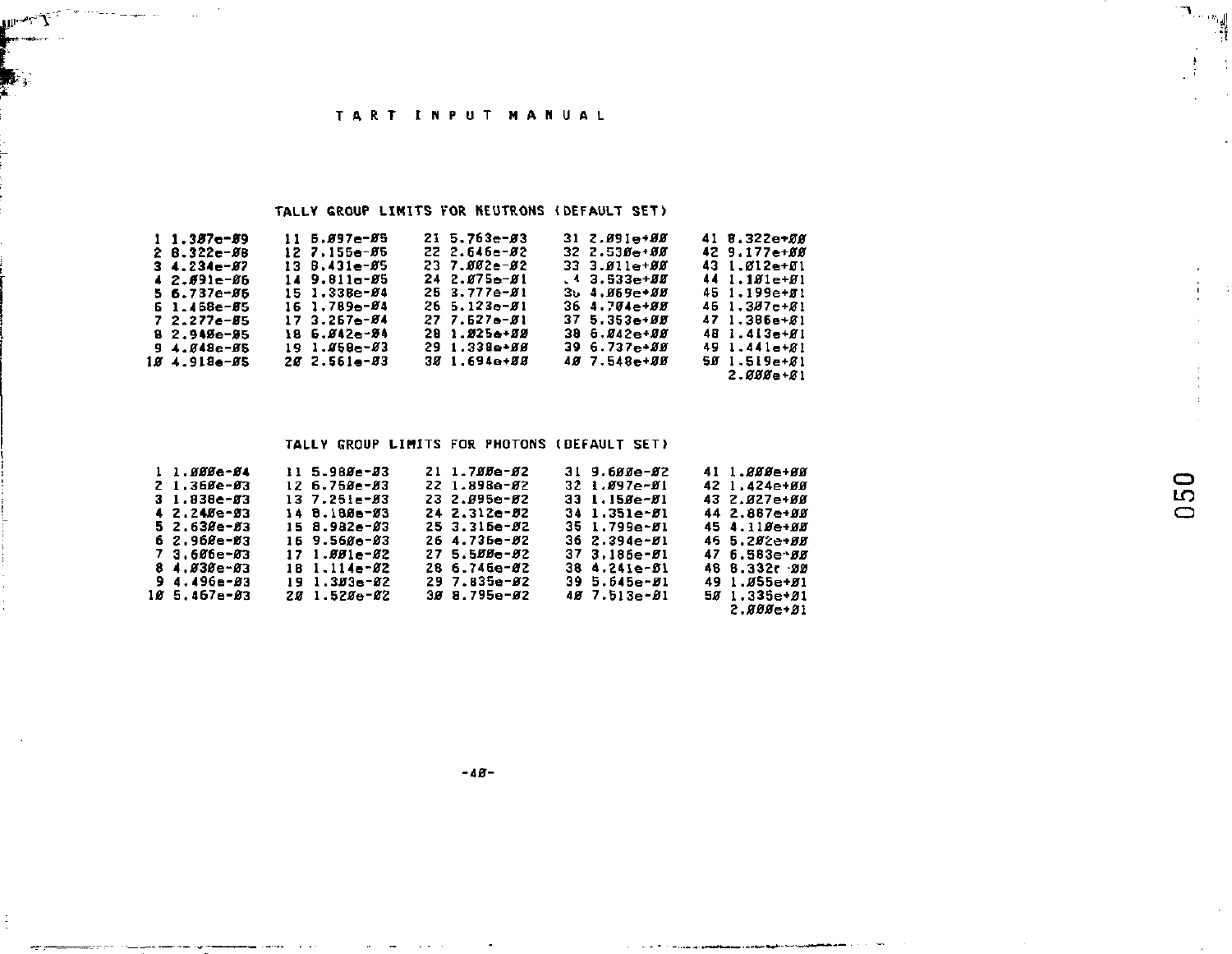COSINES OF ANGULAR DISTRIBUTION LIMITS FOR TALLY TYPES 7,8,9, AND 19

| 11.8          | 5 5.82 | 98.28            | $13 - 6.48$ | $17 - 8.98$ |
|---------------|--------|------------------|-------------|-------------|
| 2 0.98        | 6 Ø.72 | 1 <i>8 B.B</i> 5 | $14 - 0.50$ | 18 - Ø.95   |
| 3 Ø.95        | 7 S.GE | $11 - 8.85$      | $15 - 0.72$ | $19 - 0.98$ |
| <b>A</b> 8.98 | 8 8.48 | $12 - 8.26$      | $16 - 0.82$ | -1.00       |

of the local contract of the company of the company and the second of the contract of the contract of the contract of the contract of the contract of the contract of the contract of the contract of the contract of the cont

 $\rightarrow$ 

 $\mathbf{I}$ 

 $\sim$   $-$ 

PHOTON ENERGY TALLY GROUP LIMITS FOR TALLY TYPES 7, 8, S. AND 18

| $1 \cdot 556 - 34$ | $52.31e-22$  | $97.51e-81$     |
|--------------------|--------------|-----------------|
| $2.52 - 83$        | $6.75 - 62$  | 10 2.03a+88     |
| $3.8.98 - 03$      | $71.15 - 01$ | $11.4.11e+88$   |
| $41.38e-82$        | $83.19e-01$  | $12 \t3.33e+55$ |
|                    |              | $2.88e + 81$    |

### NEUTRON ENERGY TALLY GROUP LIMITS FOR TALLY TYPES 7, 8, 9, AND 10

| $1 \quad 1 \quad 31 = -39$ | 5 2.07e-01 | $97.55 + 88$    |
|----------------------------|------------|-----------------|
| 2 G.74e-06                 | 6 1.02e+00 | $101 - 01 - 01$ |
| $31.34e-04$                | 7 3.81e+88 | $111.28 + 81$   |
| $41.86 - 83$               | B 5.35e+00 | $12 + 41 + 61$  |
|                            |            | $2.86e + 01$    |

the project of the second company is a program of the company of the second company of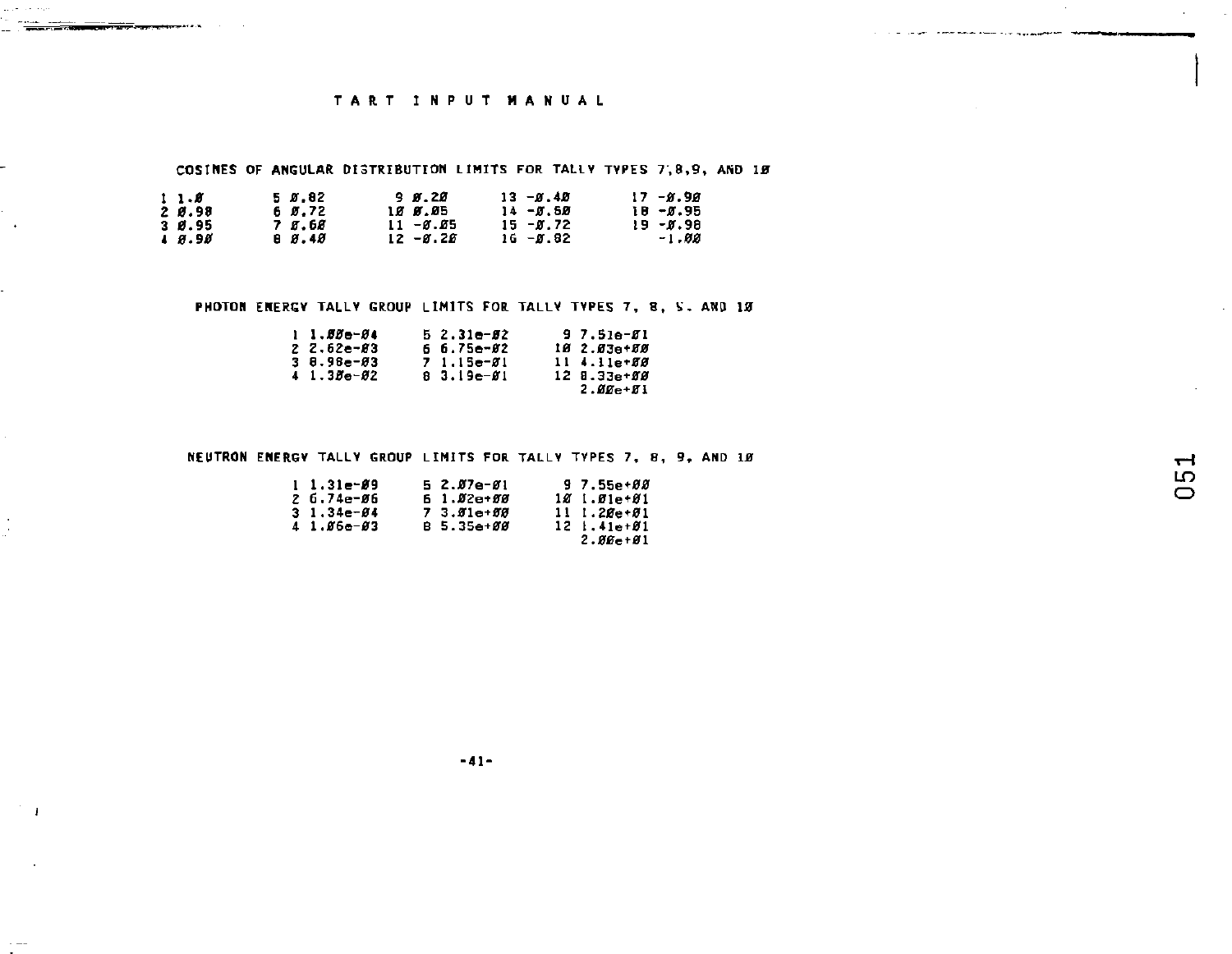## **ISOTOPE REACTION NUMBERS**

ساب

 $\sim$ 

ĩő

 $\bigcirc$ 

188888 elastic 118888 n, n'g 118881 n,n'g from a level 120000 n.Zng 120001 n.2ng from a level 128888 n, any from a fever<br>128888 n, 2ng from a wide level<br>138888 n, 3ng<br>138888 n, 3ng 148888 n.4ng 158888 n, fission 158788 nu bar 288888 n,n'pg<br>n,n'd2ag 238888 248888<br>248888  $n, n$ 'tg n,n'ag n, n 3ag 278888 278881<br>298888 n,n 3ag from a level  $n, 2np$ 488888  $n, pq$ 418888 428888 n,tg 428881 n.tg from a level 438888 n.t2ag 453888 n.ag 468888 n.g

a<br>Prime sanction of a

الحاسبي à. ą J.

 $\mathbf{r}$ 

 $\sim$ 

and a sign of the sign of  $\alpha$ 

the paper component and construction of the construction of the construction of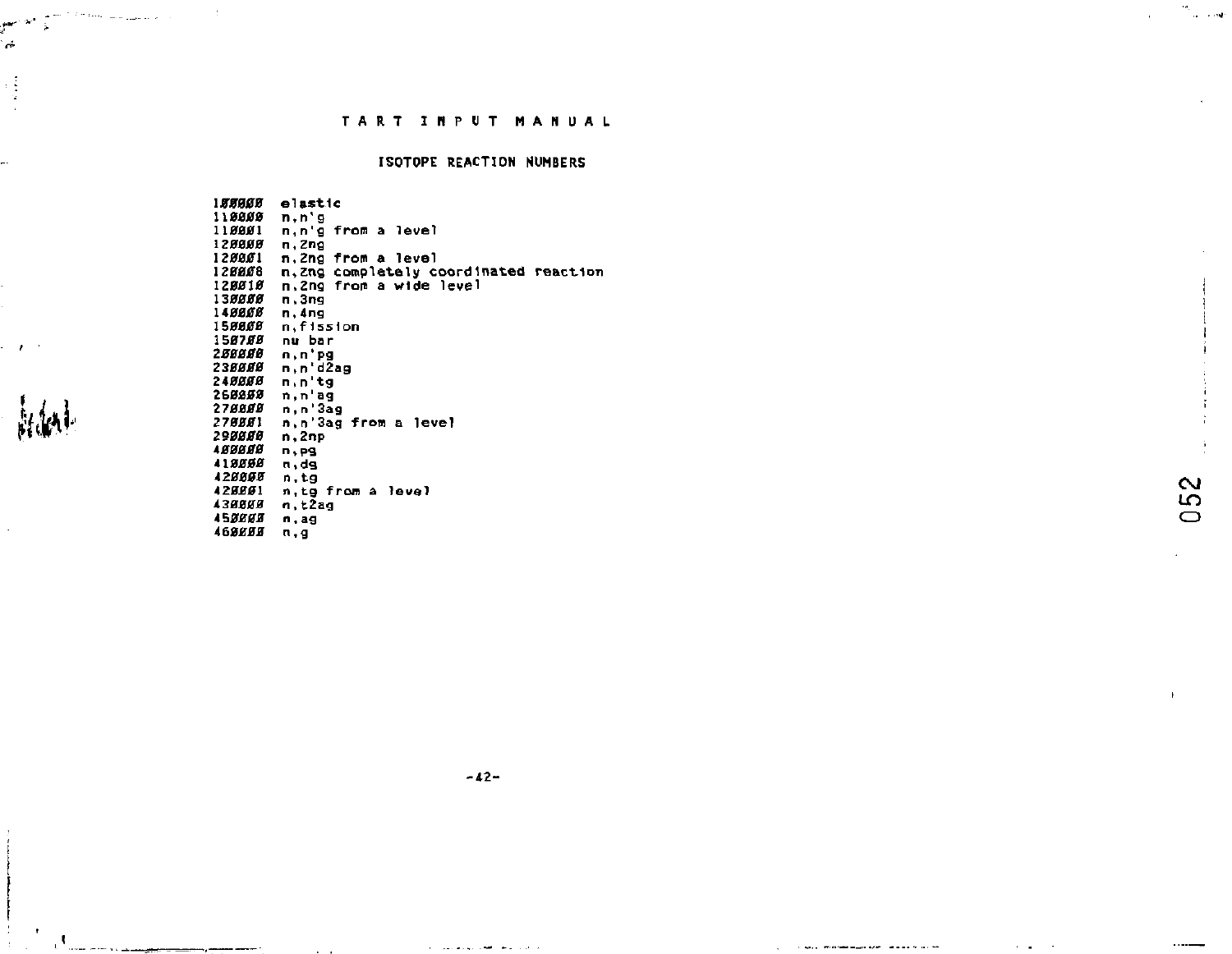### **AVAILABLE UTILITV ROUTINES**

**The following utility routines are available by:** 

**XPCRT RD .47730J0T:Filename /T V** 

÷,

**LREACT - List the reactions for each Isotope In the neutron cross section 11 bra ry.** 

**OLDTONU - Change an Input deck from TARTNP format to TART.** 

**PLOTF7 - Plot some arrays from data written Into a file whleh was created by setting SEHTL = 11.** 

**TNPRD - Read all arrays from the file written by setting SEHTL = II.** 

**TY12f - Read the files written by setting the tally type to 12 in** *a* **zone.** 

**The Company of Company of the Company** 

**-43-**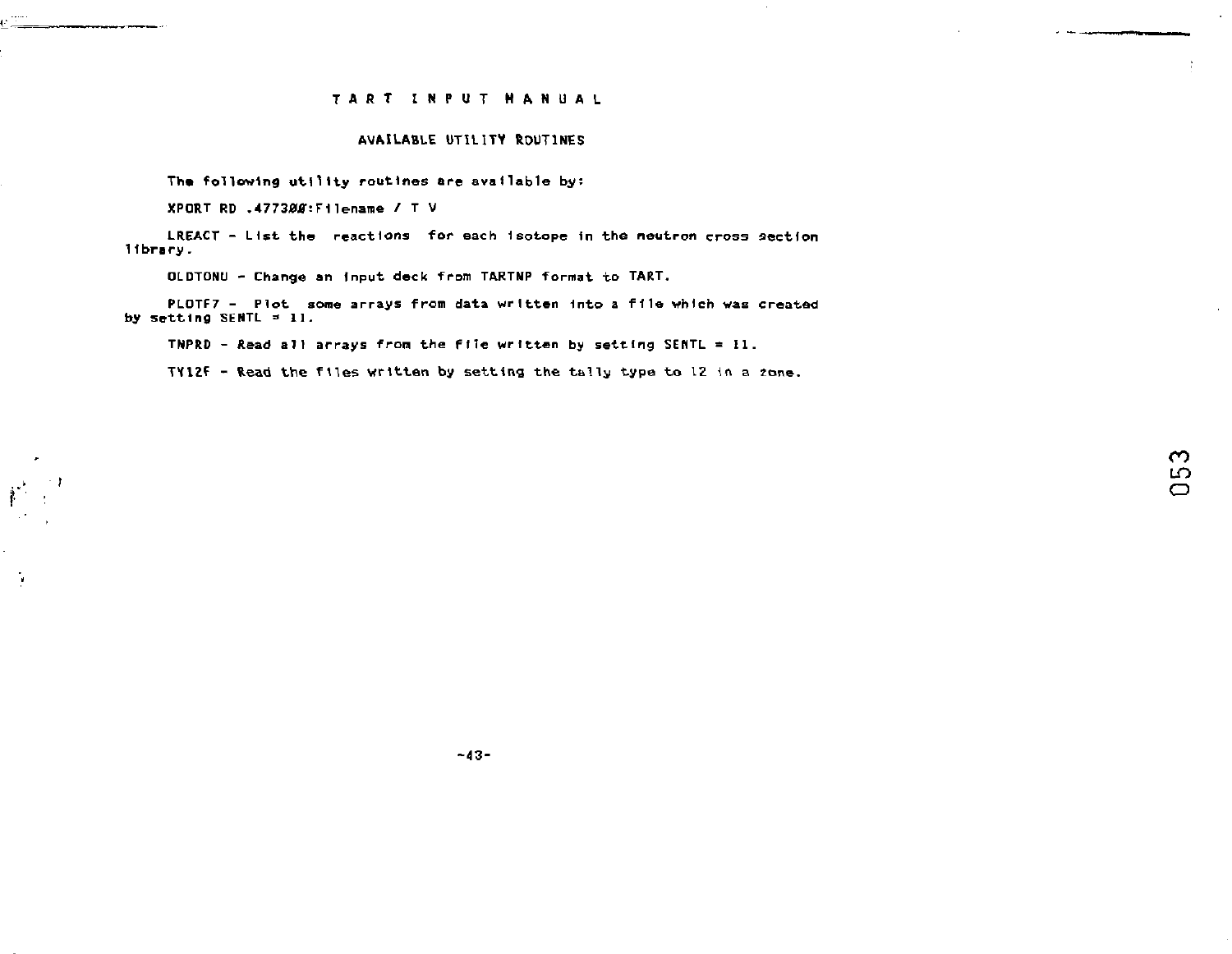INPUT FOR SAMPLE PROBLEMS name godiva sample 1 box g33 godiv  $critcale 5 1 3$  $conejb 11$  $zone<sub>1</sub>b<sub>2</sub> - 1$ sphere 1 8.7487  $n$ atz  $1$   $1$ sourcel I sentl 2 200 3 800 10 1.8e-85 mat1 1 10.74 .000492 92234 .044999 92235 .0025 92238 end

name offset pb old experiment box  $t = 9$   $\overline{km}$ zonejb  $1 - 2$  7 28 zonejo 2 1 -28 21 zonejb  $8 - 7$ zone ib 3 7 -1 -28 21  $surf$  1 1.83 surf 6 6.35 1. \* surf 1 could bet cyl 1 1.83 \* surf 6 could be: sphere 6 6.35 zplane 28 g. zplane 21 .914 sphere  $7.6.4$ sphere 2 2.516 -4.5 4.5 sphere 3 1.887 -4.5 4.5 sphere 4 1.258 -4.5 4.5 sphere 5 .629 -4.5 4.5 zonejb  $42 - 36$  $20neib 5 3 - 4 6$ zonejb  $6$   $4$  -5  $6$  $zonejb 7 5 6$  $zonej b 9 - 21$ zonejb  $14 \t7 - 6 \t2 - 3$ zonejh  $15.7 - 6.3 - 4$ zonejb 16 7 -a 4 -5 zonejb 13 7 -6 5 c zones 18 11 and 12 do not exist matz 1 I thru 16 matz Ø 8 9

**Commercial Contract Commercial** 

والمساور وللمرابط المحج

 $\mu^{\mu\nu\cdots\lambda}$ ia.

Ť.

 $\ddot{\phantom{a}}$ 

 $\mathbf{I}$ 

ţ

 $\mathbf{r}$ 

- 7

 $-44-$ 

54

 $\qquad \qquad \vdots \qquad \qquad \vdots \qquad \qquad \vdots \qquad \qquad \vdots \qquad \qquad \vdots \qquad \qquad \vdots \qquad \qquad \vdots \qquad \qquad \vdots \qquad \qquad \vdots \qquad \qquad \vdots \qquad \qquad \vdots \qquad \qquad \vdots \qquad \qquad \vdots \qquad \qquad \vdots \qquad \qquad \vdots \qquad \qquad \vdots \qquad \qquad \vdots \qquad \qquad \vdots \qquad \qquad \vdots \qquad \qquad \vdots \qquad \qquad \vdots \qquad \qquad \vdots \qquad \qquad \vdots \qquad \qquad \vdots \qquad \$ 

**SP 725**